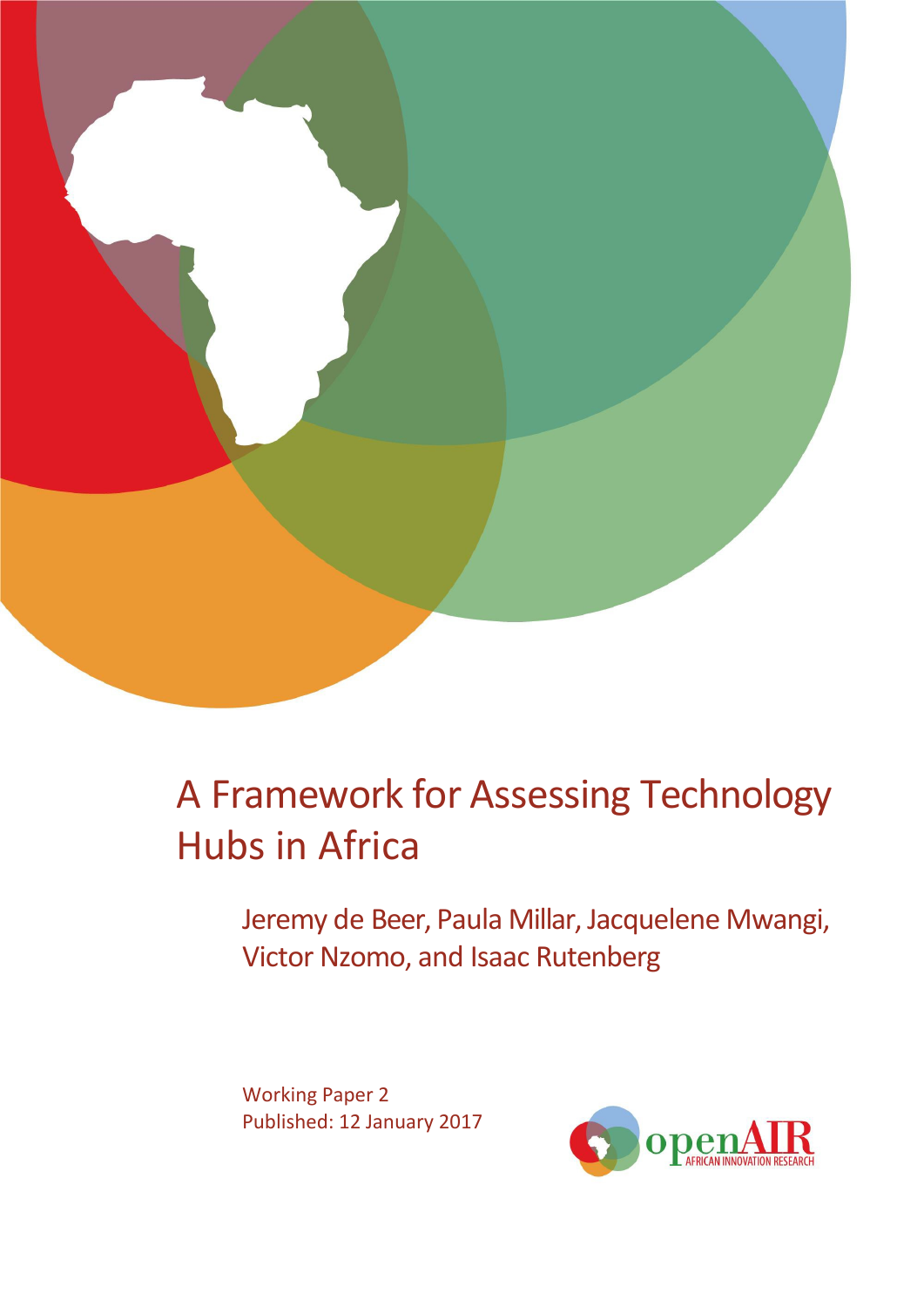### Authors

Jeremy de Beer Full Professor, Faculty of Law, University of Ottawa Senior Research Associate, Intellectual Property Unit, University of Cape Town Co-Founder and Director, Open African Innovation Research (Open AIR)

Paula Millar Lawyer, Blackhawk Network New and Emerging Research Fellow, Open African Innovation Research (Open AIR)

Jacquelene Mwangi Research Assistant, Centre for Intellectual Property and Information Technology Law (CIPIT), Strathmore Law School New and Emerging Research Fellow, Open African Innovation Research (Open AIR)

Victor Nzomo Research Fellow, Centre for Intellectual Property and Information Technology Law (CIPIT), Strathmore Law School New and Emerging Research Fellow, Open African Innovation Research (Open AIR)

Isaac Rutenberg Senior Lecturer, Strathmore Law School Director, Centre for Intellectual Property and Information Technology Law (CIPIT) Co-Investigator, Open African Innovation Research (Open AIR)

### Abstract

This article fills a gap in the research on technology hubs in Africa. It explains the importance of hubs as drivers of technological innovation, social change, and economic opportunity within and beyond the African continent. The article is the first to thoroughly review and synthesize findings from multi-disciplinary grey literature, and integrate insights from qualitative data gathered via interviews and fieldwork. It identifies three archetypes of hubs—clusters, companies, and countries—and discusses examples of each archetype using Kenya as a case study. The article discusses potential collaboration, conflicts, and competition among these archetypes of hubs, and concludes with recommendations for future researchers.

### Keywords

technology, hubs, clusters, incubators, makerspaces, science parks, Africa, Kenya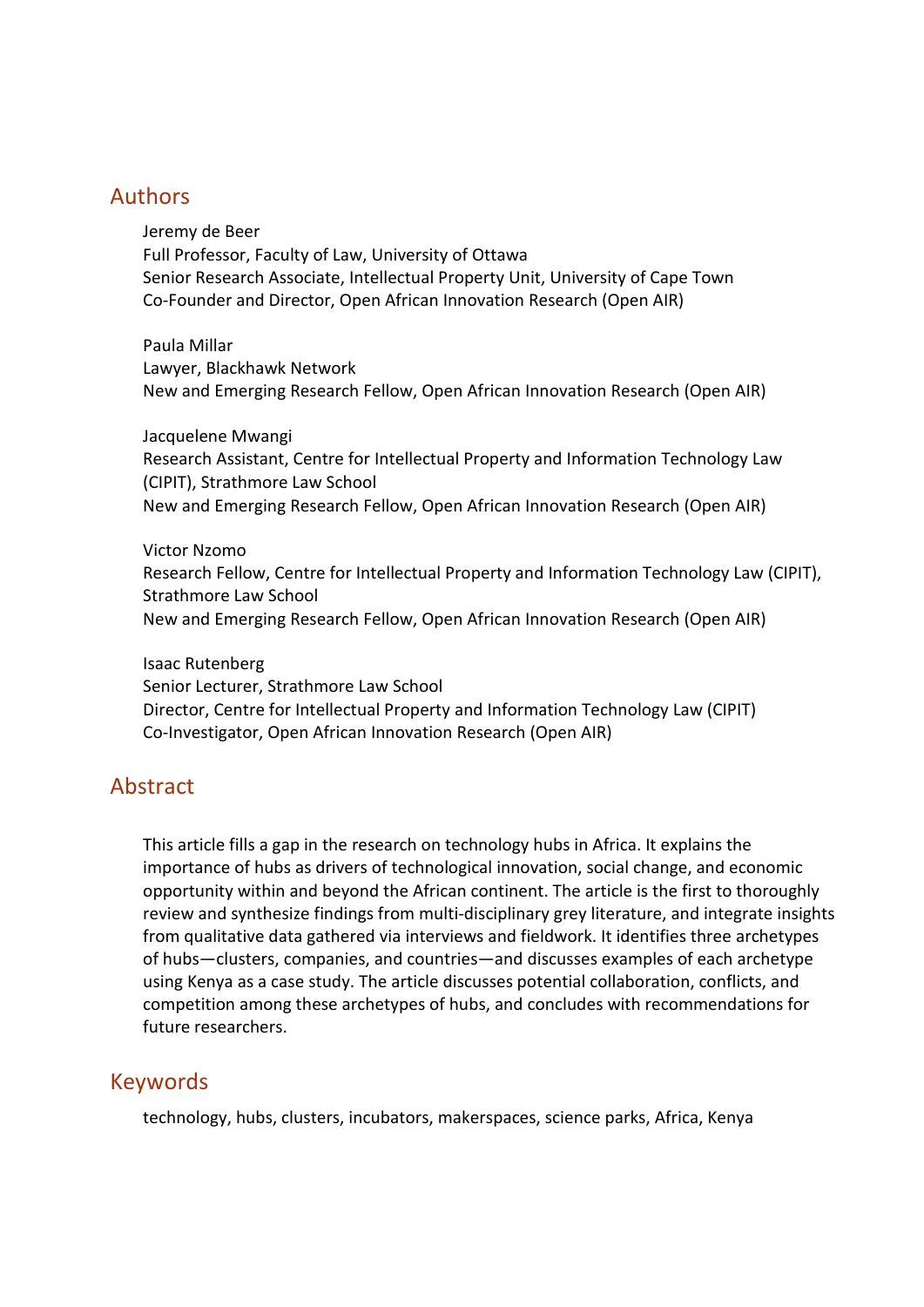

### Introduction

Africa's startup revolution has spurred a proliferation of hubs, accelerators, incubators, and co-creation spaces across the continent. When AfriLabs, the leading network of African technology hubs, was founded in 2011, its membership included five incubators in four countries.<sup>1</sup> By 2016, the number of active hubs on the continent had grown to 314.<sup>2</sup> While half of these hubs are located in five countries (South Africa, Kenya, Nigeria, Egypt and Morocco), nearly every other African country is home to at least one or two hubs. $3$ 

The impressive growth and perceived potential of Africa's technology hubs has garnered global interest from news outlets like The Economist<sup>4</sup> and international agencies like the World Bank.<sup>5</sup> The global Managing Director of McKinsey recently explained to the World Economic Forum the significance of "rapidly accelerating technological change that can unlock growth and leapfrog the limitations and costs of physical infrastructure in important areas of economic life."6 Demographic facts alone suggest that in 20 years Africa will add more to the world's workforce than the rest of the world combined,<sup>7</sup> and by 2050 a quarter of earth's population will be African.<sup>8</sup> Attention paid to Africa's technology hubs has also increased as a result of events like Facebook founder and CEO Mark Zuckerberg's first-time visit to hubs in Nigeria and Kenya, when he remarked: "The future will be built in Africa."9

The emergence of Africa's technology hubs is of crucial importance for those living within the continent, as the trend represents an opportunity for home-grown entrepreneurship

<sup>1</sup> Erik Hersman, *Afrilabs Provide a Model for African Innovation, Collaboration*, Memeburn (Feb. 8, 2011)[,](http://memeburn.com/2011/02/afrilabs-provide-a-model-for-african-innovation-collaboration/) [http://memeburn.com/2011/02/afrilabs-provide-a-model-for-african-innovation-collaboration/.](http://memeburn.com/2011/02/afrilabs-provide-a-model-for-african-innovation-collaboration/)

<sup>&</sup>lt;sup>2</sup> Victor Du Boucher[,](http://www.gsma.com/mobilefordevelopment/programme/ecosystem-accelerator/things-learned-tech-) *A Few Things We Learned about Tech Hubs in Africa and Asia, GSMA (Aug. 5, 2016),* [http://www.gsma.com/mobilefordevelopment/programme/ecosystem-accelerator/things-learned-tech](http://www.gsma.com/mobilefordevelopment/programme/ecosystem-accelerator/things-learned-tech-)hubs-africa-asia/.

 $3$ Ibid.

<sup>4</sup> The Economist*, Homes for Africa's Tech Entrepreneurs: Tech Hubs are Expanding Fast Across Africa*, The Economist (Mar. 12, 2015)[, http://www.economist.com/news/middle-east-and-africa/21646216-tech-hubs](http://www.economist.com/news/middle-east-and-africa/21646216-tech-hubs-)are-expanding-fast-across-africa-homes-africas-tech-entrepreneurs/.

<sup>5</sup> Tim Kelly, *Tech Hubs across Africa: Which Will be the Legacy-Makers?* The World Bank Group (Apr. 30, 2014), https://blogs.worldbank.org/ic4d/tech-hubs-across-africa-which-will-be-legacy-makers/.

<sup>6</sup> Dominic Barton and AchaLeke, "3 Reasons things are looking up for African economies," *World Economic Forum*, (May 5, 2016), https:[//www.weforum.org/agenda/2016/05/what-s-the-future-of-economic-growth](http://www.weforum.org/agenda/2016/05/what-s-the-future-of-economic-growth-)in-africa.

<sup>7</sup> Rene Vollgraaf, "Africa to Add More to Workforce in 2035 Than World Combined," *Bloomberg*, (April 28, 2015), https:[//www.bloomberg.com/news/articles/2015-04-28/africa-s-labor-force-newcomers-to-exceed](http://www.bloomberg.com/news/articles/2015-04-28/africa-s-labor-force-newcomers-to-exceed-)world-by-2035-imf-says.

<sup>8</sup> United Nations, "World Population Prospects" (New York, 2015),

https://esa.un.org/unpd/wpp/Publications/Files/Key\_Findings\_WPP\_2015.pdf.

<sup>9</sup> Toby Shapshak, "Africa Will Build the Future Says Zuckerberg, Visits Kenya on First African Trip," *Forbes*  (September 1, 2016), [http://www.forbes.com/sites/tobyshapshak/2016/09/01/africa-will-build-the-future](http://www.forbes.com/sites/tobyshapshak/2016/09/01/africa-will-build-the-future-)says-zuckerberg-visits-kenya-on-first-african-trip/#67a838595214.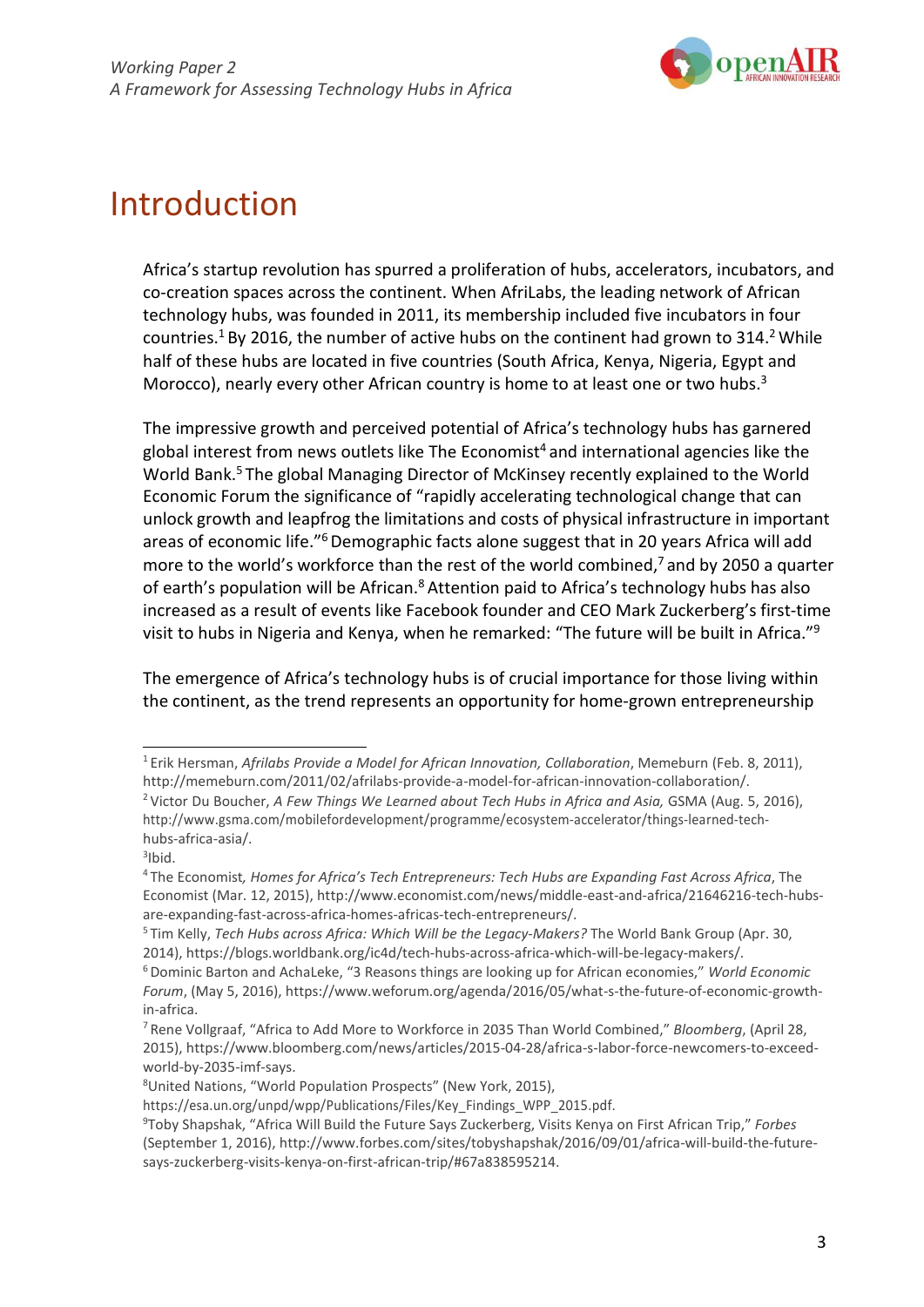

devising local solutions to socio-economic problems and propelling Africa's innovation revolution. Africa's technology hubs are also important for the world outside of the continent, as they are a locus for partnership opportunities. On the margins of the most recent United States – Africa Business Forum, President Obama's former Senior Director for Africa at the White House suggested that one of the keys to understanding the continent's "profound impact on world markets" in coming decades is better education about what's going on in Africa.<sup>10</sup> Looking toward the future, technology hubs may indeed be among the most significant drivers of global engagement with Africa's entrepreneurs.<sup>11</sup>

There is, however, very little research on this important new phenomenon. "Grey" literature, like blog postings, white papers, and consultancy reports, remains the predominant source of detailed information. Much of the terminology associated with Africa's high tech hubs is adapted from Silicon Valley, including the moniker "Silicon Savannah". This language has been popularized in media on technology (e.g. TechCrunch<sup>12</sup> and Wired<sup>13</sup>) and finance (e.g. Bloomberg, <sup>14</sup> Financial Times<sup>15</sup> and Harvard Business Review<sup>16</sup>), and by influential writers like Melinda Gates in the New York Times.<sup>17</sup> As explained in this article, however, our new research shows that African technology hubs are more complex than such catchphrases would suggest.

African scholars in economics and innovation studies have started to identify and analyze technology hubs, laying the groundwork for nuanced analysis of legal and policy implications.<sup>18</sup> But besides that work, most research about Africa's technology hubs has focused on highlighting success stories rather than critical analysis. Only recently some

<sup>10</sup>Grant T. Harris, "U.S. Investors Are Missing Out On Africa's Economic Growth," *FORBES* (September 20, 2016), [http://www.forbes.com/sites/realspin/2016/09/20/bedwetting-u-s-capital-missing-out-on-african](http://www.forbes.com/sites/realspin/2016/09/20/bedwetting-u-s-capital-missing-out-on-african-)growth/2/#6d6795343b8f.

<sup>&</sup>lt;sup>11</sup>Shirin Elahi et al., *Knowledge and Innovation in Africa: Scenarios for the Future* 63 (Cape Town, Open AIR Network 2013).

<sup>12</sup>Jake Bright and Aubrey Hruby, "The Rise of Silicon Savannah and Africa's Tech Movement," *TechCrunch* (July 23, 2015), https://techcrunch.com/2015/07/23/the-rise-of-silicon-savannah-and-africas-tech-movement/. These authors have also published a book on the topic.

<sup>13</sup>Ian Steadman, "Kenya breaks ground on its 'Silicon Savannah' city project," *WIRED*, (January 25, 2013)[,](http://www.wired.co.uk/article/kenya-silicon-savvanah) [http://www.wired.co.uk/article/kenya-silicon-savvanah.](http://www.wired.co.uk/article/kenya-silicon-savvanah)

<sup>14&</sup>quot;Silicon Savannah: Kenya's Billion-Dollar Tech Bet," *Bloomberg,* (April 18, 2016),

http[s://www.bloomberg.com/news/videos/b/fa73fc02-c511-4824-806d-5656acdfae7c.](http://www.bloomberg.com/news/videos/b/fa73fc02-c511-4824-806d-5656acdfae7c) 15 Sally Davies, "Silicon Savannah springs to life," *Financial Times*, (November 4, 2014),

https[://www.ft.com/content/83b0b4f4-5fa5-11e4-986c-00144feabdc0; D](http://www.ft.com/content/83b0b4f4-5fa5-11e4-986c-00144feabdc0%3B)avid Pilling, "Kenyans start to roam Silicon Savannah," *Financial Times* (April 27, 2016), https:/[/www.ft.com/content/1cda231c-0bdb-11e6-9456-](http://www.ft.com/content/1cda231c-0bdb-11e6-9456-) 444ab5211a2f.

<sup>16</sup>Jonathan Berman, "Meet the Tech Companies Creating Opportunity in Africa," *Harvard Business Review* (April 12, 2016), https://hbr.org/2016/04/meet-the-tech-companies-creating-opportunity-in-africa.

<sup>17</sup>Melinda Gates, "Technology can make a better world, if we want it to," *New York Times*, (December 22, 2015), [http://www.nytimes.com/roomfordebate/2015/07/22/is-silicon-valley-saving-the-world-or-just](http://www.nytimes.com/roomfordebate/2015/07/22/is-silicon-valley-saving-the-world-or-just-)making-money/technology-can-make-a-better-world-if-we-want-it-to.

<sup>18</sup> Neville Raymond Comins & Erika Kraemer-Mbula, *Innovation Hubs in Southern Africa* in *Innovation Africa: Emerging Hubs of Excellence* (OlugbengaAdesida, GeciKaruri-Sebina& Joao Resende-Santos eds., Emerald 2015).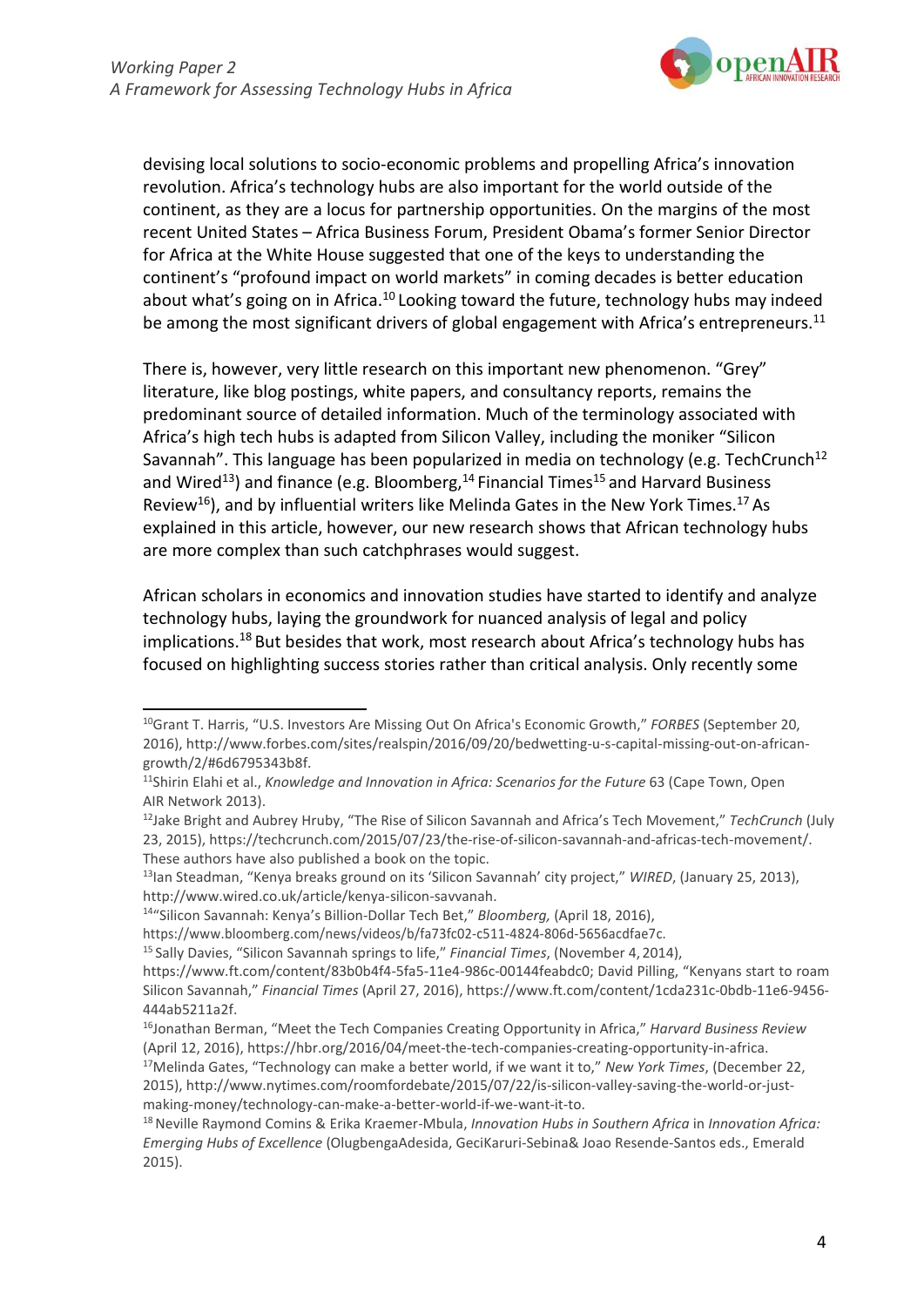

critics have begun to question technology hubs and their purposes, outputs, and sustainability.<sup>19</sup> However, both qualitative and quantitative data respecting the operations and impact of the continent's hubs are limited. Even if such data existed, until now there has been no consistent terminology and research framework with which to analyze the incredible and rapid growth of Africa's technology hubs.

This article is the first to offer a framework for systematically describing and critically assessing the emergence of high technology hubs throughout Africa. It is also the first article to explain the legal and policy implications of Africa's innovation revolution for those both within and outside of the continent. This article will, therefore, open up new opportunities for researchers of African innovation to conduct further empirical studies in years to come.

To address the current global knowledge gap on Africa's technology hubs, we undertook a thorough review of all relevant literature. Our literature review used a two-step method. First, we reviewed formal academic scholarship, considering a range of academic publications, including journals, conference papers, dissertations, and theses. Second, we examined grey literature, including articles, blog posts, and reports. Both steps employed similar search techniques and search terms.<sup>20</sup>

From our review, we identified three archetypes of "hubs" described in the literature. Based on several variables—including the hubs' size and scope, administrative structure, business practices, funding, participant demography, and sustainability—we created an original taxonomy that can be used to guide future research and data collection in this area.

We then supplemented our literature review and framework development with qualitative data gathered via semi-structured interviews in one particular country: Kenya. The purpose of the interviews was to gather primary data on the nature of Kenya's high technology hubs, thereby establishing the country as a case study from which to test and refine our taxonomy. Contributing authors conducted interviews at various hubs, accelerators and incubators in Nairobi between November 2015 and August 2016.

<sup>19</sup> Tayo Akinyemi, *All Hands on Deck: Why Hub Sustainability is a Complex Challenge that Requires a Systemic Solution,* Medium (Nov. 10, 2014), [https://medium.com/@Temitayo/all-hands-on-deck-why-hub](https://medium.com/%40Temitayo/all-hands-on-deck-why-hub-)sustainability-is-a-complex-challenge-that-requires-a-systemic-solution-237012240686#.wb1nov4b2. <sup>20</sup> We were guided by leading sources on literature review methods: see, for example, Arlene Fink, *Conducting Research Literature Reviews: From the Internet to Paper (4<sup>th</sup> ed. 2014). We used Boolean logic* techniques to search leading international databases and internet research repositories with theterms AND/OR/NOT to combine or limit results. Search terms included variations of the term "hub", including "incubator", "accelerator" and "co-creation space". We also used bibliographic analysis and citation tracing to work backwards from known sources, thus thoroughly identifying relevant earlier research. After our initial research revealed that the most relevant grey literature was very recent, our methods were innovatively adapted to concentrate on material generated through Google Alerts and Twitter lists.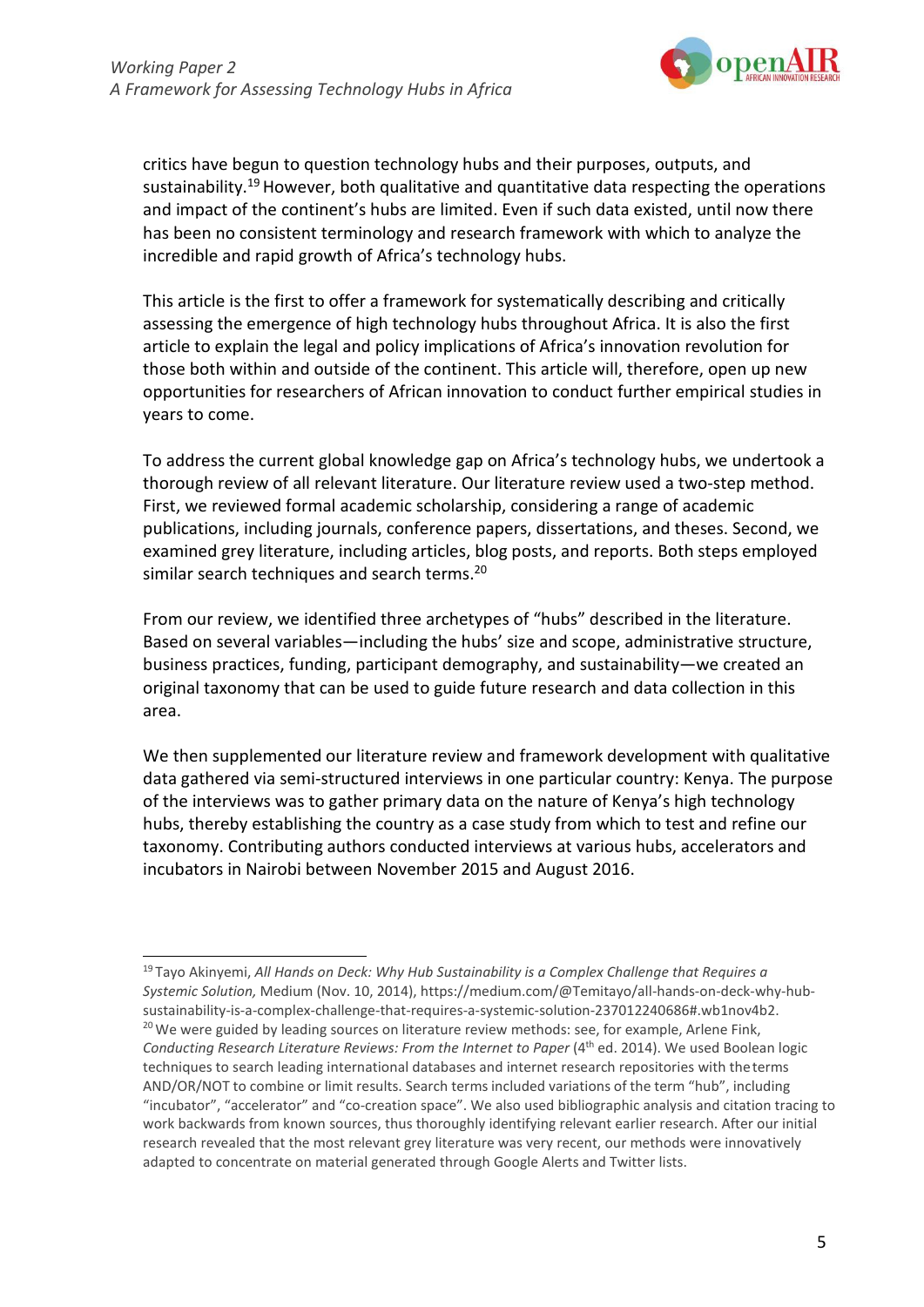

We present our research findings as follows: Part I of the article synthesizes the current state of knowledge about high technology hubs by presenting the results of our literature review. Part II of the article describes a new analytical framework distilled from our research. Part III contains discussion and analysis, informed by our qualitative data. Finally, Part IV offers conclusions and recommendations for future research.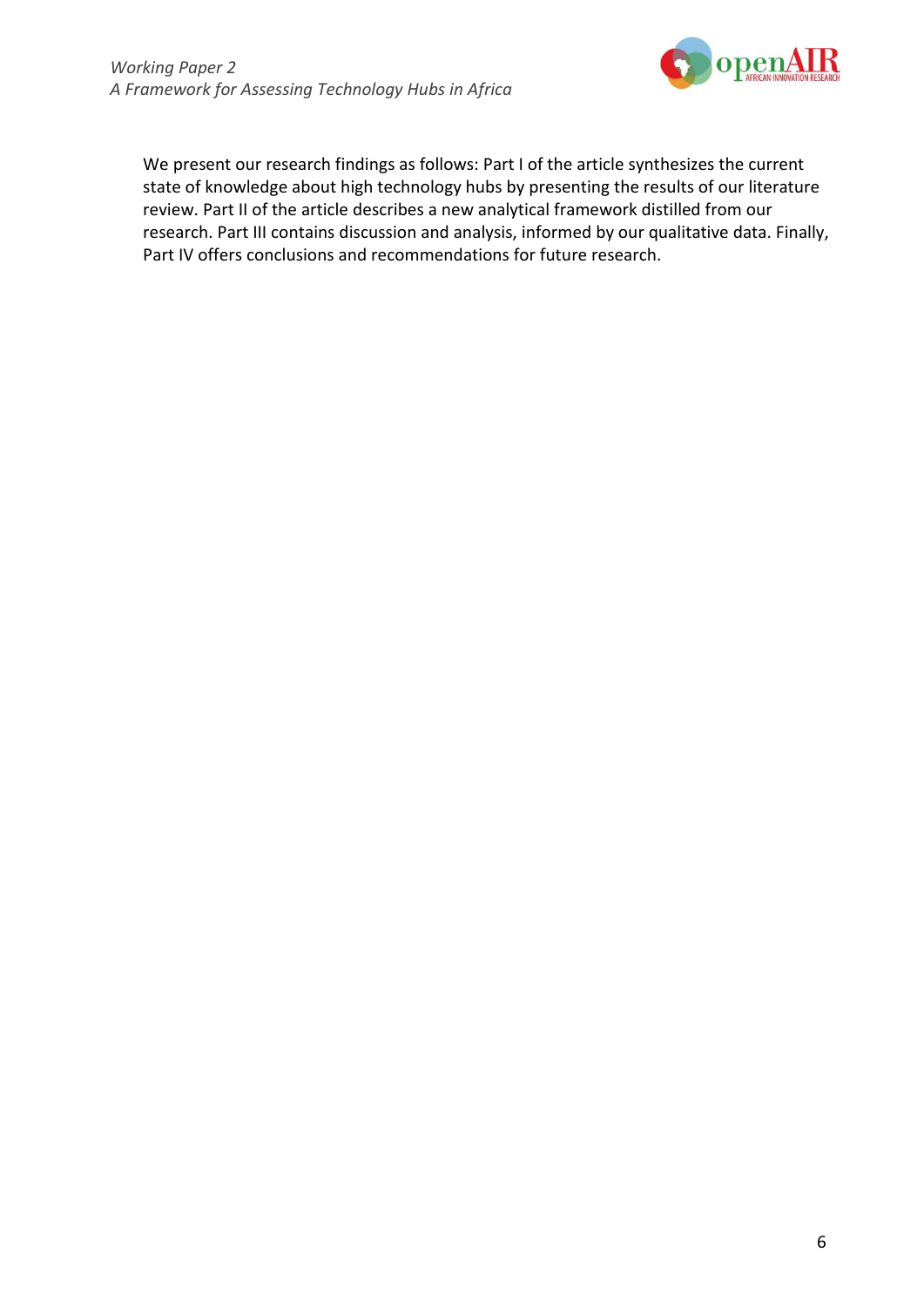

## Synthesis of Existing Research

Existing literature implicitly suggests that hubs can take many forms, yet most operate as some combination of a workspace, Internet café, coffee shop, training centre, incubator, accelerator, event venue, and/or maker space. $21$  While there is great diversity hub-to-hub with respect to structure, amenities, membership, and other factors, the general consensus among academics and hub members is that hubs serve as a meeting place for a community.22 For instance, hubs seek to support knowledge sharing and inspire creativity by connecting like-minded people with skilled outsiders through mentorship and networking opportunities.23 Overall, hubs exist primarily to enable and support entrepreneurship and innovation, more than to create or implement them.<sup>24</sup>

For example, in 2010, the iHub emerged as a "space for the tech community in Nairobi to gather, to call home and build connections to each other and work on ideas from."<sup>25</sup>iHub co-founder Erik Hersman explained that, at least as of 2012, the right environment for a hub could only be found in five or six African cities: Nairobi, Lagos, Accra, Cape Town, Cairo, and possibly Dakar.<sup>26</sup> The success of these ventures depends upon the proper combination of "location, talent, policies, entrepreneurial culture, infrastructure, and money."27

For Hersman, the biggest challenge facing Africa's technology scene is the absence of angel investors and seed capital. The dearth of investment, according to Hersman, has three causes: local investors who prefer traditional and straightforward investments in real estate, local investors who cannot comprehend the software space, and international investors who fail to understand the local situation.28 Despite this, Hersman attests that the strength of African technology initiatives stems from the fact that such ideas could not come from the West.29 The ideas are Africa-specific solutions to Africa-specific problems, attuned to local constraints, and derived from cultural idiosyncrasies. A recent case study of the iHub found that hubs also serve as links and catalyzers affordingentrepreneurs

<sup>26</sup> Erik Hersman, *Mobilizing Tech Entrepreneurs in Africa: Innovations Case Narrative: iHub, 7Innovations:* Technology, Governance, Globalization, 59, 60 (2012).

<sup>21</sup>Tayo Akinyemi, *Decoding #hubsustainability: Confronting the Critically Important yet Painfully Obvious*, Afrilabs (Mar. 30, 2015), [http://www.afrilabs.com/2015/03/30/decoding-hubsustainability-confronting-the](http://www.afrilabs.com/2015/03/30/decoding-hubsustainability-confronting-the-)critically-important-yet-painfully-obvious/.

<sup>22</sup> Nicolas Friederici, *What is a tech innovation hub anyway?* Oxford Internet Institute (Sept. 16, 2014)[,](http://cii.oii.ox.ac.uk/2014/09/16/what-is-a-tech-innovation-hub-anyway/) [http://cii.oii.ox.ac.uk/2014/09/16/what-is-a-tech-innovation-hub-anyway/.](http://cii.oii.ox.ac.uk/2014/09/16/what-is-a-tech-innovation-hub-anyway/)

 $23$ Ibid.  $24$ Ibid.

<sup>25</sup> Erik Hersman, *iHub: The Next Chapter,* iHub (Mar. 11, 2016), [http://ihub.co.ke/blogs/26994/.](http://ihub.co.ke/blogs/26994/)

 $^{27}$  Ibid.<br> $^{28}$ Ibid.

 $29$  Ibid.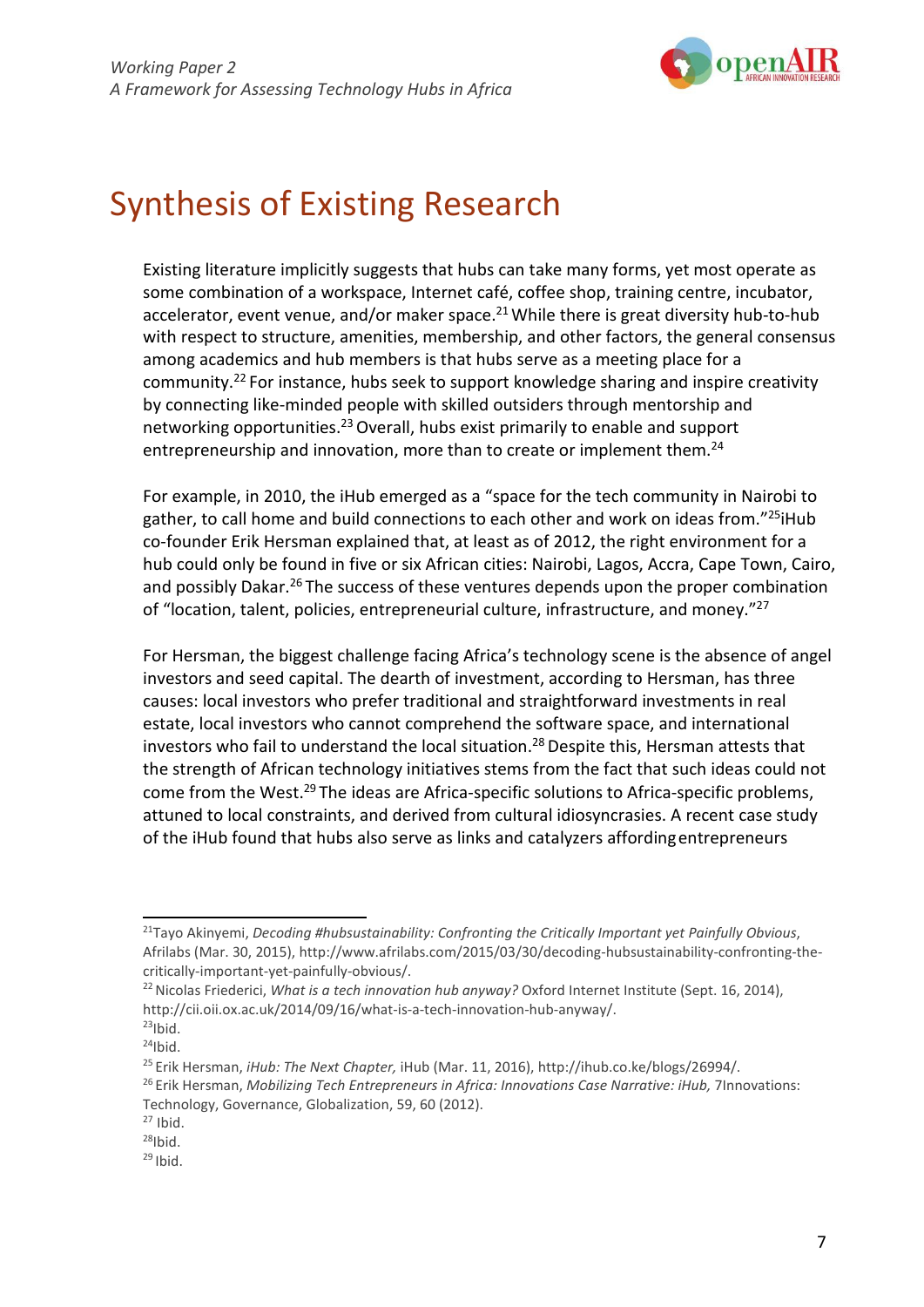

access to opportunities beyond their immediate locales and enabling integration into global production networks.30

Indeed, the prevailing sentiment is that hubs and startups play an important role in generating employment, creating wealth, and improving Africans' quality of life. Further, a 2015 report by VC4Africa revealed that startups that participate in an incubator or accelerator program, or are selected for a "pitch event" obtain on average USD 126,090 in external investment– a figure 23% higher than their counterparts who do not engage in such activities.<sup>31</sup>

For years, grey literature on African hubs adopted an optimistic tone, epitomized in such popular catchphrases as "Africa Rising", "Lions go digital", and "Africa's Silicon Savannah". The optimism was not entirely unfounded. In 2000, the entire African continent had less connectivity than Luxembourg.32 Today, new undersea fibre optic cables and improved inland connectivity have dramatically increased Internet penetration rates and the widespread accessibility of inexpensive smartphones has allowed Africans to connect online like never before.33 This unprecedented ease of access has spurred a wave of innovation from the likes of entrepreneurs and corporations, resulting in the rise of thousands of technology-based ventures.

Critical voices, however, began emerging after concerns were spread over the sustainability of Silicon Cape's startup bubble.<sup>34</sup> Other developments fueling this new sentiment included the transition of C4DLab (a startup incubation hub at the University of Nairobi) to a lean model, until it reaches a break-even point,<sup>35</sup> and the fact that another accelerator, known as "88mph", pulled out of Kenya and had limited success in South Africa.<sup>36</sup> One recent series of blog posts also indicated the fading dominance of the iHub in Kenya's maturing technology scene.37

[http://mybroadband.co.za/news/business/112729-silicon-cape-start-up-bubble-will-burst.html/.](http://mybroadband.co.za/news/business/112729-silicon-cape-start-up-bubble-will-burst.html/)

35 Tom Jackson, *Nairobi's C4DLab to Adopt Lean Model,* Disrupt Africa (Mar. 11, 2015)[, http://disrupt](http://disrupt-/)africa.com/2015/03/nairobis-c4dlab-adopt-lean-model/.

<sup>30</sup> Mie Hvas, *Tech Hubs in Africa and Their Ability to Act as Catalysers for Integration into Global Production Networks: A Case Study of the iHub in Nairobi, Kenya*, Copenhagen Business School Student Theses, 1, 71 (2015).

<sup>31</sup> Venture Capital for Africa, *2015 Venture Finance in Africa: The progress of early-stage high-potential growth companies*, VC4Africa (Jan. 2, 2015), https://vc4africa.biz/assets/pdf/Summary-VC4Africa-2015- Report.pdf/.

<sup>32</sup> Eleanor Whitehead, *WEF Africa 2012: How Technology Changes Africa's Development Prospects,* This is Africa (May 1, 2012),<http://www.thisisafricaonline.com/Reports/WEF-Africa-2012-How-technology-changes->Africa-s-development-prospects/.

<sup>&</sup>lt;sup>33</sup>Shirin Elahi et. al., *Knowledge and Innovation in Africa: Scenarios for the Future* 63 (Cape Town, Open AIR Network 2013).

<sup>34</sup> Mark Ashton, *Silicon Cape Start-up Bubble will Burst,* MyBroadband (Oct. 26, 2014)[,](http://mybroadband.co.za/news/business/112729-silicon-cape-start-up-bubble-will-burst.html/)

<sup>36</sup>Drazen Jorgic, *Kenya's Technology Push Leaves Investors Cold*, Reuters (Dec 31,

<sup>2014),</sup> [http://www.reuters.com/article/kenya-tech-idUSL6N0UE15920141231/.](http://www.reuters.com/article/kenya-tech-idUSL6N0UE15920141231/)

<sup>37</sup> Wilfred Mutua Mworia, *The Decentralization of Nairobi's Tech Startup and Innovation Ecosystem,* Afrinnovator (Jul. 20, 2016), https://blog.afrinnovator.com/2016/07/the-decentralization-of- nairobistech.html/.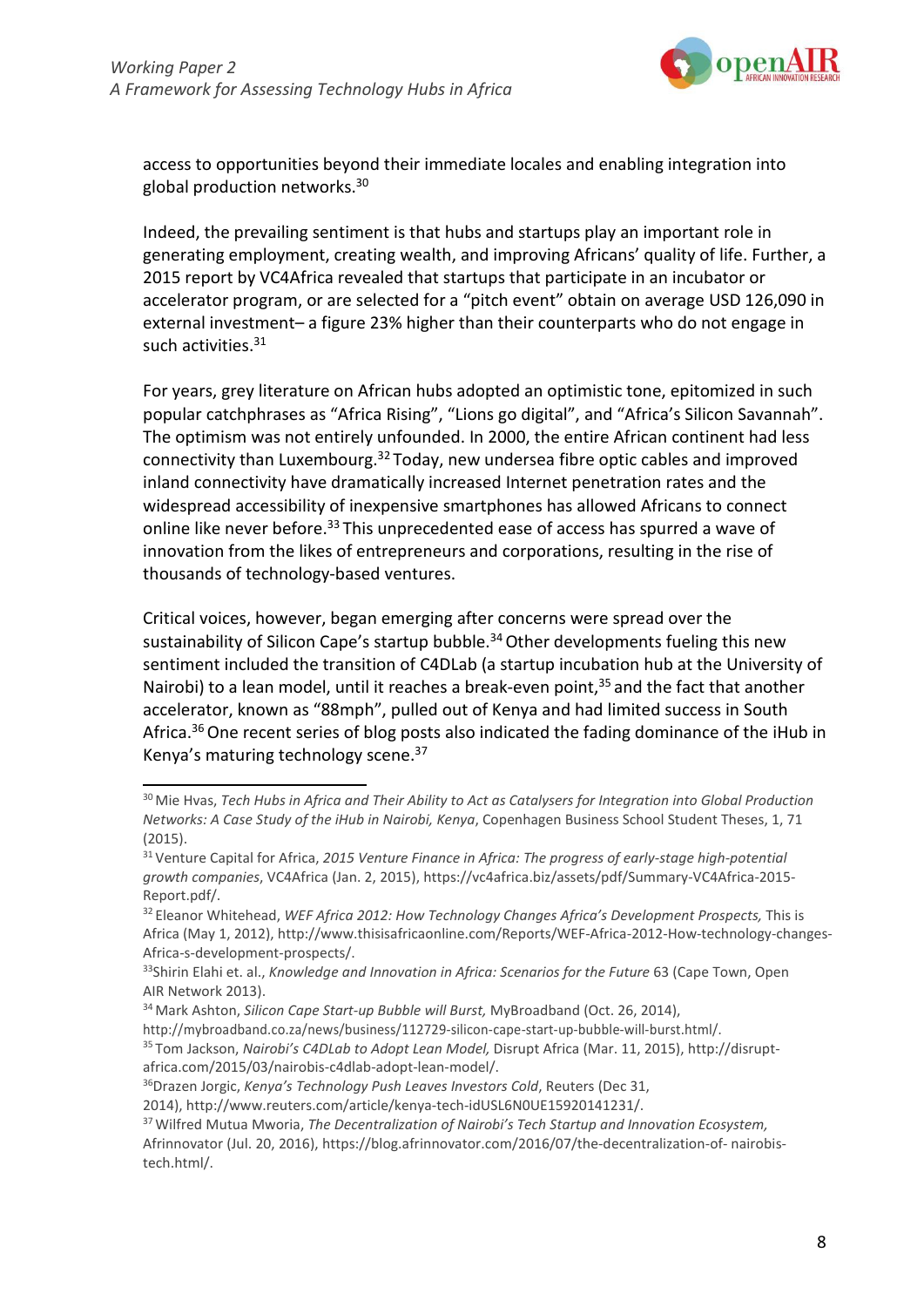

Criticism appears to be directed at three main issues: the challenge of measuring the success of African hubs and similar entities, the sustainability of the continent's hubs and its startup revolution, as well as concerns regarding the reigning incubation model. $38$ 

There is limited academic scholarship on hubs and their processes. While comparative studies form the bulk of research on this topic, regional or country-specific data and inconsistent nomenclature study-to-study complicate understanding these works as part of a larger narrative.39

New academic research suggests that hubs are necessary components of the knowledgebased economic and social development emerging across Southern Africa.40 Such hubs should serve as intermediaries connecting players across the public and private sectors, fostering meaningful relationships, and inspiring collaboration.<sup>41</sup> Rather than importing a universal design, each hub should reflect the local ecosystem and cater to its particular needs.42

In sum, hubs have been a topic of extensive discussion in recent years. Academics and reporters, both on and off the African continent, have written with optimism about the power of the hub to solve the myriad development challenges. On the other hand, some have suggested that hubs are overhyped and under-delivering, and are unlikely to have a substantial long-term impact on economic growth.

The shortage of research-based evidence, to resolve these debates, stems partly from the topic's newness and fluidity, and from the fact that it may take several years before a startup or hub succeeds or fails. Africa's first hub, Ghana's Meltwater Entrepreneurial School of Technology, emerged in 2008 and startup accelerators only emerged on the continent following the 2011 launch of 88mph in Kenya.<sup>43</sup> While some research suggests it may take anywhere between three to 40 months to reach a break-even point, one article

<sup>38</sup> Malik Fal, *Accelerating Entrepreneurship in Africa Innovations*, 8Innovations: Technology, Governance, Globalization, 149, 160-163 (2013); *see also* Randall Kempner, *Incubators Are Popping Up Like Wildflowers…But Do They Actually Work?,* 8 Innovations: Technology, Governance, Globalization, 3, 4 (2013);

Mark Essien, *Startup Incubators in Africa and Why They Don't Work,* (Feb. 28, 20[15\),http://markessien.com/startup-incubators-in-africa-and-why-they-dont-work/; M](http://markessien.com/startup-incubators-in-africa-and-why-they-dont-work/%3B)organ McClain-McKinney, *Who Needs Incubators? A Lesson from Young Entrepreneurs in Sub-Saharan Africa*, Ventures Africa (Feb. 14, 2015)[, http://venturesafrica.com/who-needs-incubators-a-lesson-from-young-entrepreneurs-in](http://venturesafrica.com/who-needs-incubators-a-lesson-from-young-entrepreneurs-in-)sub-saharan-africa/.

<sup>39</sup>Lindile Ndabeni, *The Contribution of Business Incubators and Technology Stations to Small Enterprise Development in South Africa*, 25 Development Southern Africa, 259 (2008); *see also* Robert Yawson, *The Place of Technology Based Incubators in Ghana's Economic Development,* SSRN (Jun. 11, 2009) https://ssrn.com/abstract=1418103/.

<sup>40</sup>Olugbenga Adesida et al, *Innovation Africa: Emerging Hubs of Excellence* 96 (Emerald 2016).  $41$ Ibid.

<sup>42</sup>Ibid.

<sup>43</sup> Tom Jackson, *Africa Tech Trends: The Age of Start-up Accelerators*, How We Made It in Africa (Feb. 16, 2015), [http://www.howwemadeitinafrica.com/africa-tech-trends-the-age-of-start-up-accelerators/.](http://www.howwemadeitinafrica.com/africa-tech-trends-the-age-of-start-up-accelerators/)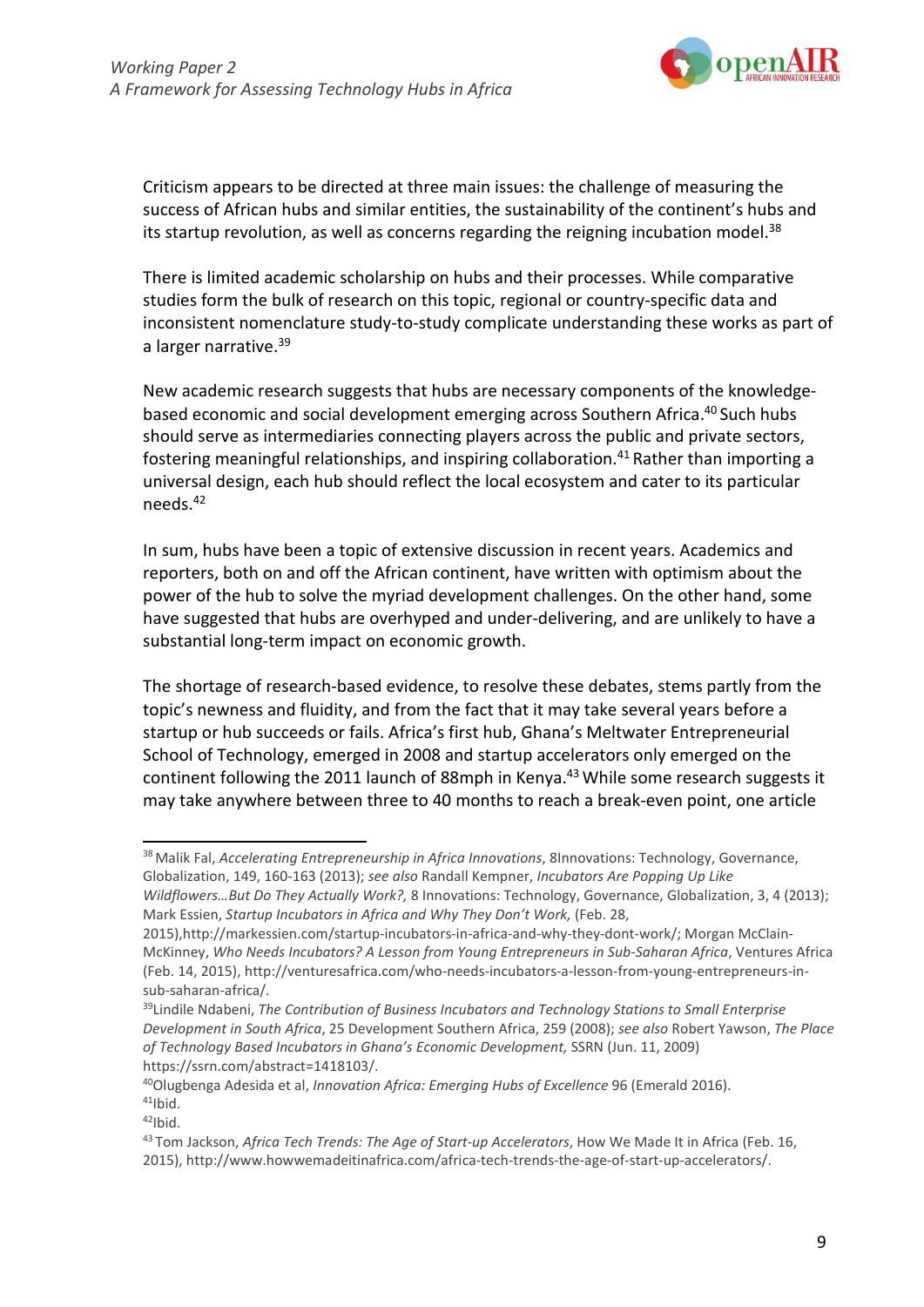

notes it may take up to five years to build a business.<sup>44</sup>AfriLabs Director Tayo Akinyemi advises new technology hubs to assume that it will take "at least three years, probably more" for a hub to become sustainable.<sup>45</sup> Unsurprisingly, reliable observations and analysis of such phenomena lag several years behind.

At this time, the development of a robust framework characterizing the continent's hubs and their operations is prudent. Indeed, empirical research on Africa's high technology hubs will likely be stalled until an adequate research framework exists. The next section of this article introduces such a framework.

[http://connection.ebscohost.com/c/articles/95842436/accelerating-forward-kresten-buch/.](http://connection.ebscohost.com/c/articles/95842436/accelerating-forward-kresten-buch/)

<sup>44</sup> Charles Rambo, *Time Required to Break-Even for Small and Medium Enterprises: Evidence from Kenya,* 6 International Journal of Management and Marketing Research, 81, (2013); *see also* Kelly Berold, *Accelerating Forward with Kresten Buch,* Finweek (Oct. 9, 2014),

<sup>45</sup>Tayo Akinyemi, *Decoding #hubsustainability: Confronting the Critically Important yet Painfully Obvious*, AfriLabs (Mar. 30, 20[15\),](http://www.afrilabs.com/2015/03/30/decoding-hubsustainability-confronting-the-) htt[p://www.afrilabs.com/2015/03/30/decoding-hubsustainability-confronting](http://www.afrilabs.com/2015/03/30/decoding-hubsustainability-confronting-the-)[the-](http://www.afrilabs.com/2015/03/30/decoding-hubsustainability-confronting-the-) critically-important-yet-painfully-obvious/.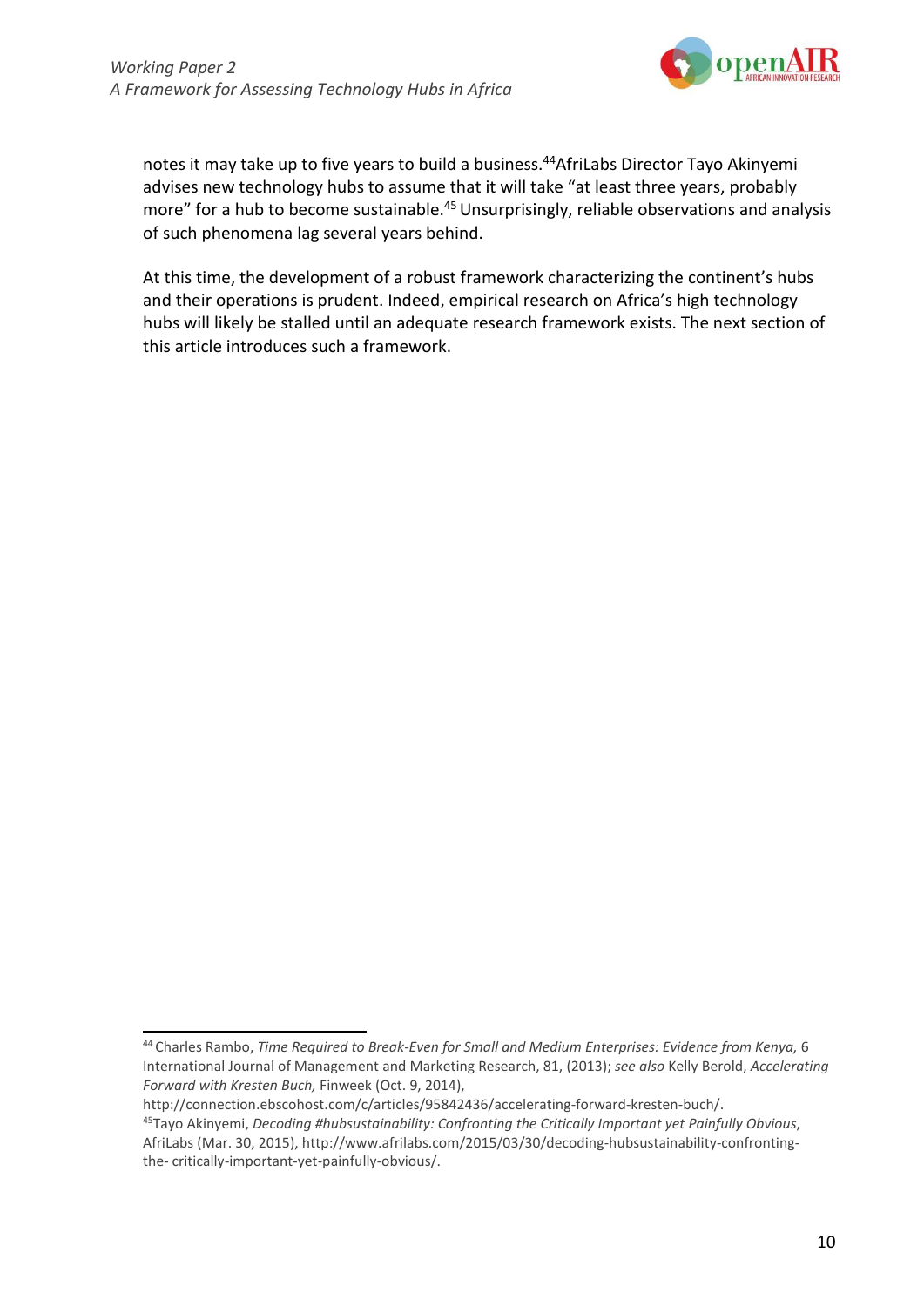

## Archetypes of African Technology Hubs

Most writings about Africa's technology hubs lack a consistent nomenclature. That is not unexpected, however, since there are dramatic hub-to-hub differences in terms of facilities, services, clientele, and organizational structure, among other factors. The physical and cultural environment of each hub is unique. In effect, generalizations of hubs are difficult to substantiate and are qualified with many exceptions. It helps, therefore, to create an adaptable framework for characterizing the hubs and their various aspects of operation.

A starting point for our framework can be found in research on cluster theory, adapted from the fields of economic geography and strategic management. Derived from the ideas of Alfred Marshall,46 cluster theory posits that advantages exist in the geographic concentration of enterprises that compete and cooperate in a specific sector.47 Cluster participation affords certain benefits to members of a regional network, including opportunities for coordination, mutual improvement, and productivity growth.<sup>48</sup>

This theory has been used to explain the relative successes and failures of high technology clusters in California's Silicon Valley and the Greater-Boston corridor known as Route 128, both regionally network-based industrial systems.49 The concepts of clusters and urban agglomeration are potentially applicable in the context of African high technology hubs too. $50$ 

Advantages can be based on geography, human capital, natural resources, or a range of other economic and environmental factors. Knowing why clusters emerged or why they were successful, however, does not explain why they developed into certain kinds of high technology clusters seen or described in the literature in Africa.

A study on cluster-based growth in Africa divided cluster development on the continent into two broad categories: (i) the spontaneous congregation of enterprises and supporting entities in a geographic area, or (ii) intentionally induced by policymaking or 'constructed' (e.g. "technopoles" and industrial parks).<sup>51</sup> This study focused mainly on the first category

48 Michael Porter, *Location, Competition and Economic Development: Local Clusters in a Global Economy*, Economic Development Quarterly, (February 2000)[,](http://home.furb.br/wilhelm/COMPETIV/Porter_Cluster3.doc/)

[http://home.furb.br/wilhelm/COMPETIV/Porter\\_Cluster3.doc/.](http://home.furb.br/wilhelm/COMPETIV/Porter_Cluster3.doc/)

<sup>46</sup> Alfred Marshall, *Principles of Economics*, (Macmillan & Company 1890).

<sup>47</sup> Michael Porter, *The Competitive Advantage of Nations* (Free Press 1990).

<sup>49</sup>Annalee Saxenian, *Regional Advantage: Culture and Competition in Silicon Valley and Route* 128 (Harvard University Press 1996).

<sup>50</sup>Banji Oyelaran-Oyeyinka & Dorothy McCormick eds., *Industrial Clusters and Innovation Systems in Africa* (United Nations University Press 2007).

<sup>&</sup>lt;sup>51</sup>Douglas Zhihua Zeng ed., *Knowledge, Technology, and Cluster-based Growth in Africa* (World Bank 2008).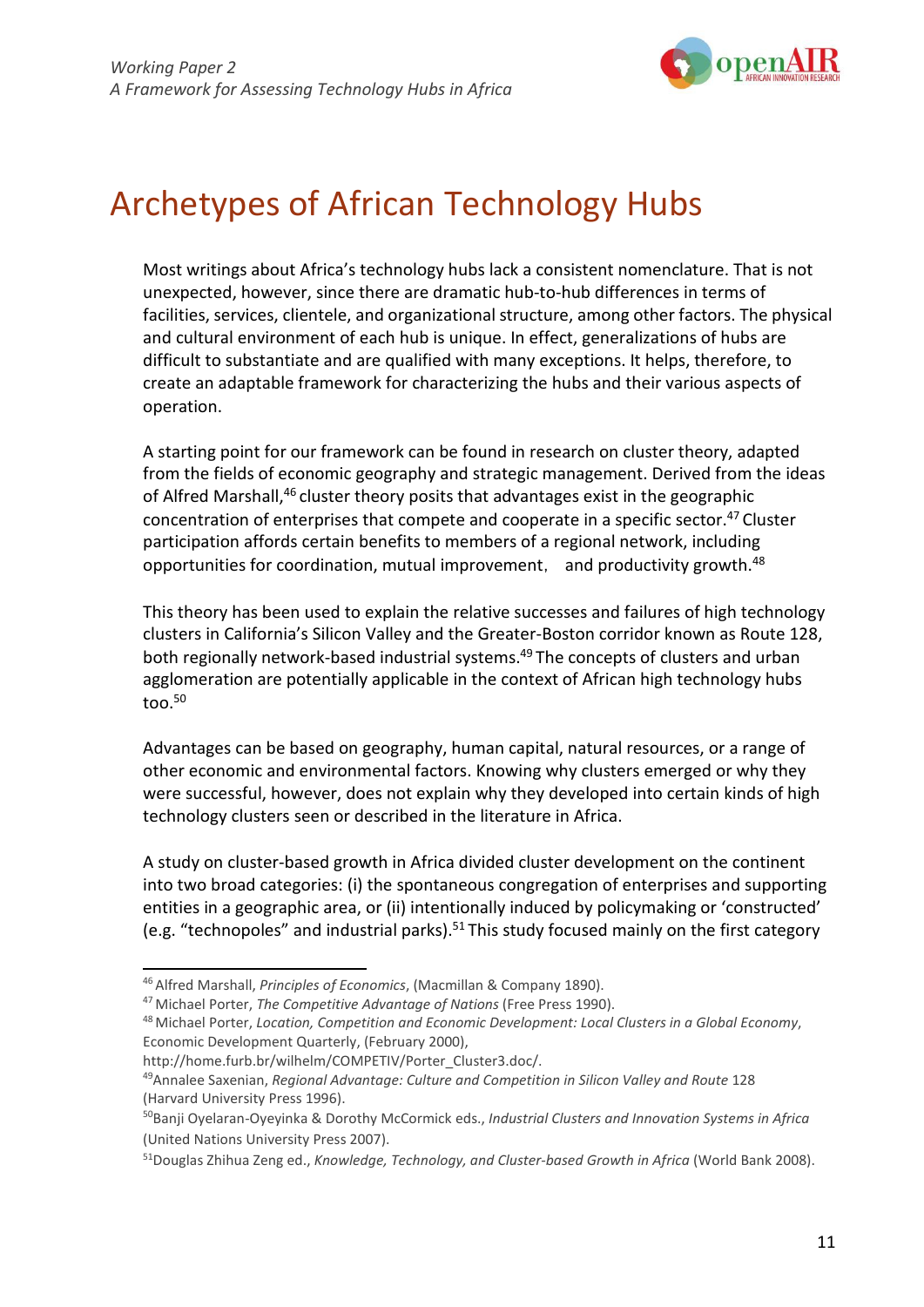

of clusters, with case studies drawn from clusters in the agricultural, metalworking to manufacturing sectors.52

Categorizing Africa's technology hubs has been attempted with minimal success. According to the 2016 World Bank Development Report ("the World Bank Report"), hubs in Africa can be divided into four main categories: government-led hubs, civil society led hubs, academic institution led hubs, and hybrid hubs.<sup>53</sup> According to the same study, Kenya is reportedly home to 11 hubs: five civil society led hubs (e.g., the iHub), four academic institution led hubs (e.g., University of Nairobi and Strathmore University account for two hubs each) and two hybrid hubs (e.g., m:Lab East Africa and GrowthHub).<sup>54</sup> No hubs in Kenya are government-led, according to that study.

Several commentators and researchers have confirmed, however, that the World Bank Report's statistics on hubs are already outdated, and that there are 27 active hubs in Kenya.55 Based on our research, the number of Kenyan hubs has at least doubled since the World Bank's recent assessment. Additional organizations that could be classified as hubs include: KICTANET, Sinapis, Nest, Savannah Fund, Swahili Box, Lake Hub, Sote Hub, mtHub, Chandaria Business Innovation and Incubation Centre, ARO Fab Lab, Kenya Climate Innovation Centre and Gearbox. Further, this existing categorization framework misses many of the nuances that distinguish the various hubs, their operations, and their impact.

Another study identified three types of hubs in Southern Africa: traditional science parks, activity-based innovation centers, and co-creation hubs.<sup>56</sup> While path breaking, that study proposed a typology specific to Southern Africa which may apply differently to Eastern Africa or other regions of the continent. One reason is the different approaches to establishing innovation hubs. For instance, unlike those in Southern Africa, countries in Eastern Africa like Kenya, Ethiopia, Uganda, Tanzania and Rwanda have no government-led hubs that could be categorized as traditional science parks.<sup>57</sup> In addition, the existing models for categorizing hubs do not account for tech-focused business initiatives such as South Africa's 'Silicon Cape.'58 As such, this paper proposes a somewhat broader framework for assessing hubs that could be applied across the continent.

 $54$ Ibid.

 $52$ Ibid.

<sup>53</sup> World Bank Group *World Development Report 2016: Digital Dividends*, World Bank (May 17, 2016)[,](http://www.worldbank.org/en/publication/wdr2016/) [http://www.worldbank.org/en/publication/wdr2016/.](http://www.worldbank.org/en/publication/wdr2016/)

<sup>&</sup>lt;sup>55</sup> Victor Du Boucher[,](http://www.gsma.com/mobilefordevelopment/programme/ecosystem-accelerator/things-learned-tech-) *A Few Things We Learned About Tech Hubs in Africa and Asia, GSMA (Aug. 5, 2016)*, [http://www.gsma.com/mobilefordevelopment/programme/ecosystem-accelerator/things-learned-tech](http://www.gsma.com/mobilefordevelopment/programme/ecosystem-accelerator/things-learned-tech-)hubs-africa-asia/; *see also* Gabriella Mulligan, *Niche Tech Hubs to Boom Across Africa in 2016*, Disrupt Africa (Mar. 7, 2016)[, http://disrupt-africa.com/2016/03/niche-tech-hubs-to-boom-across-africa-in-2016/.](http://disrupt-africa.com/2016/03/niche-tech-hubs-to-boom-across-africa-in-2016/) 56Olugbenga Adesida et al, *Innovation Africa: Emerging Hubs of Excellence* 40 (Emerald 2016).

<sup>&</sup>lt;sup>57</sup> World Bank Group, *World Development Report 2016: Digital Dividends*, World Bank (May 17, 2016).<br><sup>58</sup>Justin Spratt, *Can Cape Town become SA's Silicon Valley?,* TechCentral (Oct. 5, 2009),

https[://www.techcentral.co.za/can-cape-town-become-sas-silicon-valley/10348/; S](http://www.techcentral.co.za/can-cape-town-become-sas-silicon-valley/10348/%3B)imon Mundy, *South Africa: Silicon Cape?*, The Financial Times (FT.com) (Jan. 12, 2011), [http://blogs.ft.com/beyond](http://blogs.ft.com/beyond-)brics/2011/01/12/south-africa-silicon-cape/; Martin Carstens, *6 Reasons Why SA's Western Cape Deserves to be Called Silicon Cape,* Ventureburn (Apr. 30, 2013), [http://ventureburn.com/2013/04/6-reasons-why](http://ventureburn.com/2013/04/6-reasons-why-sas-)[sas-](http://ventureburn.com/2013/04/6-reasons-why-sas-)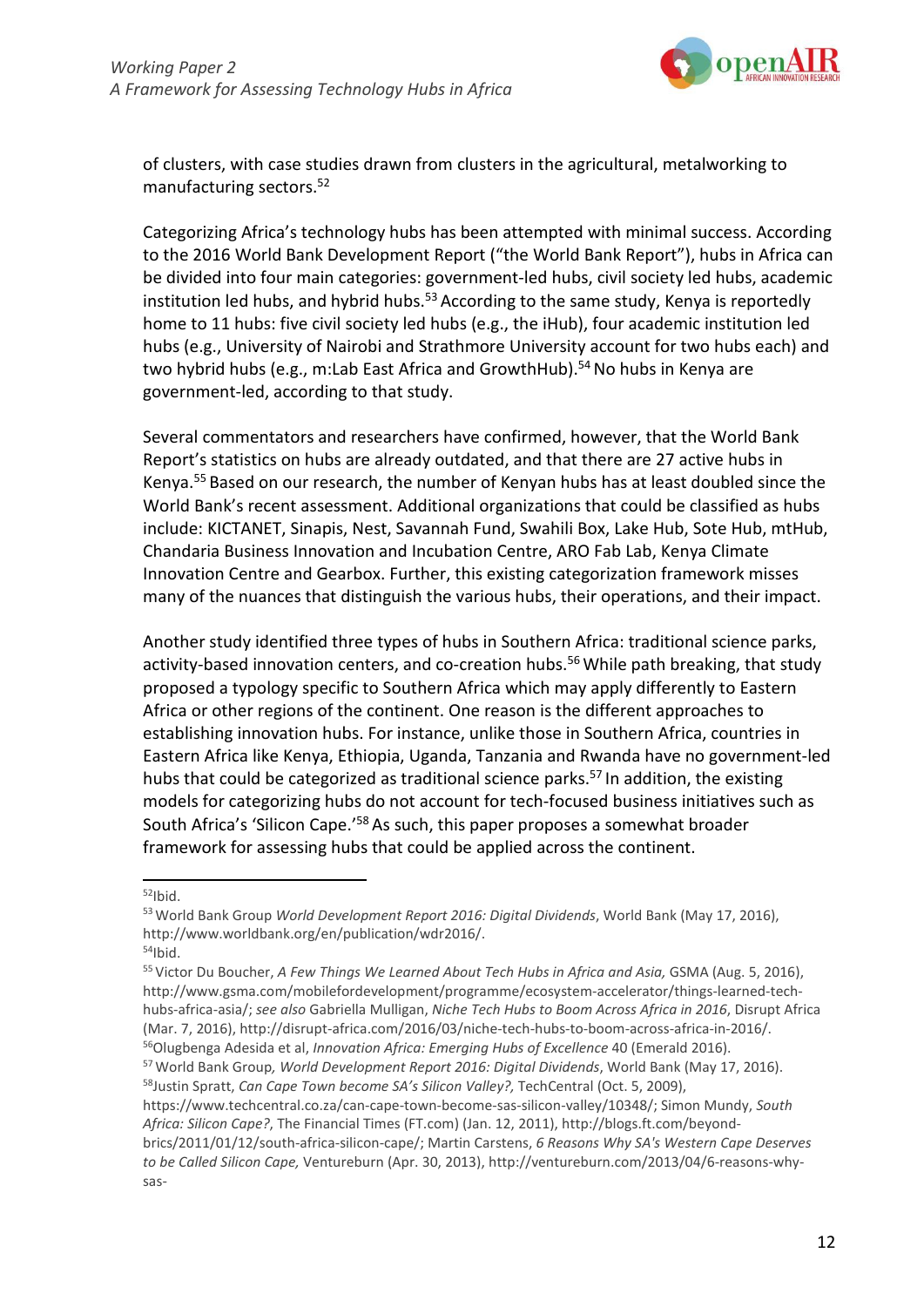

We have identified and defined three archetypes of "hubs": cluster hubs, company hubs, and country hubs.

First, a "cluster hub" refers to a cluster of distinct entities that are located physically close to one another, and therefore tend to promote regular and intimate interactions. Here, established cluster/agglomeration theory is most applicable. Second, a "company hub" describes a hub as a specific entity, attracting and defining its own community, and interacting with the outside world in a manner similar to a company. This is how "hubs" are most commonly referenced and understood in the grey literature we reviewed. Third, a "country hub" tier reflects a more macro view of a hub, where an entire country or region advertises itself as a progressive hub, and government policies guide the actions of the country or region. This terminology is most closely aligned with national and regional policy instruments.

Even within this taxonomy, of course, there can be substantial variations in hub structure, operation and overlap of the entities existing within the tiers. Notwithstanding such complications, the activities of individual actors are given helpful context when hubs are identified and analyzed within this three-tiered framework.

### **1. Cluster Hubs**

The quintessential Cluster Hub in Kenya is found along Ngong (pronounced 'gong') Road, a major roadway connecting Nairobi's Central Business District to Ngong Town in the western outskirts of Nairobi.<sup>59</sup> Since 2011, a specific four-kilometer stretch of Ngong Road has become the nerve center of Kenya's tech boom.<sup>60</sup> Currently, six of the 11 Kenyan hubs listed in the 2016 World Bank Development Report are located on or around this particular section of Ngong Road.<sup>61</sup> The cluster of hubs, startups, and venture capital firms found within this four kilometer-stretch has been referred to as<sup>62</sup> "silicon savannah,"<sup>63</sup> "silicon

western-cape-deserves-to-be-called-silicon-cape/;*See also,* Jessica Morris, *Silicon Savannah: Is Africa Tipped for a Tech Take-off?,* CNBC (Jan. 7, 2014)[, http://www.cnbc.com/2014/01/07/silicon-savannah-is-africa](http://www.cnbc.com/2014/01/07/silicon-savannah-is-africa-)tipped-for-a-tech-take-off.html/; Berenice Magistretti, Is Cape Town The New Silicon Valley?, Seedstars World (Jul. 13, 2015), [http://www.seedstarsworld.com/blog/2015/07/is-cape-town-the-new-silicon-valley/.](http://www.seedstarsworld.com/blog/2015/07/is-cape-town-the-new-silicon-valley/) 59 Dan Evans, *Welcome to the Silicon Savannah - Researching Africa's Startup Ecosystems,* Venture Capital for Africa (vc4a) (Apr. 18, 2014), https://vc4a.com/blog/2014/04/18/welcome-to-the-silicon-savannahresearching-africas-startup-ecosystems/.

<sup>60</sup> Upwardly Mobile: The Economist*, Kenya's Technology Start-up Scene is About to Take Off*, The Economist (Aug. 25, 2012)[, http://www.economist.com/node/21560912/;](http://www.economist.com/node/21560912/%3B) *see also Kenneth Griffith, The Silicon Savannah*

*<sup>-</sup> An Insider's View, LinkedIn article (Jul. 18, 2014),* https:/[/www.linkedin.com/pulse/20140708181255-](http://www.linkedin.com/pulse/20140708181255-) 31799348-the-silicon-savannah-an-insider-s-view/.

<sup>61</sup> World Bank Group *World Development Report 2016: Digital Dividends*, World Bank (May 17, 2016)[,](http://www.worldbank.org/en/publication/wdr2016/) [http://www.worldbank.org/en/publication/wdr2016/.](http://www.worldbank.org/en/publication/wdr2016/)

<sup>62</sup> Stephanie Findlay, *Welcome to the 'Silicon Savannah*, Canadian Business (Jun. 10, 2013)[,](http://www.canadianbusiness.com/global-report/global-report-welcome-to-the-silicon-savannah/)

[http://www.canadianbusiness.com/global-report/global-report-welcome-to-the-silicon-savannah/.](http://www.canadianbusiness.com/global-report/global-report-welcome-to-the-silicon-savannah/) 63 Guy Alexander, *Kenya's Tech Visionaries Lead the Way*, The Guardian (Sept. 15,2013),

https[://www.theguardian.com/world/2013/sep/15/kenya-technology-visionaries/;](http://www.theguardian.com/world/2013/sep/15/kenya-technology-visionaries/%3B) *see also* Mathew Hussey,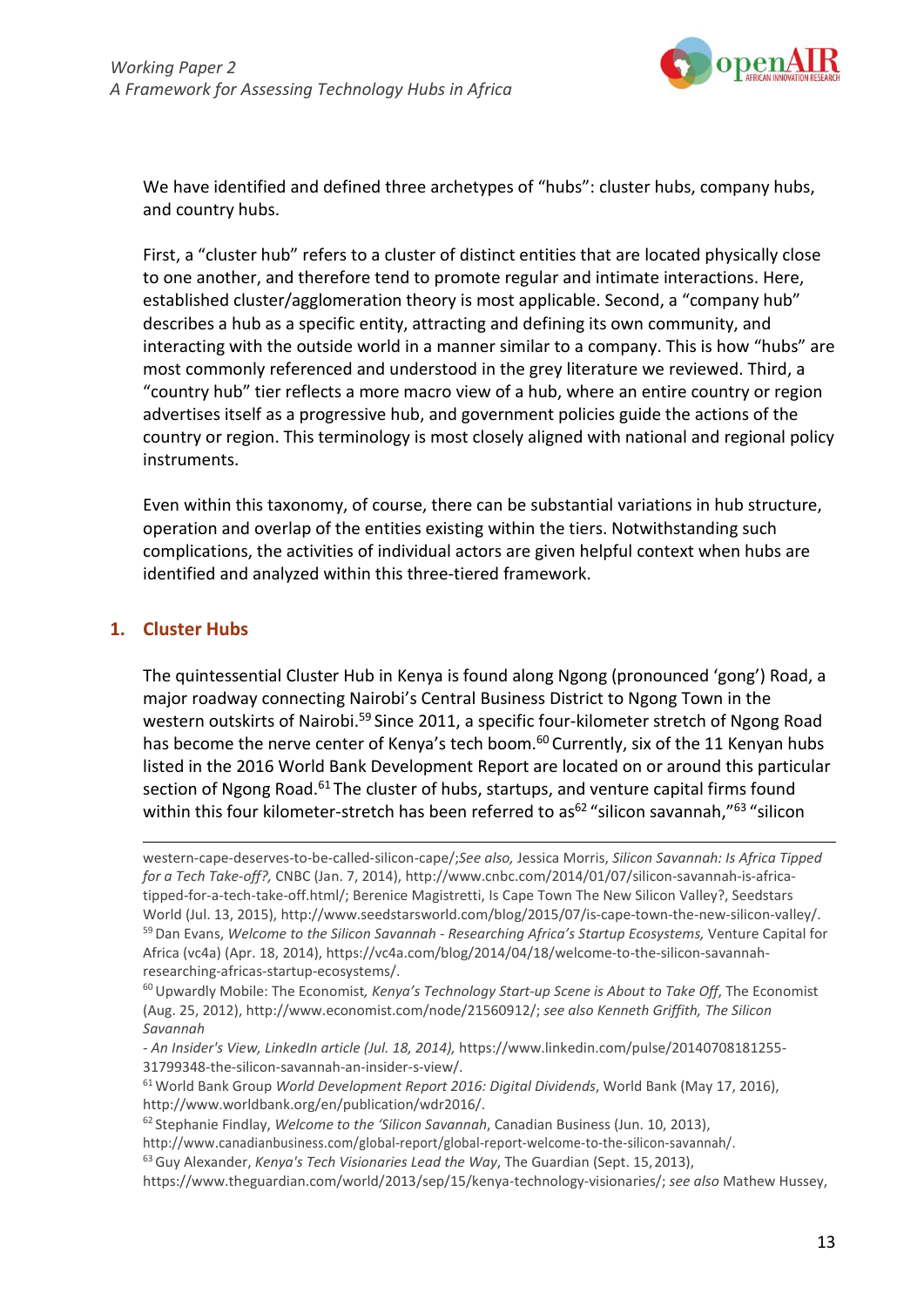

avenue,"64 "Nairobi's now African IT–synonymous Ngong Road,"65 "tech row," "entrepreneurship corridor," and "entrepreneurship row."66 Due to the numerous and substantial differences from Silicon Valley, we advocate for alternatives to the term "Silicon Savannah" when describing any part of the Nairobi tech scene. Our particular recommendation is the "Digital Savannah."

The pioneering and now anchoring entity along Ngong Road is one particular "company hub" called iHub (also known as Nairobi's Innovation Hub), founded in March 2010 by technopreneurs previously associated with the not-for-profit startup Ushahidi.<sup>67</sup> Following Kenya's disputed 2007 presidential election, Ushahidi developed a crowd sourced-mapping tool that garnered international attention.<sup>68</sup> The founding of the iHub along Ngong Road, as a space for the emerging technology community, followed from Ushahidi's success and popularity.69

The iHub occupies the top floor of a four-story building on Ngong Road, called the Bishop Magua Centre.70 International donors and Ushahidi provided initial funding for the iHub space. The launch of iHub is considered by many as a key factor that positioned and transformed Kenya's capital, Nairobi, into a center for startups, technology and innovation.<sup>71</sup> According to a GSM Association (GSMA) study, Kenyan entrepreneurs outside Nairobi (e.g., those located in Mombasa or Kisumu) tend to relocate closer to the Bishop Magua Centre and Ngong Road once their startups gain traction.<sup>72</sup>

*Silicon Savannah - How Start-ups in Africa are Taking on Some of Humanity's Biggest Challenges*, Huffington Post (Jan. 6, 2015), [http://www.huffingtonpost.co.uk/matthew-hussey/african-startups-take-on](http://www.huffingtonpost.co.uk/matthew-hussey/african-startups-take-on-)challenges\_b\_6416676.html.

<sup>64</sup> Lillian Nduati, *The Value of a Strong Tech Eco-system*, Startup Academy (Dec. 2, 2013),

[http://www.startupacademy.co.ke/blog/the-value-of-a-strong-tech-eco-system/.](http://www.startupacademy.co.ke/blog/the-value-of-a-strong-tech-eco-system/)

<sup>65</sup> Jack Bright & Aubrey Hubry, *The Rise of Silicon Savannah and Africa's Tech Movement,* Tech Crunch (Jul. 23, 2015), [http://www.techcrunch.com/2015/07/23/the-rise-of-silicon-savannah-and-africas-tech-movement/.](http://www.techcrunch.com/2015/07/23/the-rise-of-silicon-savannah-and-africas-tech-movement/) 66 Jason Loughnane, *GF Fellow Jason Loughnane: Nairobi's Tech Row*, Bankers Without Borders (Jul. 2, 2014), [http://www.bankerswithoutborders.com/blog/gf-fellow-jason-loughnane-nairobis-tech-row/.](http://www.bankerswithoutborders.com/blog/gf-fellow-jason-loughnane-nairobis-tech-row/)

<sup>67</sup> World Bank Group, *World Development Report 2016: Digital Dividends*, World Bank (May 17, 2016)[,](http://www.worldbank.org/en/publication/wdr2016/) [http://www.worldbank.org/en/publication/wdr2016/.](http://www.worldbank.org/en/publication/wdr2016/)

<sup>68</sup> M. Drouillard et al., *Digital Entrepreneurship in Kenya2014*, The GSMA Mobile for Development, GSMA Intelligence, 24 (Feb. 4, 2014), [www.gsma.com/mobilefordevelopment/programme/ecosystem](http://www.gsma.com/mobilefordevelopment/programme/ecosystem-)accelerator/digital-entrepreneurship-in-kenya-2014-2/.

 $69$  Ibid.

<sup>70</sup>*See*, Erik Hersman, *iHub: Nairobi's Tech Innovation Hub is Here,* White African,(Jan. 25, 2010)[,](http://whiteafrican.com/2010/01/25/ihub-nairobis-tech-innovation-hub-is-here/) [http://whiteafrican.com/2010/01/25/ihub-nairobis-tech-innovation-hub-is-here/;](http://whiteafrican.com/2010/01/25/ihub-nairobis-tech-innovation-hub-is-here/) *see also*, Geoffrey York, *The Entrepreneurs of Africa's Silicon Savannah,* The Globe and Mail (Sept. 2, 2013) <http://www.theglobeandmail.com/report-on-business/international-business/african-and-mideast->

business/the-entrepreneurs-of-silicon-savannah/article14073645/.

<sup>71</sup>Dipolelo Moime, *Kenya, Africa's Silicon Valley, Epicentre of Innovation,* Venture Capital for Africa (Apr. 25, 2016), https://vc4a.com/blog/2016/04/25/kenya-africas-silicon-valley-epicentre-of-innovation/. 72 M. Drouillard et al., *Digital Entrepreneurship in Kenya2014*, The GSMA Mobile for Development, GSMA Intelligence, 24 (Feb. 4, 2014), [www.gsma.com/mobilefordevelopment/programme/ecosystem](http://www.gsma.com/mobilefordevelopment/programme/ecosystem-)accelerator/digital-entrepreneurship-in-kenya-2014-2/.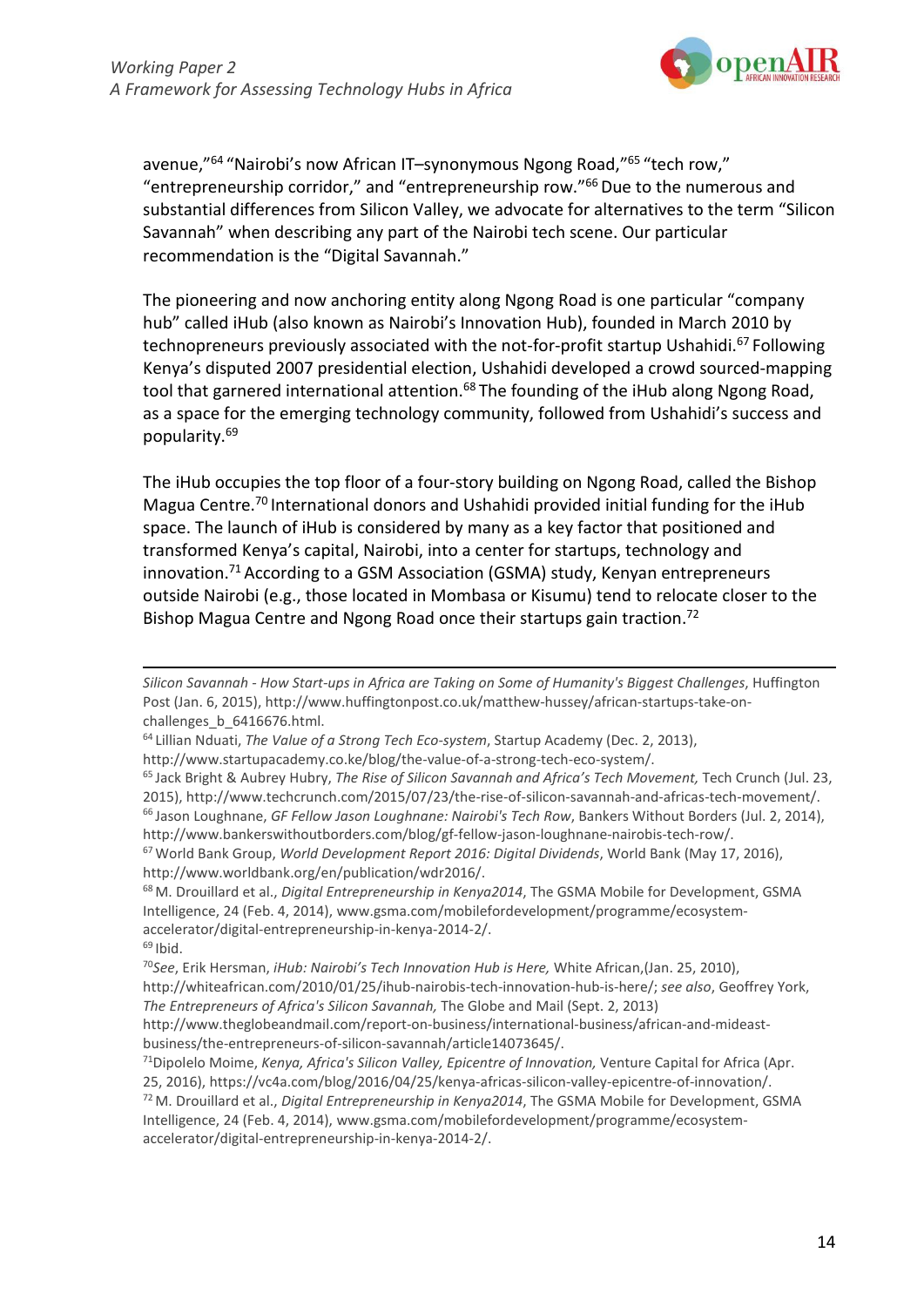

A 2014 report by the Vodafone Institute for Society and Communications<sup>73</sup> cites the iHub's success when recommending the establishment of additional co-working spaces, incubators and accelerators by companies, government and development organizations in Africa. The report argues that a comparative look at Silicon Valley is worthwhile since there, too, the proximity of institutions with similar interests, the concentration of expertise, and the pronounced culture of recommendations and networking are important factors for success in consolidating innovations.

Over the three years following iHub's launch, it incubated over 100 startups and was seeking further expansion at the Bishop Magua Centre, by then dubbed the "mecca for African ICT (information and communication technology) entrepreneurs."<sup>74</sup> Erik Hersman initially thought the space on the fourth floor of Bishop Magua was too big, but it was soon outgrown with a community of over 10,000 online and physical members.<sup>75</sup> According to iHub's own observations in 2013, its space at Bishop Magua had propelled it from being the space "where things happen, to the centre of where things happen, the centre of ideas on the future of this region and across Africa".76

Since the iHub moved into the Bishop Magua Centre in 2010, other hubs and a host of startups have clustered in that complex and the surrounding area. In addition to the iHub, three of the 11 tech hubs in Kenya listed in the 2016 World Bank Development Report are located at the Bishop Magua Centre: m:Lab East Africa, Nailab, and Akirachix.<sup>77</sup> Each of these entities serves a distinct subset of the overall entrepreneurship community: m:Lab is primarily an incubator focusing on very early stage startups, Nailab is an accelerator focusing on early to medium-stage startups, and Akirachix focuses on increasing the number and role of women in the technology scene.

The iHub community is also responsible for the 2014 creation of a new makerspace at the Bishop Magua Centre called Gearbox, a Kenyan makerspace for design and rapid prototyping.78 Savannah Fund is another entity located at the Bishop Magua Centre. It is an accelerator fund set up by several partners, including an iHub founder, focusing on finding

<http://ihub.co.ke/blogs/15711/>*; See also,* Erik "Hash" Hersman, *Launching Gearbox, A Kenyan Makerspace*, White African (Sept. 09, 2013)[, http://whiteafrican.com/2013/09/09/launching-gearbox-a-kenyan](http://whiteafrican.com/2013/09/09/launching-gearbox-a-kenyan-)makerspace/.

<sup>73</sup> Julia Manske, *Innovations Out of Africa. The Emergence, Challenges and Potential of the Kenyan Tech Ecosystem*, Vodafone Institute for Society and Communications, 29 (2014)[,](http://whiteafrican.com/wpcontent/uploads/2014/05/1404_VFI_Report_Innovations_out_of_Africa.pdf)

[http://whiteafrican.com/wpcontent/uploads/2014/05/1404\\_VFI\\_Report\\_Innovations\\_out\\_of\\_Africa.pdf.](http://whiteafrican.com/wpcontent/uploads/2014/05/1404_VFI_Report_Innovations_out_of_Africa.pdf) 74 Gemma Soles, *iHub a Mecca for African ICT Entrepreneurs,* UrbanAfrica.Net (Nov. 26, 2013),

[http://www.urbanafrica.net/urban-voices/ihub-mecca-african-ict-entrepreneurs/.](http://www.urbanafrica.net/urban-voices/ihub-mecca-african-ict-entrepreneurs/)

<sup>75</sup> Jimmy Gitonga, *\*iHub: A Growing Community,* iHub (Mar. 2, 2013), [http://ihub.co.ke/blogs/12778.](http://ihub.co.ke/blogs/12778)  $76$ Ibid.

<sup>77</sup> World Bank Group, *World Development Report 2016: Digital Dividends*, World Bank (May 17, 2016)[,](http://www.worldbank.org/en/publication/wdr2016/) [http://www.worldbank.org/en/publication/wdr2016/.](http://www.worldbank.org/en/publication/wdr2016/)

<sup>78</sup>Jessica Colaco, *Gearbox - A Space for Tinkering and Making Things*, iHub (Sept. 09, 2013)[,](http://ihub.co.ke/blogs/15711/)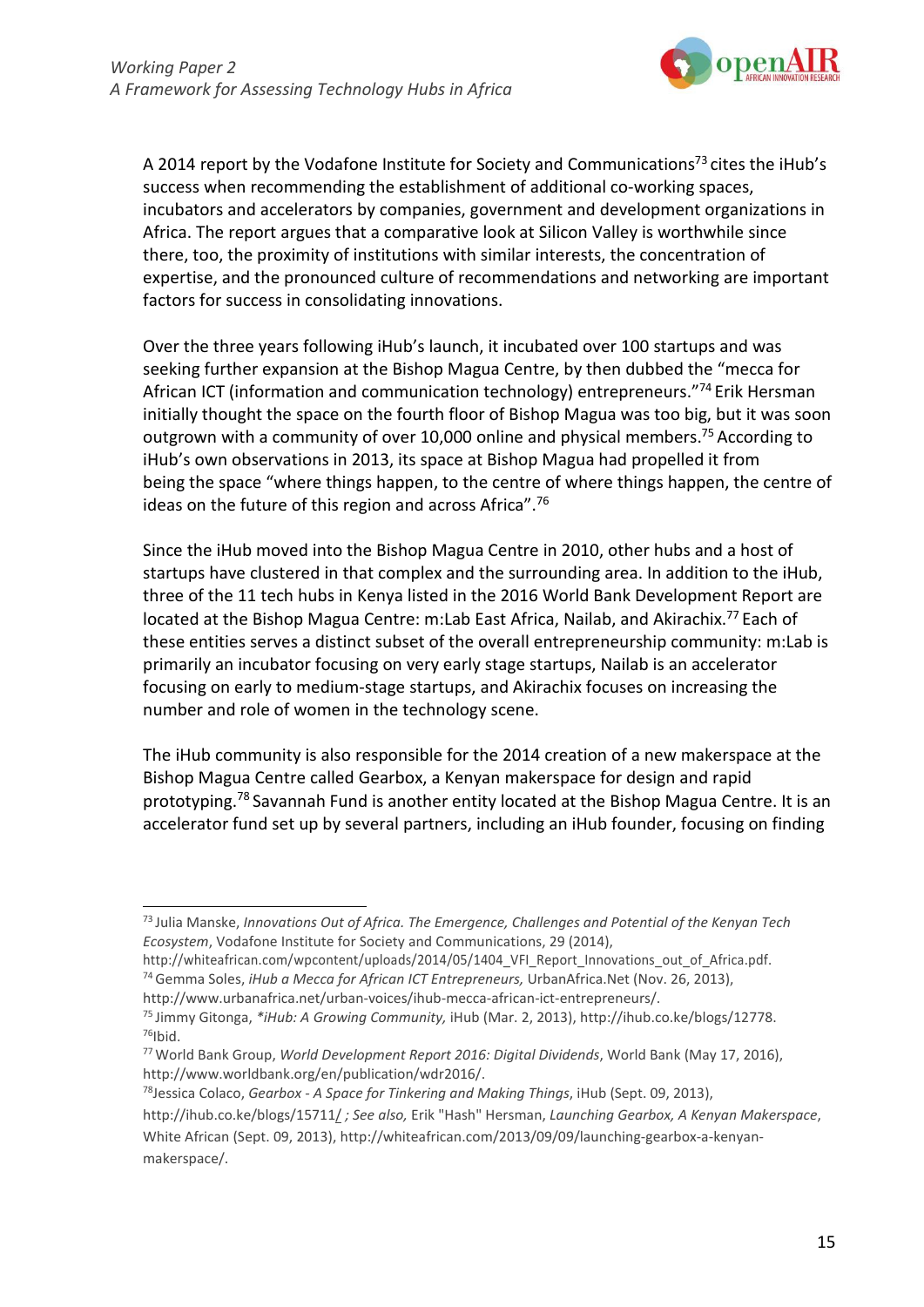

and investing in East Africa's highest potential, pre-revenue startups.<sup>79</sup> As described in the section below, the Savannah Fund itself exhibits many characteristics of a company hub.

The Bishop Magua Centre is just one pole of the Ngong Road hub. Approximately four kilometres west of the Bishop Magua Centre is Piedmont Plaza – the base for Nairobi Garage, Nest and Sinapis. Outside Piedmont Plaza and the Bishop Magua Centre, the Ngong Road cluster is home to other key entities, including Growth Africa (formerly Growth Hub).

#### **Characteristics of a Cluster Hub**

A cluster hub is a relatively small geographical region containing a high density of hubs, as well as the infrastructure and organizations that support such hubs. The hubs within a cluster hub are generally independent entities that interact with one another. Such interactions include the sharing of physical spaces, Internet access, human resources/capital, and other resources. Within the cluster hub, members and users of one hub may use another hub's facilities or even join an alternative hub. Individuals seen as "experts" (e.g., engineering or IT experts, entrepreneurship coaches, intellectual property experts, etc.) frequently split their time within one or among the various hubs.

Supporting entities, such as food and beverage vendors (particularly coffee shops), serve all of the hubs within a cluster and often function as ad hoc meeting spaces where members from the various hubs gather and interact.

The services offered and the scope of activities in a cluster hub can vary widely. A cluster hub is likely to have at least one incubator, accelerator, shared-working space and investment entity. As the cluster hub develops, training and mentorship opportunities multiply. Specific experts, such as engineers and lawyers, may also be brought in when the cluster hub reaches a critical mass and the community requires such support on a regular basis.

The growth of a cluster hub can take several paths. In some cases, the founding member(s) of one hub may identify an unmet need and create a new hub to fill that void. Efficiency and proximity naturally lead the new hub to share facilities and resources with the original hub. The new entity may be an entirely separate entity (e.g., the iHub's emergence from Ushahidi), or may remain owned and operated by the original hub (e.g., iHub Research, an entity owned and operated by the iHub). Further, one hub's success appears to attract others to create similar but separate (and sometimes complementary) spaces (e.g., Nailab's existence next to iHub). The founder of the new hub may be a former user of the original hub, a friend of the original hub's founder(s), or an unrelated person drawn by the hub's success. Through a combination of the varying types of growth, multiple hubs nowoccupy

<sup>79</sup> Erik Hersman, *Launching the Savannah Fund in East Africa*, White African (June. 6, 2012),

[http://www.whiteafrican.com-launching-the-savannah-fund-in-east-africa/.](http://www.whiteafrican.com-launching-the-savannah-fund-in-east-africa/)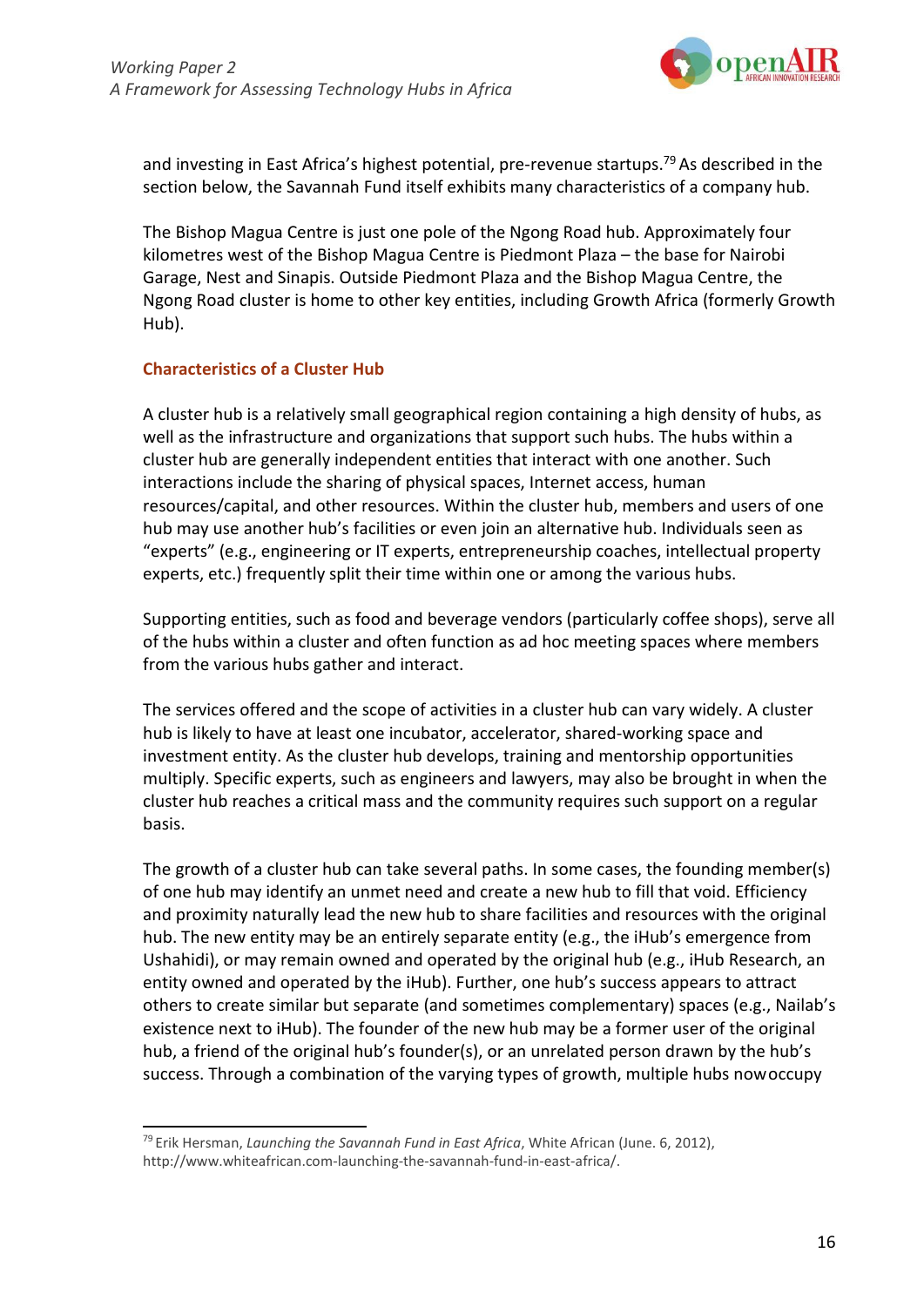

a substantial portion of the Bishop Magua Centre, a key point along the Ngong Road cluster.

#### **2. Company Hubs**

The concept of a hub as a company recognizes that most hubs, when viewed independently from their regional ecosystems, are similar to for-profit or non-profit entities in structure and operation. Interestingly in the literature, critical language and analysis not present elsewhere tends to be used in commentary on individual company hubs. When hubs are viewed as independent operating entities as opposed to regional agglomerations, new issues emerge, including long-term sustainability, scalability, and, in some cases, even profit.

This lens typically reflects a micro-economic analysis, where individual hubs are structured, managed, and assessed like any other business. Financial monitoring and evaluation methods are essential in this context to quantify and value a hub's impact. In our view, this change in tone is a natural and expected progression, as these firms *per se* become increasingly important actors in Africa's economy.

While our classification of "cluster hubs" most easily aligns with established theories in strategic management and economic geography, most of the grey literature we reviewed defines hubs (implicitly) as particular companies. Based on the concept of a hub as a company, the literature then focuses on the scalability and sustainability of these ventures. This is particularly the case for hubs that offer support services to startups, such as coworking spaces, incubators, accelerators and maker-spaces. Writings about such topics are varied both in terms of geographic focus and sectoral focus. Such facts further support the categorization of certain individual organizations as hubs and vice versa.

The application of conventional business principles and success metrics to company hubs has gained support among the organizations themselves. For example, in 2013, iHub Research (i.e., the research arm of the iHub) released a comparative study of seven technology hubs in Africa: the iHub, Hive Colab (Uganda), Activspaces (Cameroon), kLab (Rwanda), MEST (Ghana), Bongo Hive (Zambia), and Kinu (Tanzania).<sup>80</sup> The report aimed to document the various ICT hub models emerging across the continent in order to determine how they differ, and to identify the challenges they face. The study yielded lessons learned, recommendations, and strategies for success.

While recognizing that the appropriate hub model will differ based on the country context, the report outlined "critical common success factors for a strong ICT hub:" government support (e.g., funding, market, infrastructure), science, technology and innovation, strategic partners (e.g., business partners, funders, mentors); community of members (e.g., entrepreneurs), human capital (i.e., skills, education, experience), research and

<sup>80</sup> Erik Hersman, *Afrilabs Provide a Model for African Innovation, Collaboration*, Memeburn (Feb. 8, 2011[\)](http://memeburn.com/2011/02/afrilabs-provide-a-model-for-african-innovation/) [http://memeburn.com/2011/02/afrilabs-provide-a-model-for-african-innovation/.](http://memeburn.com/2011/02/afrilabs-provide-a-model-for-african-innovation/)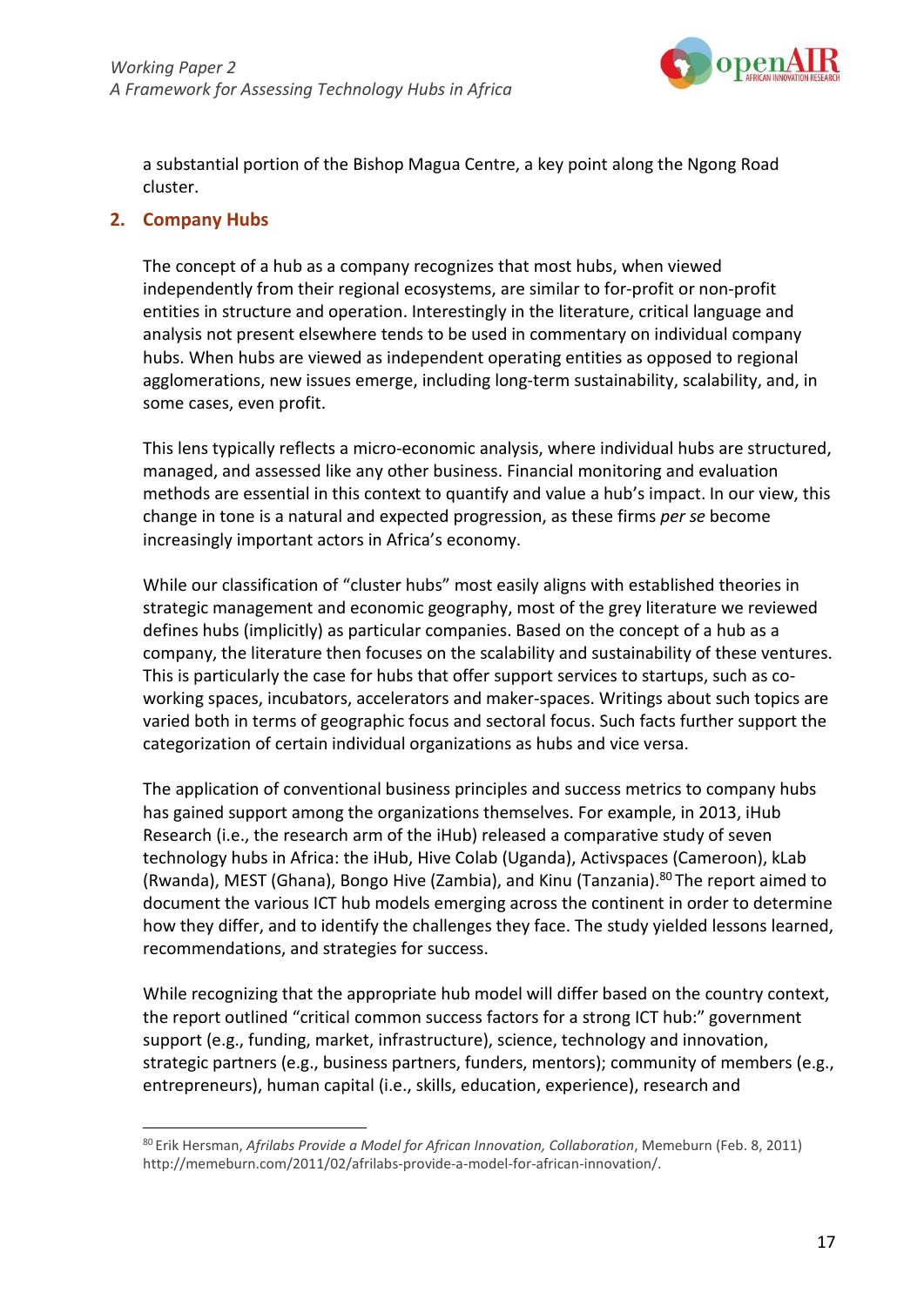

development, as well as monitoring and evaluation mechanisms.81 Based on the high number of hub graduates and the emergence of numerous successful startups, the arguably optimistic report concluded, "the hype surrounding technological hubs can be justified."<sup>82</sup> Despite this, the report notes that most African hubs are in their infancy and thus their long-term self-sustainability is not yet certain.<sup>83</sup> Furthermore, the report finds that the success of individual hub models also depends on external factors that impact a country's potential for ICT growth: ICT GDP, government support for ICT, corruption levels, existing infrastructure, ICT budget allocation, investment in telecommunications, and prioritization of ICT initiatives.<sup>84</sup> Overall, the report suggests that hubs strive to achieve long-term sustainability by filling local gaps and resolving contextual needs rather than trying to replicate successful models achieved elsewhere.<sup>85</sup>

There are additional examples that show members within the hub community characterizing hubs as companies. Since November 2014, AfriLabs Director Tayo Akinyemi has penned two pieces on hub sustainability. In Akinyemi's first post, she argued that Africa's hubs were fragile and had no clear path towards long-term sustainability. In March 2015, Akinyemi's second post proposed 11 lessons learned regarding hub sustainability on the African continent. The advice was the product of a series of Google Hangouts on hub sustainability held in November and December 2014.<sup>86</sup>Akinyemi explained that there was no single substitute for a typical technology hub, as "[a] hub is a workspace, Internet café, coffee shop, training centre, incubator, accelerator, event venue, maker space; [and] it's usually many of these at the same time."87 While this presents opportunities, Akinyemi pointed out that it also posed challenges.88 Hubs fill the gaps in the enabling environments of Africa's technology sectors by providing and serving as the necessary infrastructure to support local entrepreneurs.89 However, problems arise when hubs overextend themselves and engage in too many activities that do not generate revenue.<sup>90</sup>

While noting that "the exact formula for a truly sustainable business model remains to be seen," Akinyemi offered the continent's technology hubs practical advice to achieve sustainability.<sup>91</sup>Akinyemi suggested that hubs plan for sustainability from the outset, regardless of whether they receive donor funding. While hubs should not depend on

 $83$ Ibid.

 $85$ Ibid.

 $90$ Ibid.

 $91$ Ibid.

<sup>81</sup>Duncan Gathege & Hilda Moraa, *Draft Report on Comparative Study on Innovation Hubs Across Africa*, iHub Research 31-33, (May 2013)*<http://research.ihub.co.ke/uploads/2013/may/1367840837> 923.pdf.*  $82$ Ibid.

 $84$ Ibid.

<sup>86</sup> Tom Jackson, *AfriLabs, AfriHive partner for hub sustainability series*, Disrupt Africa, (Nov. 13, 2014), [http://disrupt-africa.com/2014/11/afrilabs-afrihive-partner-for-hub-sustainability-series/.](http://disrupt-africa.com/2014/11/afrilabs-afrihive-partner-for-hub-sustainability-series/) 87Tayo Akinyemi, *Decoding #hubsustainability: Confronting the Critically Important yet Painfully Obvious,* Medium, para 2 (Mar. 29, 2015), [http://www.medium.com/@Temitayo/decoding](http://www.medium.com/%40Temitayo/decoding-hubsustainability-)[hubsustainability-](http://www.medium.com/%40Temitayo/decoding-hubsustainability-) confronting-the-critically-important-yet-painfully-obvious-5136a0d8cec1.88cny3c2/.  $88$ Ibid.

 $89$ Ibid.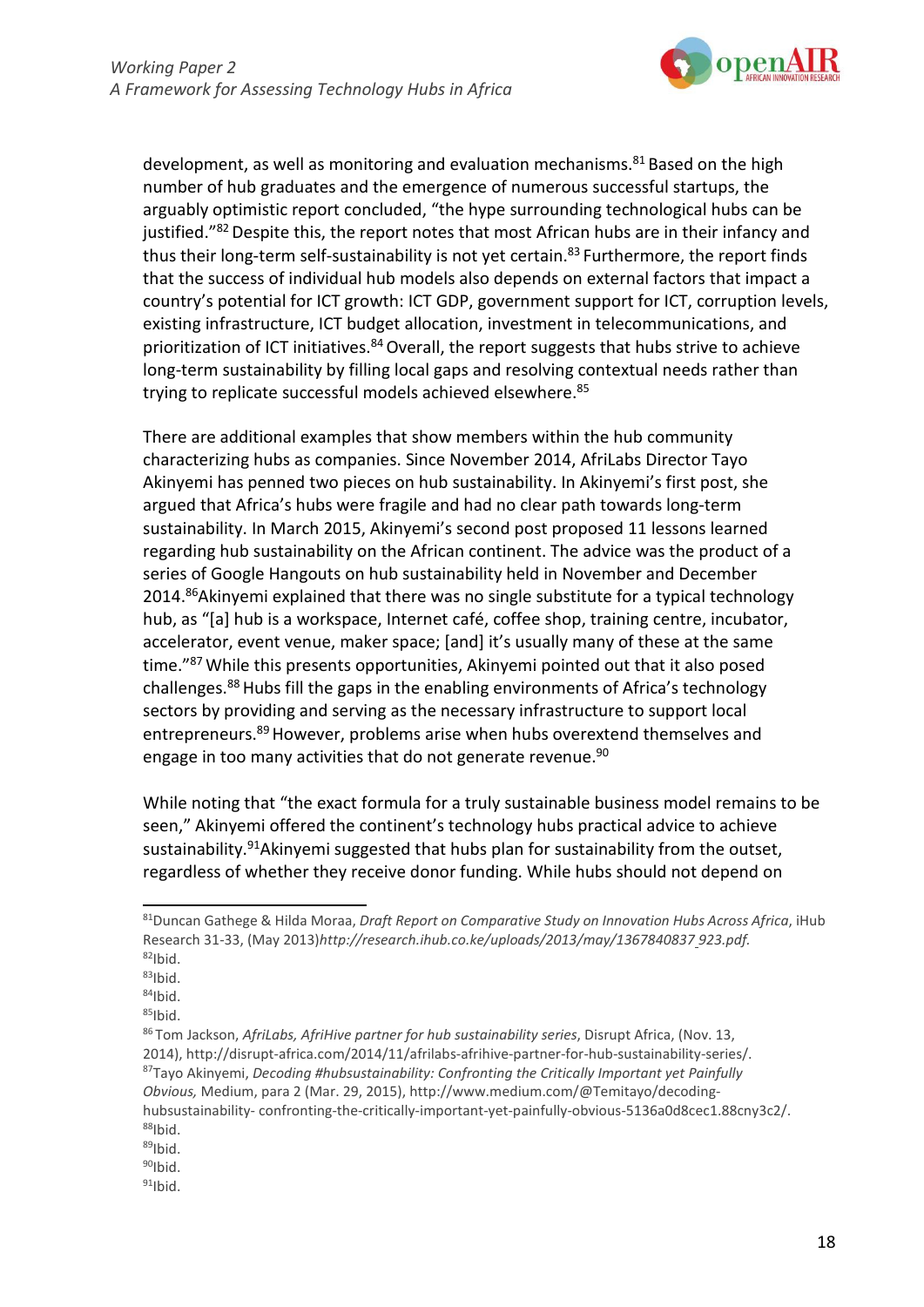

government support, Akinyemi recommended hubs align their priorities with government to ensure a cooperative relationship while still maintaining their independence.<sup>92</sup> To attract partnerships and investment, Akinyemi advised hubs to publicly communicate their impact to key stakeholders using accessible metrics.<sup>93</sup> Finally, as there is no "one size fits all" model for sustainability, Akinyemi noted that the road to sustainability would differ from hub to hub.<sup>94</sup>

Writings such as these firmly place the discourse about hubs into the business world. So it not surprising that, in March 2016, the iHub announced that it had received new investors "in order to help it grow, to tighten up its service offerings and make them more profitable, and to help it figure out how not to just find startups but to grow the ones that are getting traction."95

A potential conflict exists, however, because at the same time some hubs are expected to exist solidly in the non-profit space. In 2012, the Aspen Network of Development Entrepreneurs (ANDE) and Village Capital undertook a study on the role of social-impact focused accelerators and released a report in 2013.<sup>96</sup> The study examined the global accelerator landscape, but the majority of the 52 accelerator operations surveyed were based in Africa.<sup>97</sup> The study provided a number of key findings with respect to the variables linked to the success and failure of accelerators as well as the sustainability of these ventures. First, the study found that a lower acceptance rate and rigorous selection process, as well as partnerships with in-country commercial investors are factors in favor of an accelerator's success.<sup>98</sup> The study also found that while 75 percent of accelerators depended on philanthropy to survive and grants funded 54 percent of all accelerator budgets, such funding was not statistically related to the success of incubated startups.<sup>99</sup> Based on these findings, the study concluded that the business models of social-impact accelerators had not been proven to generate sustainable revenue streams.<sup>100</sup>

The study further warned that accelerators may confront a "free rider" problem going forward: investors look to accelerators as "sourcing mechanisms," but do not view it as their role to support accelerators – in fact, only 20 percent of investors help to fund the

 $94$ Ibid.

95 Erik Hersman, *iHub: The Next Chapter,* iHub (Mar. 11, 2016), [http://ihub.co.ke/blogs/26994.](http://ihub.co.ke/blogs/26994)

96 Ross Baird, Lily Bowes & Saurabh Lall, *Bridging the "Pioneer Gap": The Role of Accelerators in Launching High-Impact Enterprises* Aspen Institute Network of Development Entrepreneurs (June 2013[\),](http://www.aspeninstitute.org/bridging-the-pioneer-gap-the-role-of-accelerators-in-launching-high-impact-) <http://www.aspeninstitute.org/bridging-the-pioneer-gap-the-role-of-accelerators-in-launching-high-impact->

 $92$ Ibid.

 $93$ Ibid.

enterprises/.

 $97$ Ibid.

 $98$ Ibid.

<sup>&</sup>lt;sup>99</sup> Erik Hersman, *Mobilizing Tech Entrepreneurs in Africa: Innovations Case Narrative: iHub 7:4 Innovations:* Technology, Governance, Globalization 59 (2012)[,](http://www.mitpressjournals.org/doi/pdf/10.1162/INOV_a_00152)

[http://www.mitpressjournals.org/doi/pdf/10.1162/INOV\\_a\\_00152.](http://www.mitpressjournals.org/doi/pdf/10.1162/INOV_a_00152)  $100$  Ibid.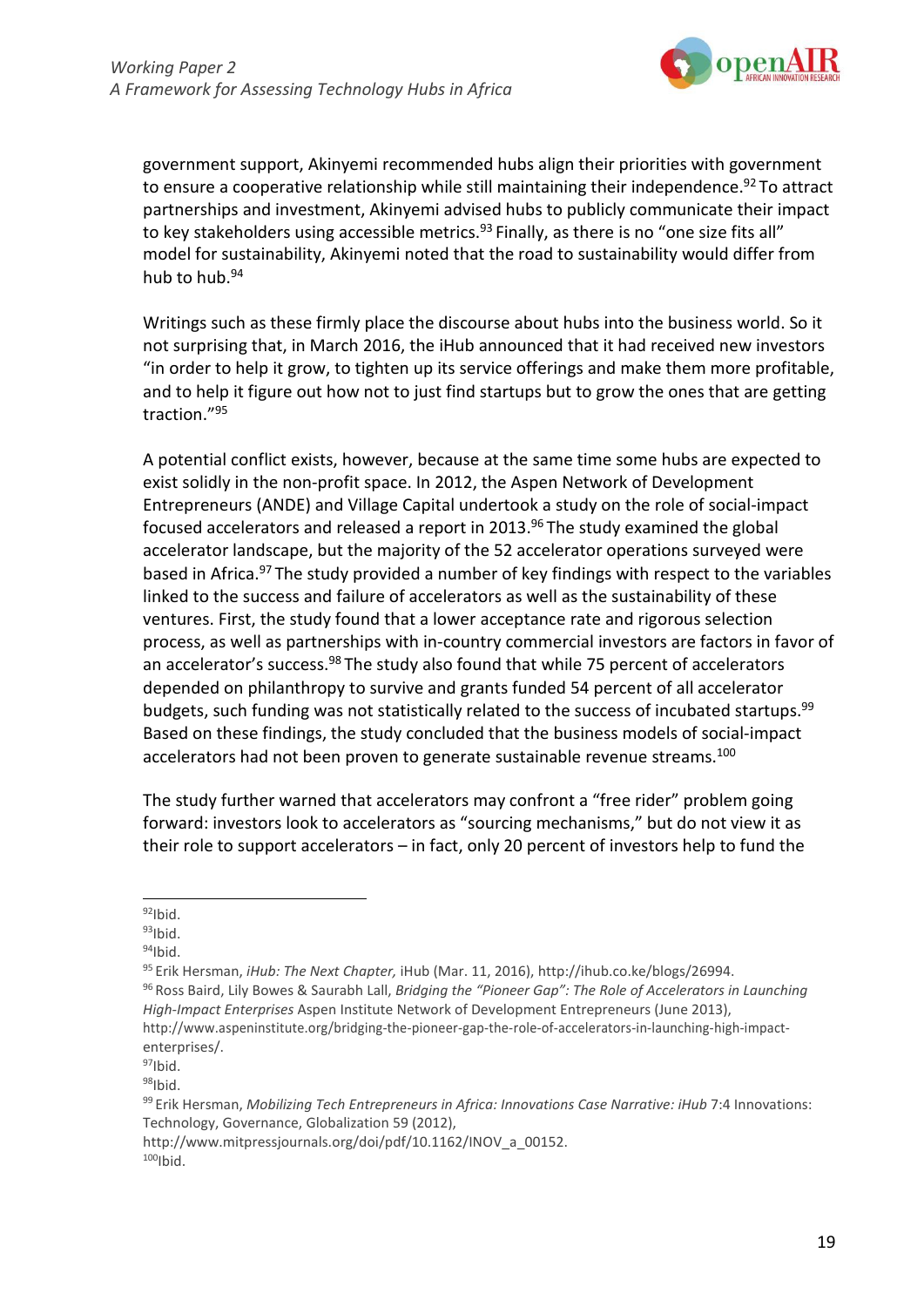

operations of accelerators.101 This imbalance adds to the complexity of assessing and sustaining individual hubs: Are they ordinary businesses themselves, or platforms for business that warrant different kinds of support?

Further external critiques of hubs are not difficult to locate. GSMA's Digital Entrepreneurship in Kenya 2014 survey of more than 230 startups across Kenya reveals that at least 70 percent of the country's startups are "not earning enough to maintain business and living expenses for a small team."102Overall, these developments appear to have enlightened the African technology community and, in turn, spurred a flood of critical pieces on Africa's hub and startup ecosystem. In its summary, the GSMA Report notes that while hands-on support for entrepreneurs is available through hubs and accelerators, there is insufficient support to meet demand. As a result, entrepreneurs appear to be very aware of the fact that they must increase their skills and balance out their teams but struggle to do so. Therefore, the report suggests that one-to-one mentorship across a broad variety of topics is desperately needed for start-ups, especially in marketing, technology access and skills, growth strategy, and business management.

The discourse of hubs as companies can creep into the goals, operations, and management of hubs, causing them to alter behaviors to better resemble those of traditional companies. In 2015, C4DLab, which was mentioned earlier in the article, announced that it would run on a "lean model" until it reaches a break-even point.<sup>103</sup> The reworking of C4DLab's business model reinforced the seriousness posed by the failure to confront the issue of hub sustainability. Startup accelerator 88mph's recent departure from Kenya for Nigeria also raised concern. Nikolai Barwell, former Nairobi-based director of 88mph, explained the accelerator was exiting Kenya in favor of Nigeria, where "the tech ecosystem is more profit-focused and there is less fluff."104

The now-common practice of applying the language of private companies to hubs is not without critics. Mostly such criticism is due to imposing corporate or non-profit oriented goals on entities that were originally intended merely to provide a community space where previously there was none. For example, prominent African technology entrepreneurs, including Mark Essien, have expressed concerns regarding the current trajectory.<sup>105</sup>

<sup>101</sup>Ross Baird, Lily Bowes & Saurabh Lall, *Bridging the "Pioneer Gap": The Role of Accelerators in Launching High-Impact Enterprises* Aspen Institute Network of Development Entrepreneurs, 23 (June 2013), [http://www.aspeninstitute.org/bridging-the-pioneer-gap-the-role-of-accelerators-in-launching-high-impact](http://www.aspeninstitute.org/bridging-the-pioneer-gap-the-role-of-accelerators-in-launching-high-impact-)enterprises/.

<sup>102</sup>M. Drouillard et al., *Digital Entrepreneurship in Kenya2014*, The GSMA Mobile for Development, GSMA Intelligence, 24 (Feb. 4, 2014), [www.gsma.com/mobilefordevelopment/programme/ecosystem](http://www.gsma.com/mobilefordevelopment/programme/ecosystem-)accelerator/digital-entrepreneurship-in-kenya-2014-2/.

<sup>103</sup> Tom Jackson, *Nairobi's C4DLab to adopt lean model*, Disrupt Africa (Mar. 11, 2015)[, http://disrupt](http://disrupt-/)africa.com/2015/03/nairobis-c4dlab-adopt-lean-model/.

<sup>104</sup>Drazen Jorgic, *Kenya's technology push leaves investors cold,* Reuters, para 5 (Dec. 31,

<sup>2014),</sup> [http://www.reuters.com/article/kenya-tech-idUSL6N0UE15920141231.](http://www.reuters.com/article/kenya-tech-idUSL6N0UE15920141231)

<sup>105</sup> Mark Essien, *Startup Incubators in Africa and why they don't work*, Venture Capital for Africa, (Apr. 21, 2015), https://vc4a.com/blog/2015/04/21/startup-incubators-in-africa-and-why-they-dont-work/.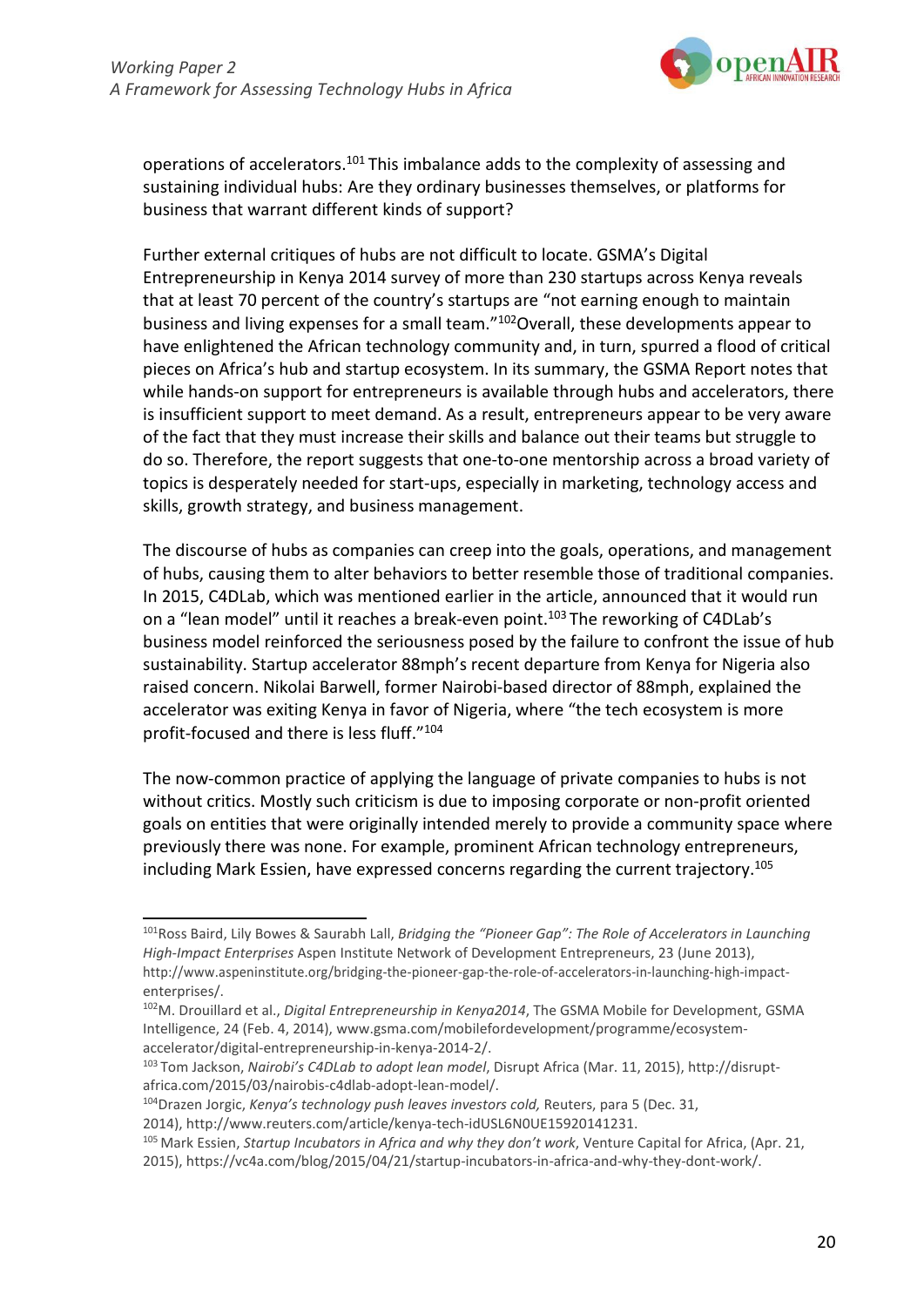

Essien, founder of successful Nigerian startup Hotels.ng, took aim at the current approach taken by the majority of startup incubators in Africa. Essien's critique centers on the fact that the reigning incubation model has yet to yield any "big successes", as well as his belief that the fundamentals of entrepreneurship cannot be taught. Furthermore, the ANDE and Village Capital study mentioned above has found that the difficulty in assessing accelerator performance arose partly from the fact that many accelerators are not collecting data, or tracking graduates of their programs.<sup>106</sup> Such difficulty is echoed by a 2013 report by Dalberg, $107$  which notes that while the concept of incubators and accelerators is not new, additional research is needed to determine what truly drives growth and impact on entrepreneurs in Africa.108

Such criticisms point to a half-way approach at corporatizing hubs: hubs are expected to grow, become sustainable, and do many other things that businesses do, but rarely make the effort to monitor, evaluate, and communicate their activities. The identity crisis that company hubs face is unsustainable.

Applying the unforgiving language of the business world to hubs means that entities must prove their value or are assumed obsolete and are subsequently abandoned, sold, or subject to takeover. In February 2015, USAID's Morgan McClain-McKinney questioned the role and usefulness of incubators in the context of sub-Saharan Africa's emerging markets.<sup>109</sup> McClain-McKinney sought to evaluate the success and utility of these ventures, but encountered numerous challenges in doing so. For McClain-McKinney, the challenge stemmed from the fact that the success of an incubator is generally measured on the basis of the number of program graduates or the number of startups that voluntarily exit the incubator, after receiving investments or other support.<sup>110</sup> The problem with this metric is that a likelihood of failure persists following a startup's exit from an incubator. While McClain-McKinney noted that a better measure of success would be to track the number of graduates continuing to operate their startups three to five years post-graduation, she also recognized that these figures were not available, as the vast majority of incubators in Africa have yet to be in existence for five years.<sup>111</sup>

#### **Characteristics of a Company Hub**

A company hub is characterized by its individuality. Unlike a cluster hub, a company hub is typically a separate legal entity. It may be for-profit or non-profit, and is able to enter into bilateral agreements with other entities. The company hub is also answerable to an

 $106$ Ibid.

<sup>&</sup>lt;sup>107</sup>Dalberg, *Digital Jobs in Africa: Catalyzing Inclusive Opportunities for Youth*, The Rockefeller Foundation, 13 (2013[\) http://www.dalberg.com/documents/Digital\\_Jobs\\_in\\_Africa.pdf.](http://www.dalberg.com/documents/Digital_Jobs_in_Africa.pdf)  $108$ Ibid.

<sup>109</sup> Morgan McClain McKinney, *Who Needs Incubators? A Lesson from Young Entrepreneurs in sub-Saharan Africa* Ventures Africa (Feb. 14, 2015), [http://venturesafrica.com/who-needs-incubators-a-lesson-from](http://venturesafrica.com/who-needs-incubators-a-lesson-from-)young-entrepreneurs-in-sub-saharan-africa/.

 $110$  | bid.<br> $111$ | bid.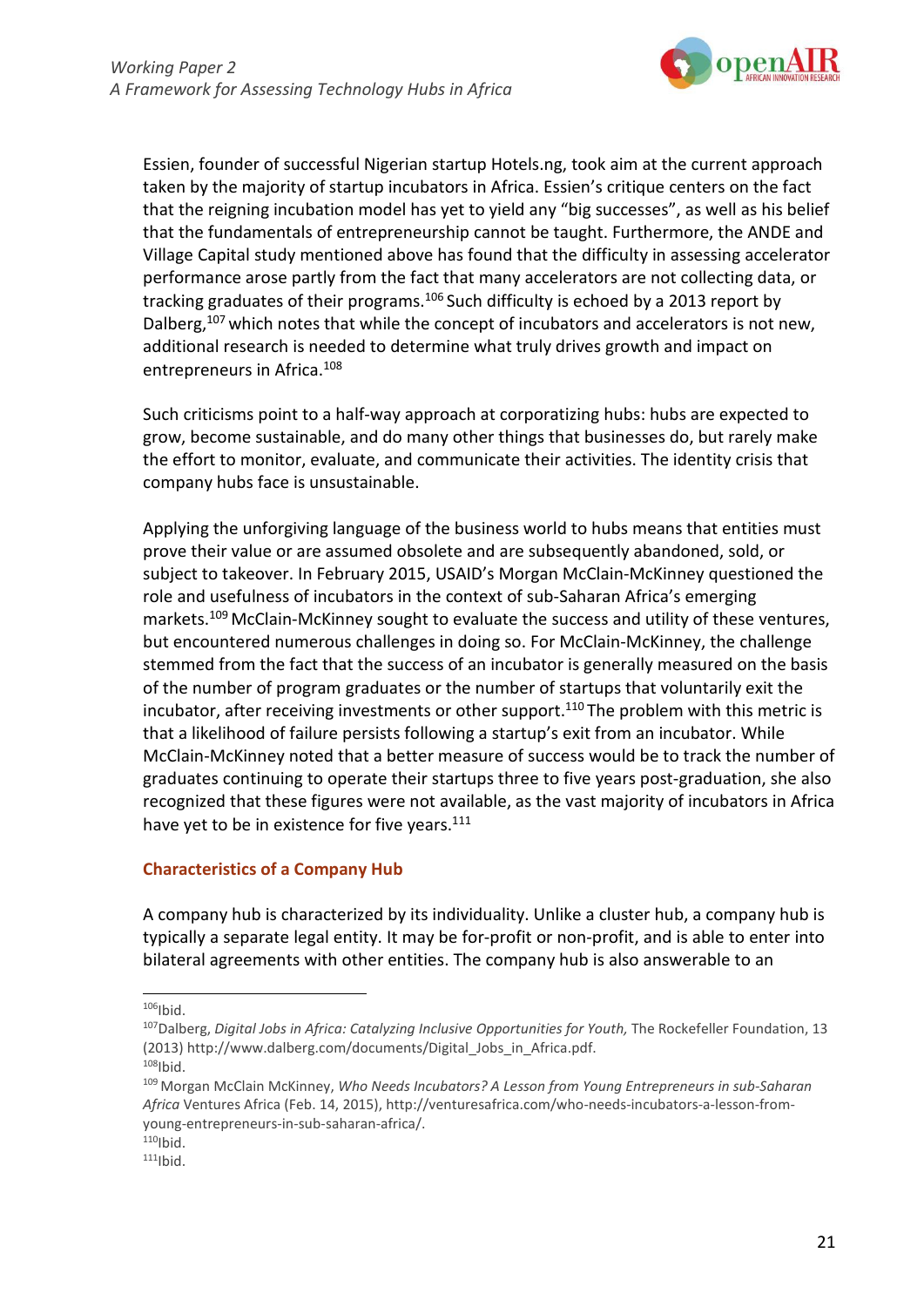

identifiable entity, e.g., a group of shareholders, investors, or board members. Such stakeholders may or may not have in mind the best interests of the hub users. Company hubs may be structured with a variety of internal checks and balances, and may produce corporate-style documents such as strategic plans and earnings reports.

In light of their independence, the services provided by a company hub are likely to be less extensive than those available at cluster hubs consisting of multiple loosely organized or unconnected companies. Company hubs can, however, overcome this shortcoming by partnering with other company hubs. Individual company hubs may vary widely in their offerings to users and in other aspects, as shown in Tables 1 and 2.<sup>112</sup>

|  |  | Table1: Company Hubs Located within Ngong Road Cluster Hub. |
|--|--|-------------------------------------------------------------|
|  |  |                                                             |

| <b>Name of Hub</b> | <b>Type of Hub</b> | <b>Main Offering of Hub</b>      |  |
|--------------------|--------------------|----------------------------------|--|
| iHub               | Civil Society led  | Co-working space/ pre-incubation |  |
| Nailab             | Civil Society led  | Incubation/Accelerator           |  |
| m:lab East Africa  | Hybrid             | Incubation                       |  |
| Nairobi Garage     | Hybrid             | Co-working space                 |  |
| <b>Sinapis</b>     | Hybrid             | Accelerator                      |  |
| Savannah Fund      | Hybrid             | Accelerator                      |  |
| Gearbox            | Civil Society led  | Makerspace                       |  |
| Akirachix          | Civil Society led  | Co-learning space                |  |
| 88mph (inactive)   | Hybrid             | Accelerator                      |  |

#### *Table 2: Company Hubs Located outside Ngong Road Cluster Hub.*

| <b>Name of Hub</b>    | <b>Location of Hub</b> | <b>Type of Hub</b>       | <b>Main Offering of Hub</b> |
|-----------------------|------------------------|--------------------------|-----------------------------|
| Fab Lab Nairobi       | University of Nairobi  | Academic Institution led | Makerspace                  |
| iLabAfrica/iBizAfrica | Strathmore             | Academic Institution led | Incubation                  |
|                       | University             |                          |                             |
| Chandaria BIIC        | Kenyatta University    | Academic Institution led | Incubation                  |
| Kenya CIC             | Strathmore             | Academic Institution led | Co-working                  |
|                       | University             |                          | space/Accelerator           |
| C <sub>4</sub> D Lab  | University of Nairobi  | Academic Institution led | Incubation                  |
| GrowthHub/            | Kilimani, Nairobi      | Civil Society led        | Accelerator                 |
| Growth Africa         |                        |                          |                             |
| Lake Hub              | Kisumu                 | Civil Society led        | Incubation                  |
| Sote Hub              | Voi                    | Civil Society led        | $Co-$                       |
|                       |                        |                          | working/Incubation/         |
|                       |                        |                          | Accelerator                 |
| SwahiliBox            | Mombasa                | Civil Society led        | Incubation                  |
| ARO Fab Lab           | Kisumu                 | Civil Society led        | Makerspace                  |
| <b>KICTANET</b>       | Virtual (online only)  | Hybrid                   | ICT reform catalyst         |
|                       |                        |                          | (online platform)           |

<sup>&</sup>lt;sup>112</sup> The categorizations used in the column "type of hub" are borrowed from the World Bank Report.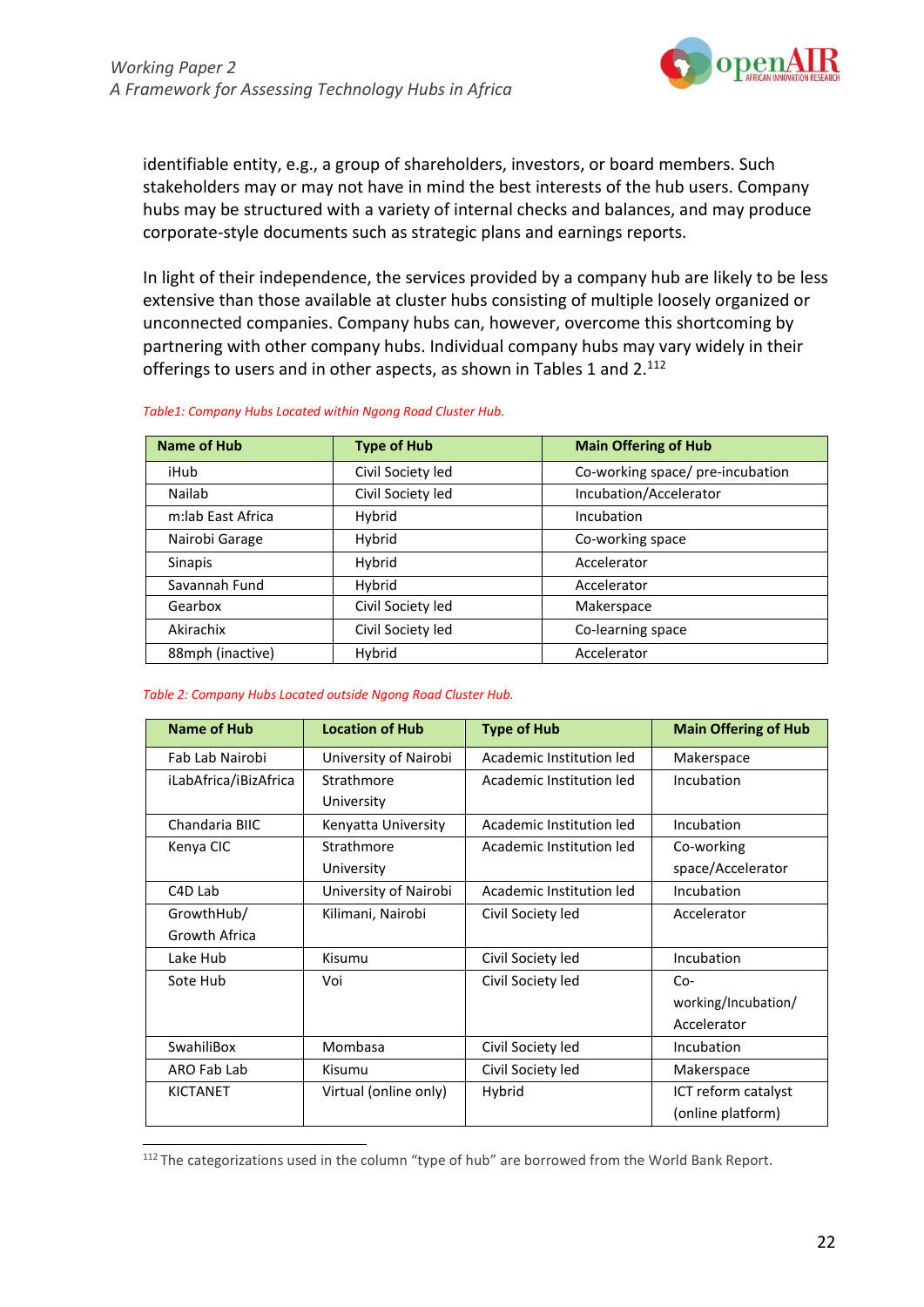

#### **3. Country Hubs**

The category of country hub recognizes that, in addition to small geographic areas emerging as cluster hubs, very large geographic areas can become known as centers of entrepreneurship activities. This is an especially important archetype in terms of government policy initiatives. While innovation policy is often made at local level, it is also very often the focus of national-level attention. Therefore, discussions about countries as technology hubs are most closely aligned with theoretical concepts and literature on national systems of innovation.<sup>113</sup>

In Africa this is particularly, but not exclusively, evident in tech entrepreneurship. As discussed below, the country hub may evolve intentionally due to government policies (government-led country hubs) or unintentionally due to an organic clustering of likeminded entrepreneurs in a city, country, or region (sector-led or "government-follows" country hubs, or a combination thereof). Although the term "country hub" implies a political boundary, these hubs are not explicitly limited to entire countries – regions smaller and larger than a country may also qualify.

Kenya exemplifies the sector-led or "government follows" country hub. Since the launch of M-Pesa in 2007 and other technological milestones such as Ushahidi and the iHub, Kenya has been recognized as Africa's leading technology hub.<sup>114</sup> The country has been hailed as the origin of technological ventures on the continent, leading to the Silicon Savannah moniker,115 or our preferred term "Digital Savannah." Going forward, Kenya is anticipated to maintain this lead ahead of other African countries.<sup>116</sup> Below, a variety of government actions are described that illustrate Kenya's intentional and continued development as a country hub.

#### **Vision 2030, a new Constitution, and the ICT Masterplan**

The Kenyan government has set out a detailed action plan designed to further Kenya's reputation as a country hub. These actions include the enactment of ICT friendly laws and policies, investment in critical ICT infrastructure, and the establishment of e-services.

Launched in 2008, Vision 2030 (the country's development blueprint) is a foundation to Kenya's development as a country hub. The blueprint recognizes the ICT sector's potential

<sup>113</sup>Lundvall, B, ed. *National Systems of Innovation: Towards a Theory of Innovation and Interactive Learning* (1992).

<sup>114</sup> Sophie Mongalvy, *Inside the African Tech Hub Rising in Nairobi*, Bloomberg News (July 30, 2015) https[://www.bloomberg.com/news/articles/2015-07-29/inside-the-african-tech-hub-rising-in-nairobi/.](http://www.bloomberg.com/news/articles/2015-07-29/inside-the-african-tech-hub-rising-in-nairobi/) 115Dipolelo Moime, *Kenya, Africa's Silicon Valley, Epicentre of Innovation,* Venture Capital for Africa (Apr. 25, 2016), https://vc4a.com/blog/2016/04/25/kenya-africas-silicon-valley-epicentre-of-innovation/. 116 Lily Kuo, *African startups are defying the global tech slowdown*, Quartz Africa (Jan. 12, 2016)[,](http://qz.com/592119/african-startups-are-defying-the-global-tech-slowdown/) [http://qz.com/592119/african-startups-are-defying-the-global-tech-slowdown/.](http://qz.com/592119/african-startups-are-defying-the-global-tech-slowdown/)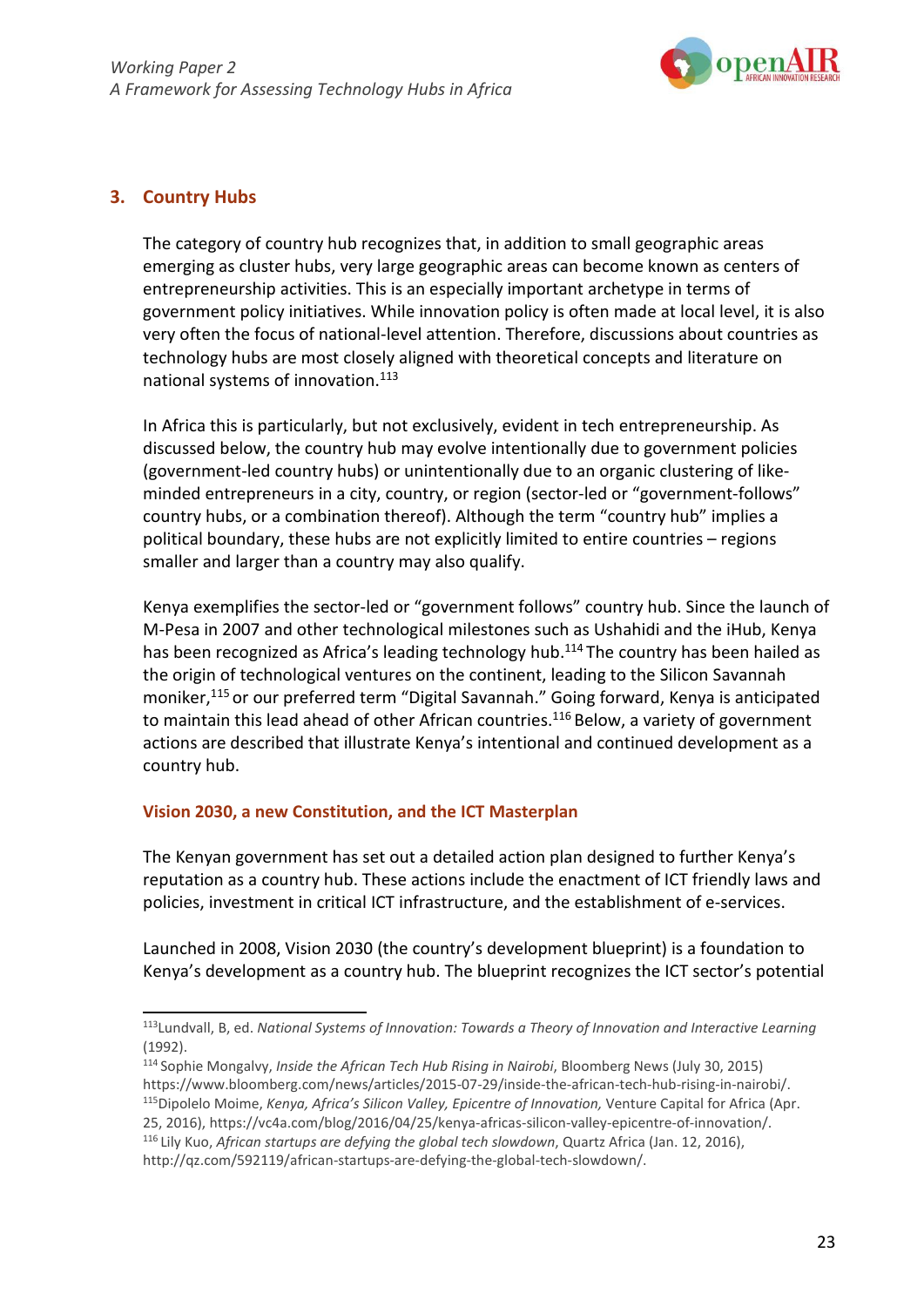

to foster economic development and to improve quality of life. Vision 2030's overall aim is to transform Kenya into an industrialized, middle-income country by 2030. Progress is to be achieved by way of five-year, medium term plans. Currently, the blueprint is in its second medium term plan.

Under the first medium term plan, Kenya transitioned to a new Constitutional dispensation that introduced a partially devolved government. Milestones of the first medium term plan in the ICT sector included the laying of three undersea submarine fiber-optic cables, linking Kenya to the global broadband highway, and the completion of a 5,500km terrestrial fiberoptic network. These milestones were achieved in 2010, the same year that the iHub was launched. High-speed Internet access enabled the development of Kenya's ICT industry. From 2009 to 2012, Internet subscriptions increased over 500 percent – from 1,579,387 to 8,506,748.117 During this time, Kenya also established an open-data portal that provides public access to government data, and multinationals such as Google and IBM opened offices in Nairobi.<sup>118</sup>

The second medium term plan (2013-2017), entitled "Transforming Kenya: Pathway to devolution, socio-economic development, equity and national unity", identifies ICT as one of the foundations for national transformation.

"Kenya's vision of knowledge based economy aims at shifting the current industrial development path towards innovation where creation, adoption, adaptation and use of knowledge remain the key source of economic growth. ICT is a critical tool for expanding human skills and rests largely on a system of producing, distributing and utilizing information and knowledge that in turn plays a great role in driving productivity and economic prosperity." Government of Kenya, Vision 2030 2nd Medium Term Plan, 21 (2013-2017)

The National ICT Masterplan guides the country's ICT transformation. Launched in 2014, the plan provides for four flagship projects: the upgrading of national ICT infrastructure, improvement of public service delivery through the use of ICT, development of the ICT industry, and the upgrading of ICT capacity. The Masterplan's aim is "to make Kenya an ICT hub and a globally competitive digital economy."<sup>119</sup>

The Masterplan notes certain ongoing activities that put Kenya on the map as an African ICT hub, including e-government, infrastructure projects, public-private partnerships (PPP's) and support of private initiatives.

The National Optic Fibre Backbone Infrastructure (NOFBI) project aims to increase connectivity and enable communication across Kenya's 47 counties. In phase 1 of the project, completed in 2009, NOFBI access points were established in major towns in Kenya,

<sup>&</sup>lt;sup>117</sup> Government of Kenya, Vision 2030 2<sup>nd</sup> Medium Term Plan (2013-2017).

<sup>118</sup>*Kenya Open Data Portal*, https:/[/www.opendata.go.ke.](http://www.opendata.go.ke/)

<sup>119</sup> Kenya ICT Authority, National Masterplan, 39 (2014).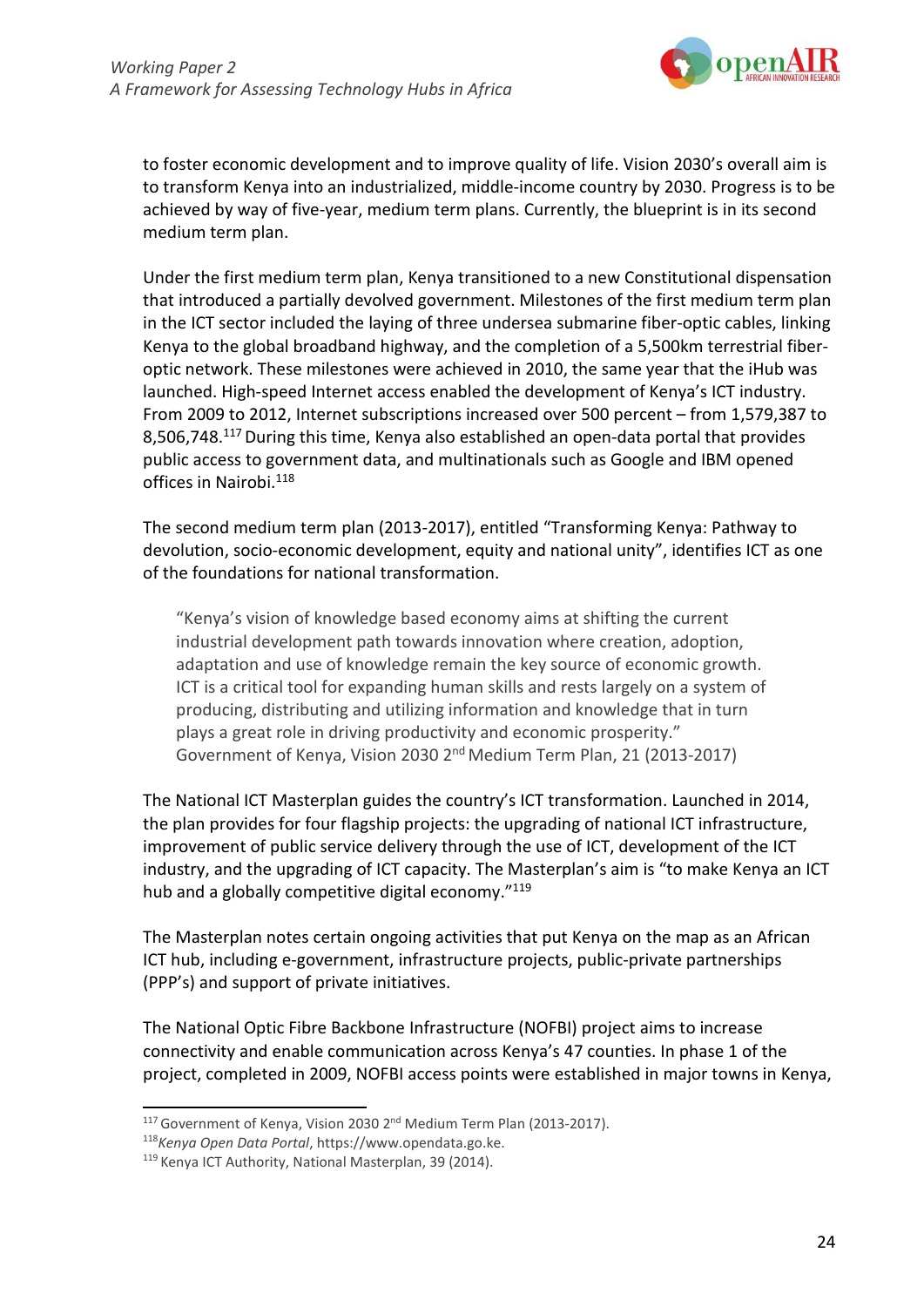

covering a total distance of 4,300km.<sup>120</sup> In phase 2 of the project, launched in 2014, the government aims to extend connectivity to all 47 counties covering a total of 2,100km.<sup>121</sup> According to the 2015 Report of the Kenya National Bureau of Statistics, the implementation of the NOFBI project led to an exponential increase in the number of Internet users by 23 percent, from 21.3 million in 2013 to 26.3 million in 2015.<sup>122</sup> The County Connectivity Project (CCP) utilizes the NOFBI to connect the national government to county governments and to interconnect county governments. It is aimed at enhancing the quality of e-government services; thereby improving service delivery to citizens.

The Masterplan also recognizes the importance of incubators and co-working spaces, referred to as "local ICT development groups."123 In turn, the government established incubation hubs at Kenyatta University (Chandaria Business Innovation and Incubation Centre) in 2011 and at the University of Nairobi (Computing for Development Lab) in 2013. These innovation centers were situated in public universities to afford citizens opportunities to innovate, thereby furthering national development.

From 2012 to 2015, the government partnered with Nailab to launch a KES 144 million (which is equivalent to USD 1.4 million) incubation project.<sup>124</sup> The creation of the incubator was carried out as a Business Process Outsourcing project, which allowed the government's commitment to supporting startups to be outsourced to a specialist hub. Over the threeyear contract period, the program aimed to incubate 30 startups countrywide. Digital Villages, also known as 'Pasha Centres' ("pasha" is a Swahili word for "inform"), are another example of a PPP. Launched in 2009, Pasha Centres are essentially ICT hubs created to bring online services to marginalized communities.<sup>125</sup>Private entrepreneurs who secure loans from the ICT Authority operate these centers.<sup>126</sup> The benefits of this initiative are two-fold: it not only provides jobs to youth but also ensures digital inclusion across Kenya. The ICT Authority reported that there were approximately 61 operational Pasha Centres in April 2016, but statistics available via the Kenya Open Data portal suggest that figure is likely inflated.127

<sup>120</sup> Kenya ICT Authority, *National Optic Fibre Backbone Infrastructure,* ICT Authority[,](http://www.icta.go.ke/national-optic-fibre-backbone-nofbi/) [http://www.icta.go.ke/national-optic-fibre-backbone-nofbi/#.](http://www.icta.go.ke/national-optic-fibre-backbone-nofbi/)

 $121$ Ibid.

<sup>122</sup> Kenya National Bureau of Statistics, *Economic Survey 2015* 19 (2015)[,](http://www.knbs.or.ke/index.php?option=com_phocadownload&view=category&id=107%3Aeconomic-survey-)

[http://www.knbs.or.ke/index.php?option=com\\_phocadownload&view=category&id=107:economic-survey](http://www.knbs.or.ke/index.php?option=com_phocadownload&view=category&id=107%3Aeconomic-survey-)publications&Itemid=1181.

<sup>123</sup> Kenya ICT Authority, National ICT Masterplan, 35 (2014).

<sup>124</sup> Kenya ICT Authority, *Nailab Incubation Project* ICT Authority, [http://www.icta.go.ke/incubation-nailab](http://www.icta.go.ke/incubation-nailab-)incubation-project/.

<sup>125</sup> Peter Drury, *Kenya's Pasha Centres: Development Ground for Digital Villages*, Cisco (Jan 2011[\)](http://www.cisco.com/c/dam/en_us/about/ac79/docs/case/Kenya-Pasha-) [http://www.cisco.com/c/dam/en\\_us/about/ac79/docs/case/Kenya-Pasha-](http://www.cisco.com/c/dam/en_us/about/ac79/docs/case/Kenya-Pasha-)

Centres\_Engagement\_Overview\_IBSG.pdf.

<sup>126</sup> Kenya ICT Authority, *Digital Villages: Pasha Centres*, ICT Authority [http://www.icta.go.ke/digital-villages](http://www.icta.go.ke/digital-villages-)pasha-centres/.

<sup>127</sup> Kenya ICT Authority, *Digital Villages: Pasha Centres*, ICT Authority [http://www.icta.go.ke/digital-villages](http://www.icta.go.ke/digital-villages-)pasha-centres/; *see also* Kenya Open Data, *Distribution of Pasha Centres in Kenya (2016 Update,* Kenya Open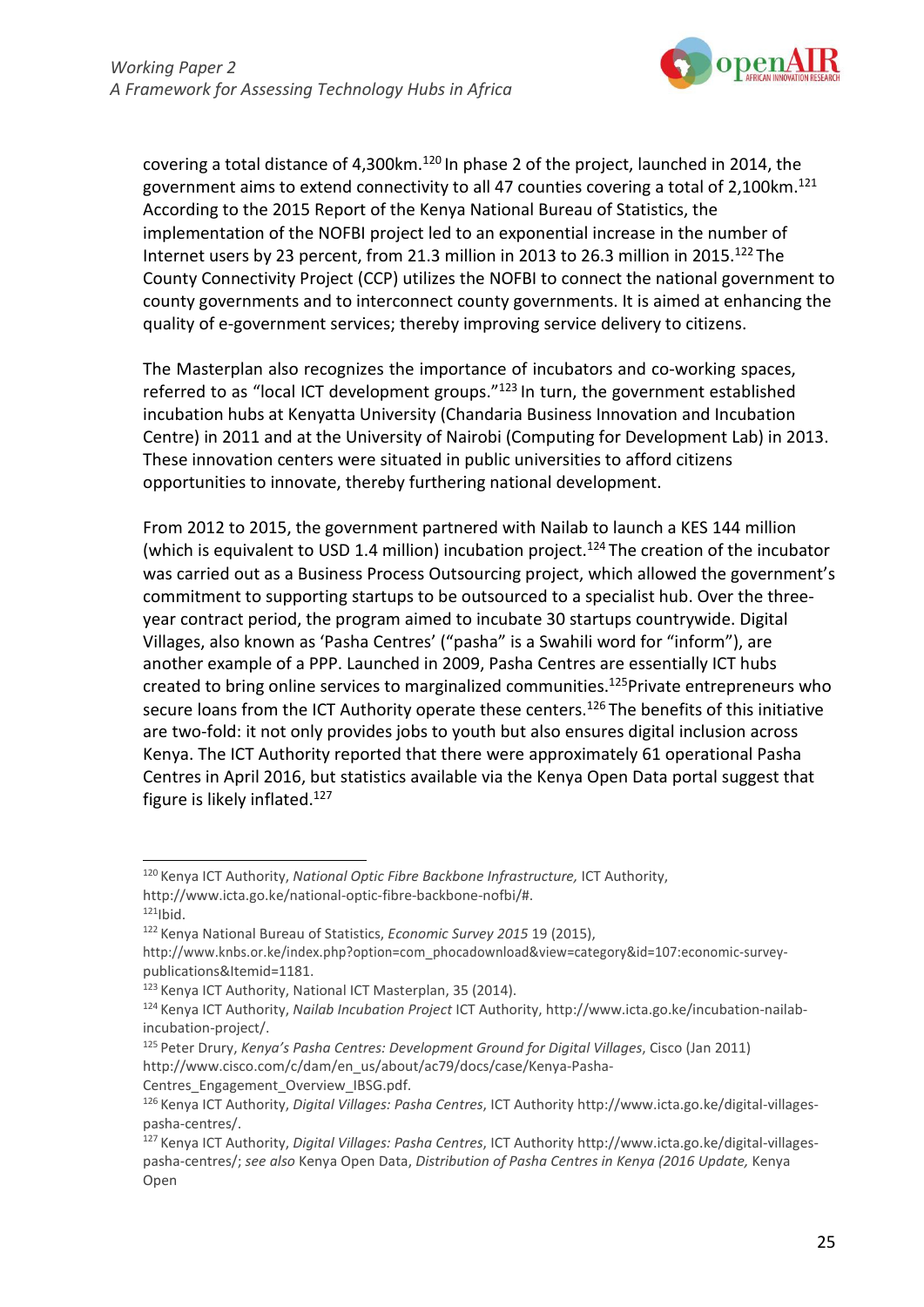

Despite this, the development of Konza Technology City remains the kingpin of government efforts to advance Kenya to a "country hub". Konza is a massive Vision 2030 flagship project with a vision "to be a sustainable, world class technology hub and a major economic driver for the nation, with a vibrant mix of businesses, workers, residents and urban amenities."128 The project was initiated in 2009 with the procurement of a 5,000 acre parcel of land located 60km southeast of Nairobi. In phase 1 of the project, the authority made a call for investors to take up 24 parcels of land for development. It is estimated that the first phase of the project will be complete and ready for occupation in 2017. Konza is expected to host business processing, outsourcing, residential areas, a university focused on research and technology, hotels, shopping malls, schools and hospitals.129 The project, which will take 20 years to complete, is set to host the largest technology hub in East and Central Africa.

### **Characteristics of a Country Hub**

A country hub, then, is a relatively large geographic area with several sub-regions that are similarly governed (typically this is a single country although, as we discuss below, characteristics of a country hub are discernable in multilateral regional political bodies). There are a number of critical factors for countries aiming to establish themselves as a hub: presence of an ICT regulatory framework, the existence and implementation of government policies, a highly educated and skilled workforce, a business friendly environment, incentives for private sector development, and a viable IT infrastructure, among others. Intentional efforts toward formation of a country hub typically involve local and/or national governments addressing these factors through policies, procurement and public relations.

A country can become a technology hub either led or followed by conscious government policy choices and decisions to encourage, facilitate and foster innovation while enhancing the uptake of ICT by locals. Kenya undertakes this process by building ICT capacity in its human resources, creating a foundation for Internet infrastructure and creating an enabling environment for technology startups.<sup>130</sup> The implementation and impact of projects under the named policies are addressing these areas in a bid to strengthen Kenya's position as Africa's leading technology hub.

Above, Kenya is discussed as one example of a country hub. Rwanda, Tanzania and Uganda are also taking steps to assert themselves as country hubs, particularly in the area of technopreneurship.<sup>131</sup> Country hubs may further evolve intentionally into multi-national

Data (Mar. 21, 2016), https:/[/www.opendata.go.ke/ICT/Distribution-of-Pasha-Centers-in-Kenya-2016-](http://www.opendata.go.ke/ICT/Distribution-of-Pasha-Centers-in-Kenya-2016-) Update/nvcf-4k6c/data.

- 128Konza Technology City, *The Vision*, [www.konzacity.go.ke/the-vision/.](http://www.konzacity.go.ke/the-vision/)  $129$ Ibid.
- 130 In 2015, a new Companies Act was enacted enabling individuals to form single member companies. 131Tanzania Invest, *Tanzania to Become ICT Hub in East and Central Africa* (Aug. 5, 2015),

[http://www.tanzaniainvest.com/telecoms/Tanzania-to-become-ict-hub-in-east-and-central-africa/;](http://www.tanzaniainvest.com/telecoms/Tanzania-to-become-ict-hub-in-east-and-central-africa/%3B) *see also*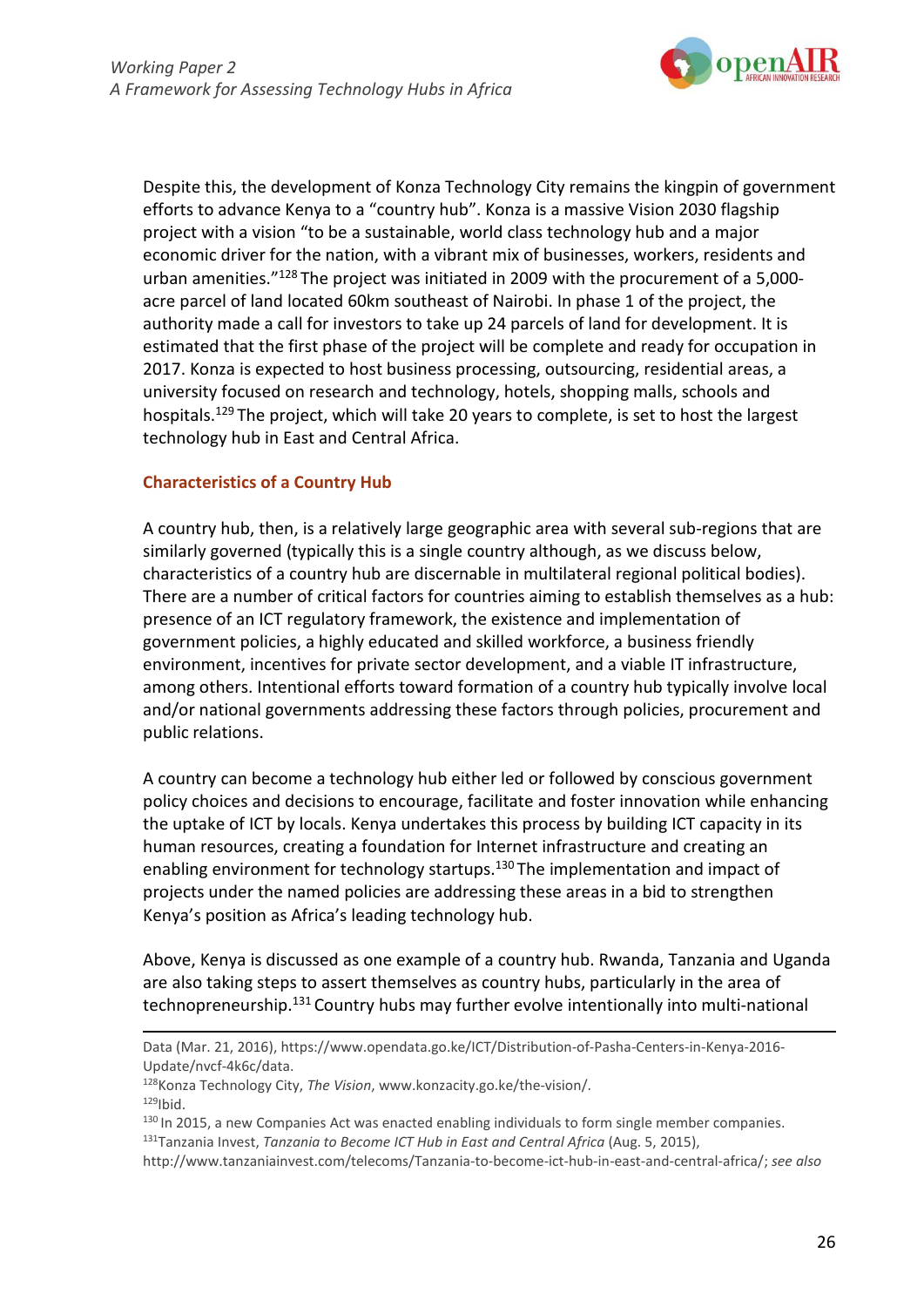

regional hubs through joint collaboration and implementation of regional policies. There is evidence that the East African Community (EAC) is cooperating with a common goal of regional integration in the area of ICT – perhaps, with the ultimate goal of becoming the equivalent of a regional country hub.<sup>132</sup> This cooperation, evidenced by a Protocol for Cooperation on ICT Networks and a Model ICT policy framework, is aimed at harmonizing ICT policies across all member states in order to increase penetration of ICT and to encourage innovation in ICT.<sup>133</sup>

Challenges to such regional integration remain, including a lack of convergence of the ICT regulatory frameworks<sup>134</sup> and different timelines for infrastructure development in the six EAC member states.135 Despite high levels of political unity and shared development goals, diverse needs country-to-country will complicate establishment and maintenance of regional-level country hubs.

Republic of Rwanda Ministry of Youth and ICT, *Co-creating a Smart Rwanda, Smart Africa and Smart World*[,](http://www.myict.gov.rw/ict/smart-rwanda/smartrwanda-concept/%3B) [http://www.myict.gov.rw/ict/smart-rwanda/smartrwanda-concept/;](http://www.myict.gov.rw/ict/smart-rwanda/smartrwanda-concept/%3B)

Joseph Mayton, *Uganda: Government Plans to Set Up ICT Hub*, IT News Africa (June 1, 2015)[,](http://www.itnewsafrica.com/2015/06/uganda-govt-plans-to-set-up-ict-hub/) [http://www.itnewsafrica.com/2015/06/uganda-govt-plans-to-set-up-ict-hub/.](http://www.itnewsafrica.com/2015/06/uganda-govt-plans-to-set-up-ict-hub/)

<sup>132</sup>Maurice Okore, *East Africa to expand One Network Area to Data,* New Vision (Apr. 3, 2015)[,](http://www.newvision.co.ug/new_vision/news/1323586/east-africa-expand-network/%3B)

[http://www.newvision.co.ug/new\\_vision/news/1323586/east-africa-expand-network/;](http://www.newvision.co.ug/new_vision/news/1323586/east-africa-expand-network/%3B) *see also* Frank Kanyesigye, *EAC eyes Stronger ICT Agenda*, The New Times, Rwanda (Sept. 4, 2013),

[http://www.newtimes.co.rw/section/article/2013-09-04/68906/.](http://www.newtimes.co.rw/section/article/2013-09-04/68906/)

<sup>133</sup> The New Times Rwanda, *EAC Ministers Approve Bill on One Stop Border Posts*, The New Times Rwanda (Feb. 26, 2012)[, http://www.newtimes.co.rw/section/article/2012-02-26/88973/; s](http://www.newtimes.co.rw/section/article/2012-02-26/88973/%3B)ee also East African Legislative Assembly, Report of the Committee on Communications, Trade and Investments on the On-Stop Assessment of Regional Cooperation in ICT, EALA (Nov. 2013)[; http://www.eala.org/uploads/Report%20-](http://www.eala.org/uploads/Report%20-) %20Onsport%20Assment%20on%20EAC%20ICT%20-%20Nov%2011-15%202013%20Partner%20Statestabled%20on%2025%20Nov%202013-NBO.pdf/;

East African Communications Organization, *EAC Model ICT Framework* (Mar. 20, 2015), EACO,

[http://www.eaco.int/docs/WGsReports/Draft\\_Model\\_ICT\\_Policy\\_KGJ\\_March\\_2015.pdf.](http://www.eaco.int/docs/WGsReports/Draft_Model_ICT_Policy_KGJ_March_2015.pdf)

<sup>134</sup> Joseph Kariuki, *Regulatory Convergence of ICT sectors in the East African Community (EAC): Challenges for the current legislative and regulatory frameworks and lessons from the European Union Experience*, IEEE Xplore, (2013)[, http://ieeexplore.ieee.org/stamp/stamp.jsp?arnumber=6701794.](http://ieeexplore.ieee.org/stamp/stamp.jsp?arnumber=6701794)

<sup>135</sup> Frank Kanyesigye, *EAC eyes Stronger ICT Agenda*, The New Times, Rwanda (Sept. 4, 2013), [http://www.newtimes.co.rw/section/article/2013-09-04/68906/.](http://www.newtimes.co.rw/section/article/2013-09-04/68906/)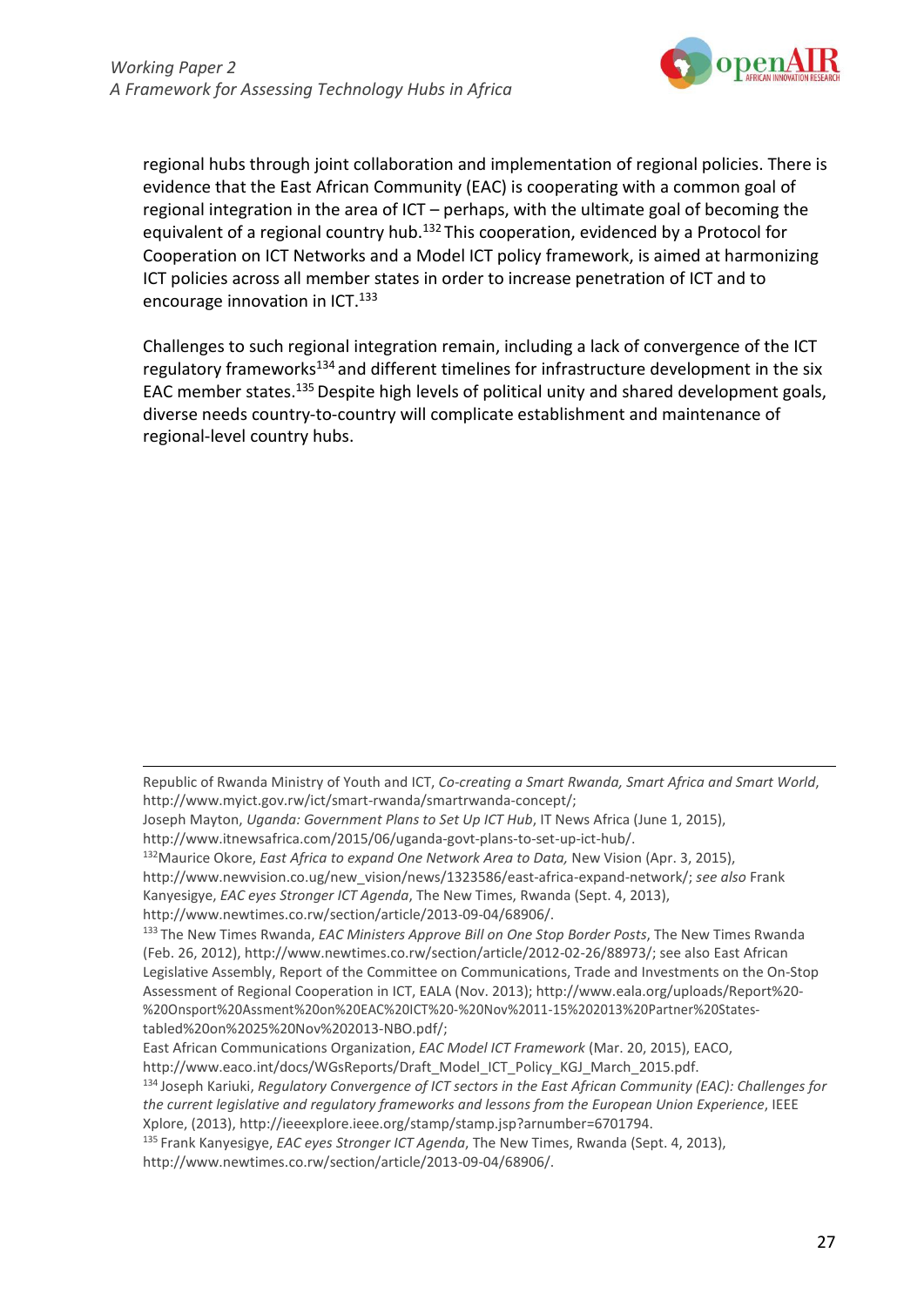

## Discussion/ Analysis

The cluster hub and company hubs of Nairobi's vibrant technology scene developed organically and the Kenyan government has positioned itself to capitalize on that success by way of new complementary initiatives, aiming at developing Kenya into a country hub. While there are instances of collaborative interaction between the three tiers, there is also the potential for conflict between the country hub, Nairobi's company hubs and the cluster hub of Ngong Road. Beyond collaboration and conflict, however, evidence suggests that the tiers also compete.

Table 3 contains a summary of the archetypes of hubs we have identified.

|                            | <b>Cluster Hub</b>            | <b>Company Hub</b>           | <b>Country Hub</b>        |
|----------------------------|-------------------------------|------------------------------|---------------------------|
| <b>Characteristics</b>     | Small geographical region     | Separate legal entity        | Large geographic area     |
|                            | (e.g. a neighborhood,         | (for-profit or non-profit)   | with distinct political   |
|                            | municipality, urban corridor) | able to enter                | identity and/or several   |
|                            | containing a high density of  | agreements,                  | similarly governed sub-   |
|                            | hubs, and supporting          | accountable to               | regions (e.g., a country, |
|                            | entities.                     | investors/funders and        | countries or region).     |
|                            |                               | stakeholders.                |                           |
| <b>Development</b>         | One company hub's success     | Unmet need identified        | Government                |
|                            | attracts others; member(s)    | and new entity created       | policymaking as leader    |
|                            | of existing company hub       | to satisfy void. Driven by   | (to strategically         |
|                            | create(s) a new hub in close  | entrepreneurial              | develop strengths in a    |
|                            | proximity to original         | individuals and/or           | particular field, e.g.    |
|                            | company hub;                  | investors.                   | ICTs) or follower (to     |
|                            | association/partnership       |                              | identify and capitalize   |
|                            | (formal or informal)          |                              | on emerging               |
|                            | between separate company      |                              | strengths).               |
|                            | hubs.                         |                              |                           |
| Governance                 | Informal, community-led.      | Funders/investors,           | Government officials.     |
|                            |                               | board, executives.           |                           |
| <b>Factors for success</b> | Hub-to-hub interaction and    | Sustainability, scalability, | Regulatory framework;     |
|                            | sharing of resources (e.g.,   | profitability.               | government policies;      |
|                            | physical spaces, Internet     |                              | educated/skilled          |
|                            | access, human resources,      |                              | workforce; business       |
|                            | venture capital).             |                              | environment;              |
|                            |                               |                              | incentives for private    |
|                            |                               |                              | sector development;       |
|                            |                               |                              | IT.                       |
| <b>Kenyan examples</b>     | Ngong Road                    | iHub                         | Kenya                     |

#### *Table 3: Archetypes of African Technology Hubs.*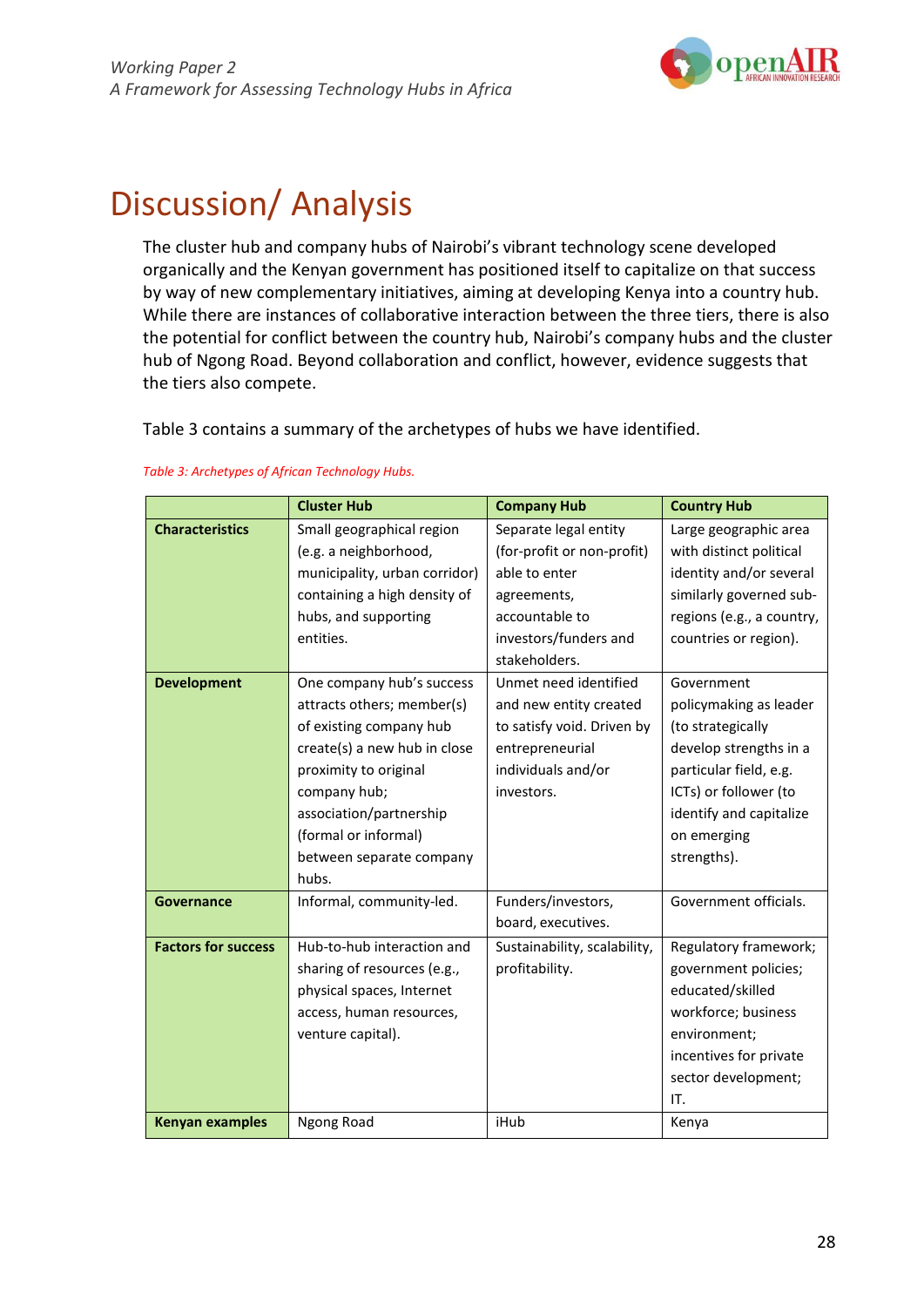

#### **1. Hubs as Complementary and Collaborative**

There are complementary relationships both between the cluster hubs and the company hubs and between the company hubs/cluster hubs and the country hubs.

#### **Company Hubs and Cluster Hubs**

The settlement of many company hubs in one location forms a cluster hub. This co-location results in the geographical concentration of open-working spaces, incubators, accelerators, startups, and venture capitalists, which together derive the benefits of collective efficiency common in clusters. Having various actors in the cluster offering diverse services creates an opportunity for mutual benefits from the roles and responsibilities of the others.

For instance, the different hubs at the Bishop Magua Centre (i.e., the iHub, Nailab, m:Lab and AkiraChix) are made up of distinctively different models, offering different services to their startups but with the common goal of cultivating early stage startups. There consists an open working space where entrepreneurs meet (iHub), an incubator that provides training and mentorship to early stage mobile startups (m:Lab), and an accelerator that provides rapid fix-term mentorship, funding, and education to early-stage growth driven startups (Nailab). It is common to find startups that have been part of these different hubs at different stages of their growth.

The concentration of different services in one area results in the concentration of technology entrepreneurs in that area, which in turn facilitates the accumulation of knowledge and skills, thus generating more innovation.

Besides benefitting startups, company hubs attain sustainability by relying on the structure of a cluster hub i.e., a geographical concentration of distinct hub models offering different services. Thus, company hubs do not stretch their budgets in order to meet all the needs of a given startup, one of the factors known to hamper the sustainability of hubs.

#### **Company / Cluster Hubs and Country Hubs**

The successes of company hubs and cluster hubs have the ability to elevate the status of a country hub on the international stage. Kenya's company and cluster hubs continue to position the country as the regional leader in technology. The activities of the iHub, for instance, have highlighted Kenya's potential to be a center of innovation on the African continent.

The company and cluster hubs are also considered to be necessary factors in sustaining the entrepreneurship goals of a country hub. In this light, company and cluster hubs fulfill government mandates of training and creating a startup culture, factors that are key to the creation of a technology revolution in Kenya and other African countries. Through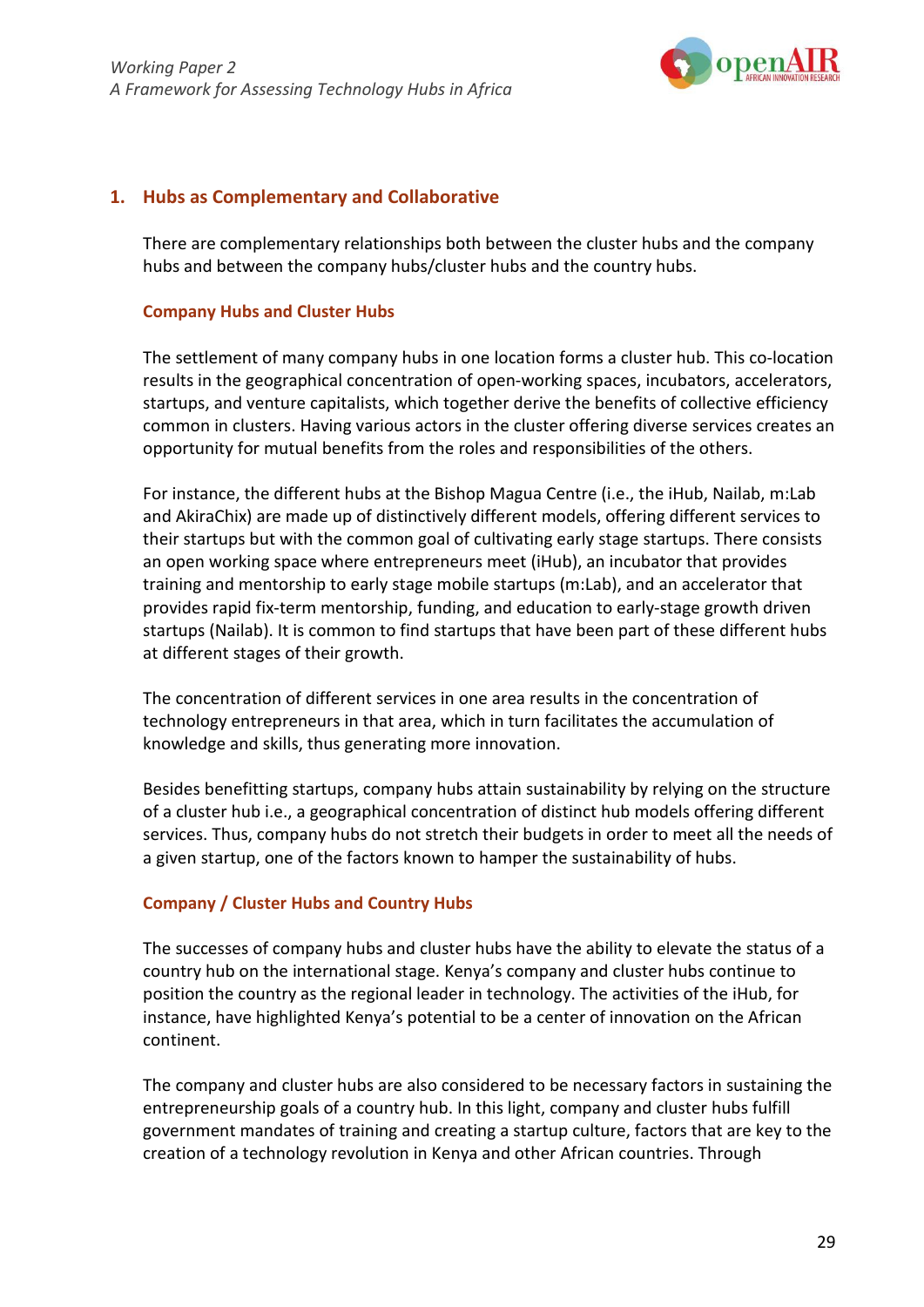

public-private partnerships, the government's commitment to supporting start-ups is outsourced to specialist company hubs. A key example is the ICT Authority's partnership with the accelerator Nailab. In the absence of these partnerships, company hubs fill the gap and rely on their own resources to train entrepreneurs.

Similarly, supports and policies to build country hubs assist in the sustainability, scalability, value, and impact of the cluster and company hubs. These policies relate to Internet infrastructure and the creation of an enabling environment necessary to attract foreign investment, to reduce the costs of doing business for company hubs and startups, and to eliminate barriers to entry for new entrants.

The promotion of country hubs continues to be an important part of innovation systems in a country and consequently in the companies and clusters that exist there. For example, the availability of cheap, reliable Internet in Kenya is attributed to the laying of three undersea fiber optic cables in 2010 and the ongoing National Optic Fibre Backbone Infrastructure Project.

The government has also changed many of its policies with a view to create an enabling environment for startups and company hubs and to attract foreign investment. For example, a new Companies Act was enacted in 2015 enabling the formation of single member companies and making it possible for foreign companies to be registered by the use of electronic documents. It also did away with the mandatory requirement of a company seal and company secretary for private companies with a share capital of less than KES 5 million (which is equivalent to USD 50,000). The Companies (General) regulations also provide Model Articles of Association thus making it easier and faster for entrepreneurs to register their companies. Through these efforts, Kenya's Ease of Doing Business rank has improved from 129 in 2014 to 108 in 2015. The government has also put in place Huduma (Swahili for 'service') centers, which aim to transform public service delivery by providing a one-stop shop for government services including registration of business names, national identity cards, drivers' licenses, and filing of tax returns, among others. Through these and ongoing efforts, Kenya has become a leading destination for direct foreign investment in Africa.

### **2. Hubs in Conflict**

The primary conflict among the three archetypes of hubs we have identified stems from a number of ICT-related laws and policies (including drafts and proposals) by the country hub, which appear to have a negative impact on the scalability and/or sustainability of both company hubs and cluster hubs. Three recent examples illustrate this conflict: the proposed law to regulate ICT practitioners, the country hub's stance on Bitcoin and other crypto-currencies in Kenya, and the draft regulations on electronic transactions and cyber security. Each example will be discussed in turn.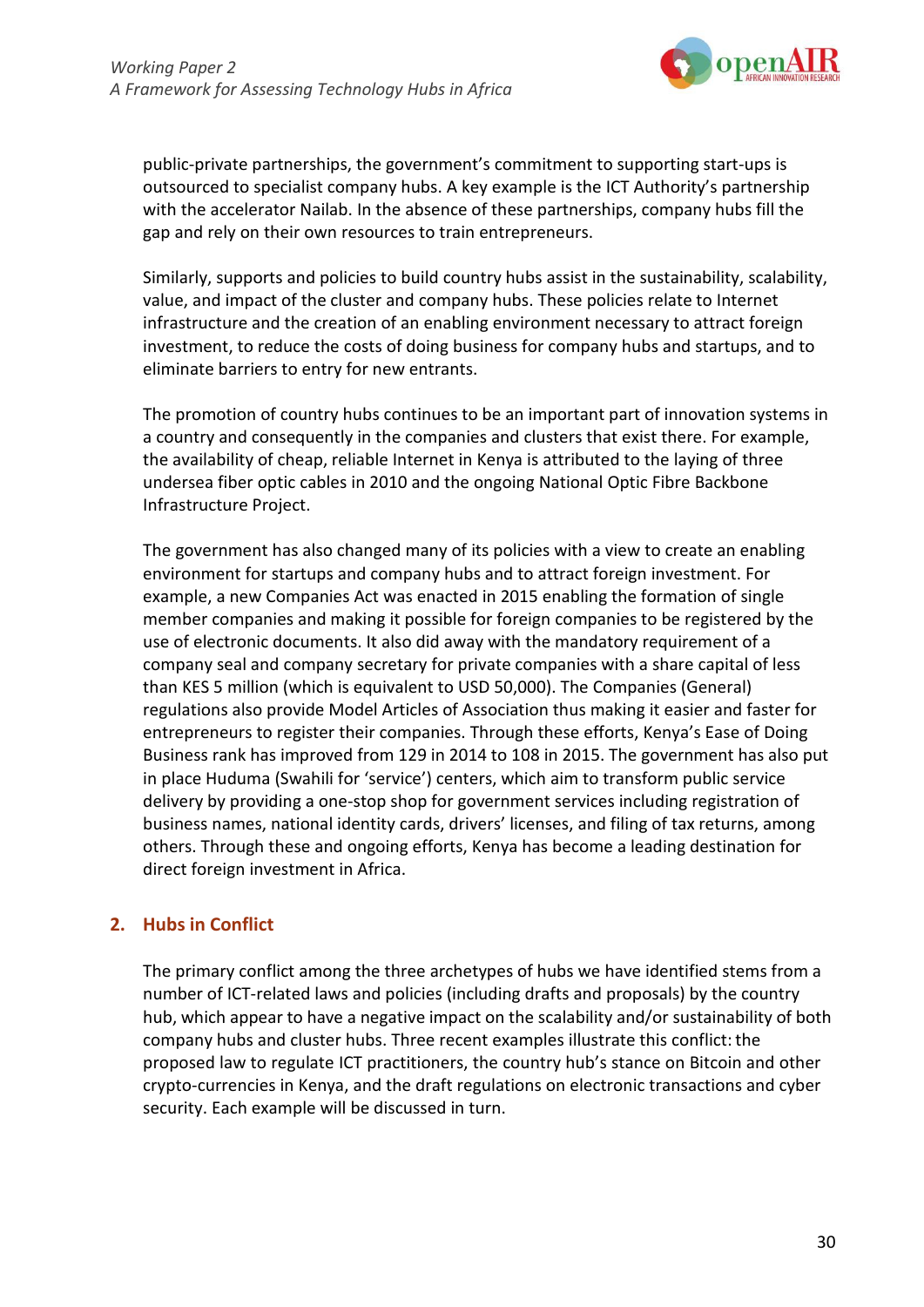

In June 2016, the Information Communication Technology (ICT) Practitioners Bill, 2016 was published in the Kenya Gazette<sup>136</sup> and is set to be tabled in Parliament as a Private Member's Bill.<sup>137</sup> The Preamble of this "Anti-Innovation" Bill<sup>138</sup> states that it is an Act of Parliament to provide for the training, registration, licensing, practice, and standards of ICT practitioners.

According to iHub Executive Director Josiah Mugambi, the Bill is "hugely detrimental to the ICT industry"139 and has caused "much concern and angst among people in the ICT industry in Kenya."140 As a result, the iHub hosted a workshop session to familiarize its members with the contents of the Bill, particularly those relating to registration and licensing of ICT practitioners which have a direct impact on the iHub members who work as freelance software consultants.<sup>141</sup> In July 2016, the iHub together with a number of ICT industry stakeholders drafted and presented a memorandum to Parliament<sup>142</sup> in which they described the Bill as "ill-advised and completely out of touch with the realities in the ICT industry today."143 Among the issues raised by the iHub and others in the memorandum are the lack of stakeholder participation in the drafting of the Bill, the lack of congruence between the Bill and various government policies on ICT, labour, youth, and employment. The memorandum by the iHub and others concludes that innovation and learning/knowledge, technology transfer, and fostering technology entrepreneurship will suffer if the Bill is passed by Parliament in its current form.<sup>144</sup>

The regulation of crypto-currencies such as Bitcoin and blockchain technology in Kenya is another example of conflict between the country hub and various company hubs. In December 2015, the Central Bank of Kenya issued a public notice cautioning the public on "virtual currencies such as Bitcoin." Further, the Central Bank declared that such currencies

139 Josiah Mugambi, *An update on the proposed ICT Practitioners' Bill,* iHub (Aug. 19,

[regarding-](http://www.iafrikan.com/2016/07/08/3-concerning-issues-regarding-) kenyas-information-communication-technology-practitioners-bill-that-need-to-be-addressed/; *See also*: John Ngirachu, *Bloggers raise storm over draft ICT Bill* Daily Nation (July 8, 2016),

<sup>136</sup> Kenya ICT Practitioners Bill (2016)[,](http://kenyalaw.org/kl/fileadmin/pdfdownloads/bills/2016/InformationCommunicationTechnologyPractition)

<http://kenyalaw.org/kl/fileadmin/pdfdownloads/bills/2016/InformationCommunicationTechnologyPractition> ers\_Bill\_2016.pdf.

<sup>137</sup> Sandra Chao-Blasto, *ICT secretary disowns Bill seeking to have practitioners licensed* Business Daily Africa (July 7, 2016)[, http://www.businessdailyafrica.com/Corporate-News/ICT-secretary-disowns-Bill-/-](http://www.businessdailyafrica.com/Corporate-News/ICT-secretary-disowns-Bill-/-) /539550/3284184/-/fmb8g1/-/index.html.

<sup>138</sup>Maina Waruru, *Opposition to Kenyan "Anti-Innovation" ICT Bill Grows* Intellectual Property Watch (July 13, 2016), [http://www.ip-watch.org/2016/07/13/opposition-to-kenyan-anti-innovation-ict-bill-grows/.](http://www.ip-watch.org/2016/07/13/opposition-to-kenyan-anti-innovation-ict-bill-grows/)

<sup>2016),</sup> [http://ihub.co.ke/blogs/28245/.](http://ihub.co.ke/blogs/28245/)

 $140$ Ibid.<br> $141$ Ibid.<br> $142$ Ibid.

<sup>143</sup> A copy of the Stakeholders' Feedback on the ICT Practitioners Bill is available online:

https://drive.google.com/file/d/0Bw6KfbaBAWJ\_TU5jOWRBSnhOLUE/view/.

<sup>144</sup>Mbugua Njihia, *3 Concerning Issues Regarding Kenya's Information Communication Technology* 

*Practitioners Bill,* iAfrikan (July 8, 2016), [http://www.iafrikan.com/2016/07/08/3-concerning-issues-](http://www.iafrikan.com/2016/07/08/3-concerning-issues-regarding-)

[http://www.nation.co.ke/news/Bloggers-raise-storm-over-draft-ICT-Bill/1056-3284286-rpw0tx/index.html.](http://www.nation.co.ke/news/Bloggers-raise-storm-over-draft-ICT-Bill/1056-3284286-rpw0tx/index.html)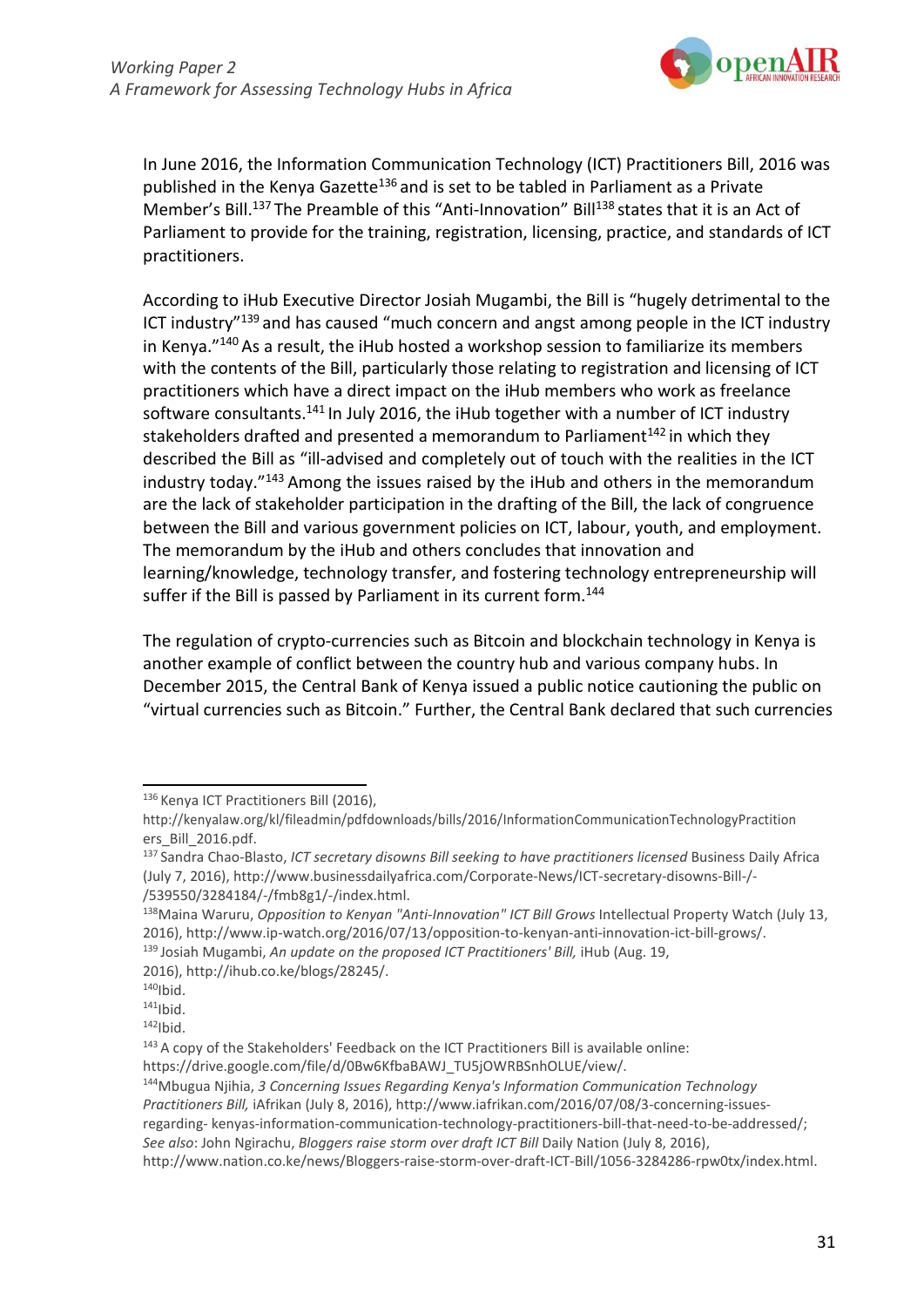

were not legal tender in Kenya and the public should "desist from transacting in Bitcoin and similar products."<sup>145</sup>

This move appears to be in direct conflict with the existence of company hubs such as BitHub.Africa, a commercial Kenyan-based blockchain accelerator driving the adoption of blockchain technology and solutions across Africa.<sup>146</sup> According to the founder of BitHub.Africa, the Central Bank should take time to assess the potential of blockchain technology to reduce costs and enhance transparency across multiple sectors of the economy.147

The final example of conflict between the country hubs and the company hubs is the proposed draft Kenya Information and Communications Regulations on Electronic Transactions<sup>148</sup> and Cyber Security,<sup>149</sup> prepared by the Communications Authority of Kenya. According to iHub Executive Director Josiah Mugambi, there are two main problems with the draft regulations: the requirement that owners of public Wi-Fi networks are required to register their users and the requirement that all Kenyan companies ought to host their websites locally.<sup>150</sup> The Wi-Fi registration requirement has elicited considerable criticism both locally<sup>151</sup> and abroad.<sup>152</sup>On the requirement to host websites by Kenyan companies

<sup>145</sup> Public Notice: Caution to the Public on Virtual Currencies such as Bitcoin, Central Bank of Kenya (Dec. 2015),

http[s://www.centralbank.go.ke/images/docs/media/Public\\_Notice\\_on\\_virtual\\_currencies\\_such\\_as\\_Bitcoin.p](http://www.centralbank.go.ke/images/docs/media/Public_Notice_on_virtual_currencies_such_as_Bitcoin.p)  df/.

<sup>146</sup> Diana Ngo, *BitHub Africa's Founder: 'Achieving the Dream of Global Inclusiveness' with Bitcoin,*  BTCManager (Jan. 23, 2016), https://btcmanager.com/news/business/bithub-africas-founder-satoshisinnovation-brings- us-closer-to-achieving-the-dream-of-global-inclusiveness/.  $147$ Ibid.

<sup>148</sup> Victor Nzomo, *You Will Need a License to Sell Stuff on WhatsApp: Thoughts on the Electronic Transactions Regulations 2016 by Communications Authority,* Centre for Intellectual Property and Information Technology Law (CIPIT) Blog (Jan. 19, 2016)[, http://blog.cipit.org/2016/01/19/you-will-need-a-government-license-to](http://blog.cipit.org/2016/01/19/you-will-need-a-government-license-to-)sell-stuff-on-whatsapp-thoughts-on-the-electronic-transactions-regulations-2016-by-communicationsauthority/.

<sup>149</sup> Josiah Mugambi, *Of cyber security and public wifi,* iHub (July 2, 2015)[, http://ihub.co.ke/blogs/24750.](http://ihub.co.ke/blogs/24750)  $150$ Ibid.

<sup>151</sup> Josiah Mugambi, *Of cyber security and public wifi,* iHub (July 2, 2015)[, http://ihub.co.ke/blogs/24750](http://ihub.co.ke/blogs/24750%3B)*; see also*: Moses Kemibaro, *Kenya's Communication Authority Goes All 'Big Brother' on Public WIFI Networks to Curb Cybercrime,* Moses Kemibaro (July 1, 2015)[, http://www.moseskemibaro.com/2015/07/01/kenyas](http://www.moseskemibaro.com/2015/07/01/kenyas-)communications-authority-goes-all-big-brother-on-public-wifi-networks-to-curb-cybercrime/; Victor Nzomo, *State Surveillance, Mixed Signals and Seven Years in Jail: Thoughts on Cybersecurity Regulations 2016 by Communications Authority* Centre for Intellectual Property and Information Technology Law (CIPIT) Blog (Jan. 18, 2016),<http://blog.cipit.org/2016/01/18/state-surveillance-mixed-signals-and-seven->

years-in-jail-thoughts-on-cybersecurity-regulations-2016-by-communications-authority/;

Sidney Ochieng, *Deciphering the Kenya Information and Communications Act Amendment Drafts,* iAfrikan (Feb. 20, 2016)[, http://www.iafrikan.com/2016/02/20/decipehering-the-kenya-information](http://www.iafrikan.com/2016/02/20/decipehering-the-kenya-information-and-)[and-](http://www.iafrikan.com/2016/02/20/decipehering-the-kenya-information-and-) communications-act-amendment/.

<sup>152</sup> Jillian York, *Kenya to Require Public Wi-Fi Users to Register with Phone Number* Electronic Freedom Frontier (July 14, 2015), https[://www.eff.org/deeplinks/2015/07/kenya-require-wireless-users-register](http://www.eff.org/deeplinks/2015/07/kenya-require-wireless-users-register-)phone-number; *see also* Karl Bode, *Kenya's Ingenious Solution to Cybercrime: Register Every Wi-Fi User and Device with The Government,* Techdirt (July 6, 2015),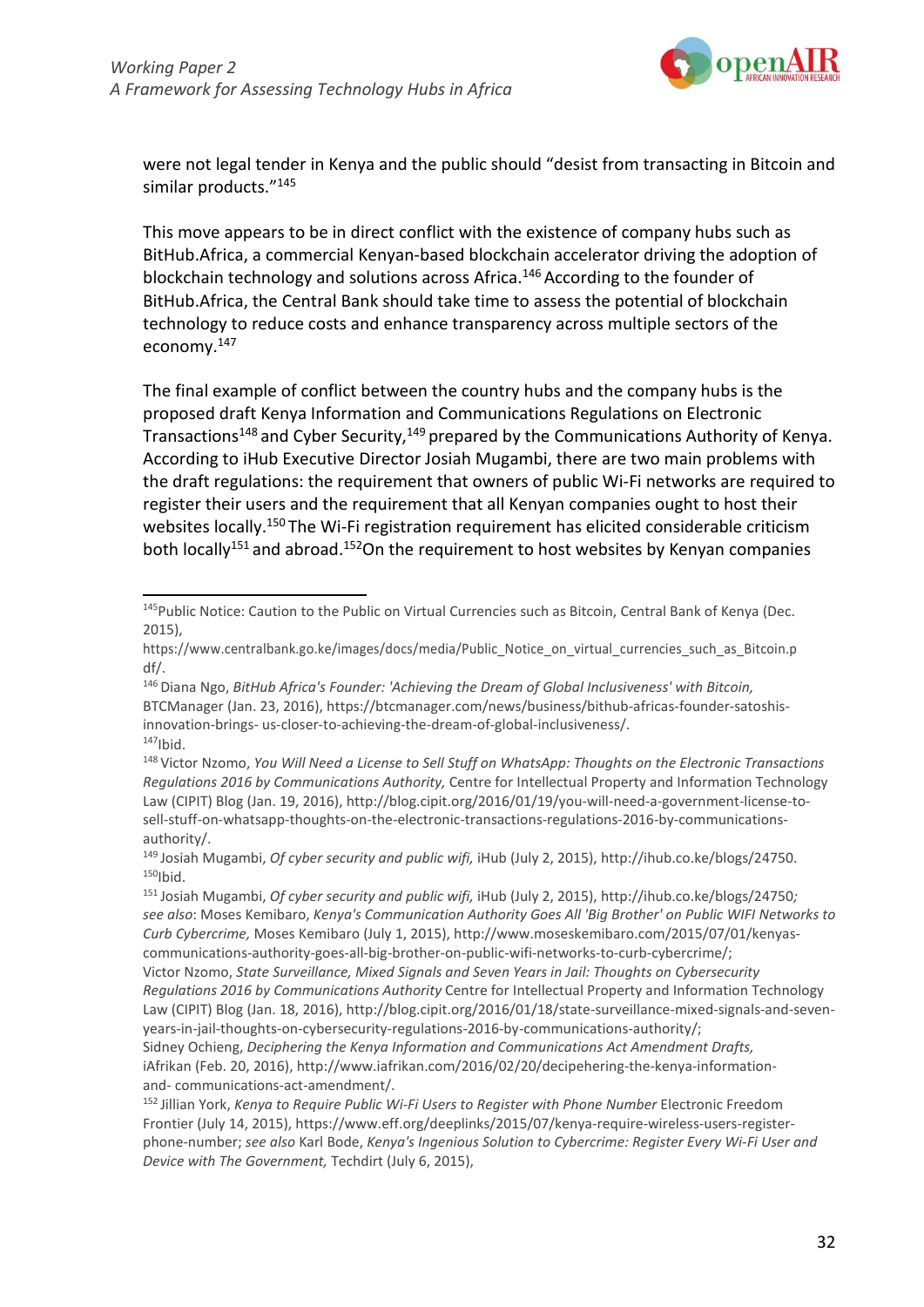

locally, the view of the iHub's Executive Director is that it ought to be a business decision for companies to make based on a determination of various factors, including cost, uptime, reliability, and security.153

#### **3. Hubs in Competition**

Competition can be defined as interaction between the tiers, in which the growth, success and/or failure of a particular tier depends on gaining a share of the limited market. One example of this potential for competition is the government's flagship project of Konza Technology City (i.e., the development of Kenya into a country hub).

Ultimately, Konza can take one (or some combination) of two paths – either collaborative or competitive.<sup>154</sup> Under a collaborative or complementary approach, Konza could serve to accelerate synergy between Konza and the so-called "iHub community" (i.e., the Ngong Road Cluster Hub and Nairobi's Company Hubs).155 In this form, the country hub's policies would not serve to displace the existing company hubs or cluster hubs of multiple companies. Rather, the country hub serves as a platform enabling members of the other tiers to operate more productively.<sup>156</sup>

Alternatively, Konza also has the potential to undercut the organic 'iHub community' in at least three ways.<sup>157</sup> First, there remains a limited supply of local talent in Kenya. As such, a competition for top talent is conceivable. In this scenario, Konza could compete with the other tiers by attracting talent to the country hub and away from existing hubs.

Second, the government's focus on Konza could result in the prioritization of the country hub over the acceleration of the Ngong Road cluster hub and associated company hubs. Practically, this could take the form of government funds dedicated to improving infrastructure (e.g., roads, electricity, water and sanitation) in Konza rather than within Nairobi.

Third, Konza's development could disrupt the existing innovation ecosystem and encourage competition by (1) dividing the 'iHub community' between the Cluster Hub of Ngong Road and country hub of Konza and/or (2) isolating Konza-based developers and entrepreneurs from end-users in Nairobi and elsewhere in Kenya. The success of M-Pesa, among others, is commonly attributed to the ability of its innovators to liaise with end-users, become attuned to local needs, and update the product accordingly.<sup>158</sup>

157Ibid, 215-216.

http[s://www.techdirt.com/articles/20150701/13054431518/kenyas-ingenious-solution-to-cybercrime](http://www.techdirt.com/articles/20150701/13054431518/kenyas-ingenious-solution-to-cybercrime-)register-every-wi-fi-user-device-with-government.shtml.

<sup>153</sup> Josiah Mugambi, *Of cyber security and public wifi,* iHub (July 2, 2015)[, http://ihub.co.ke/blogs/24750.](http://ihub.co.ke/blogs/24750) 154 Michael Blowfield & Leo Johnson, *Turnaround Challenge: Business and the City of the Future*, 214 (2013). 155Ibid, 216.

 $156$ Ibid.

<sup>158</sup> Michael Blowfield& Leo Johnson, *Turnaround Challenge: Business and the City of the Future*, 215 (2013).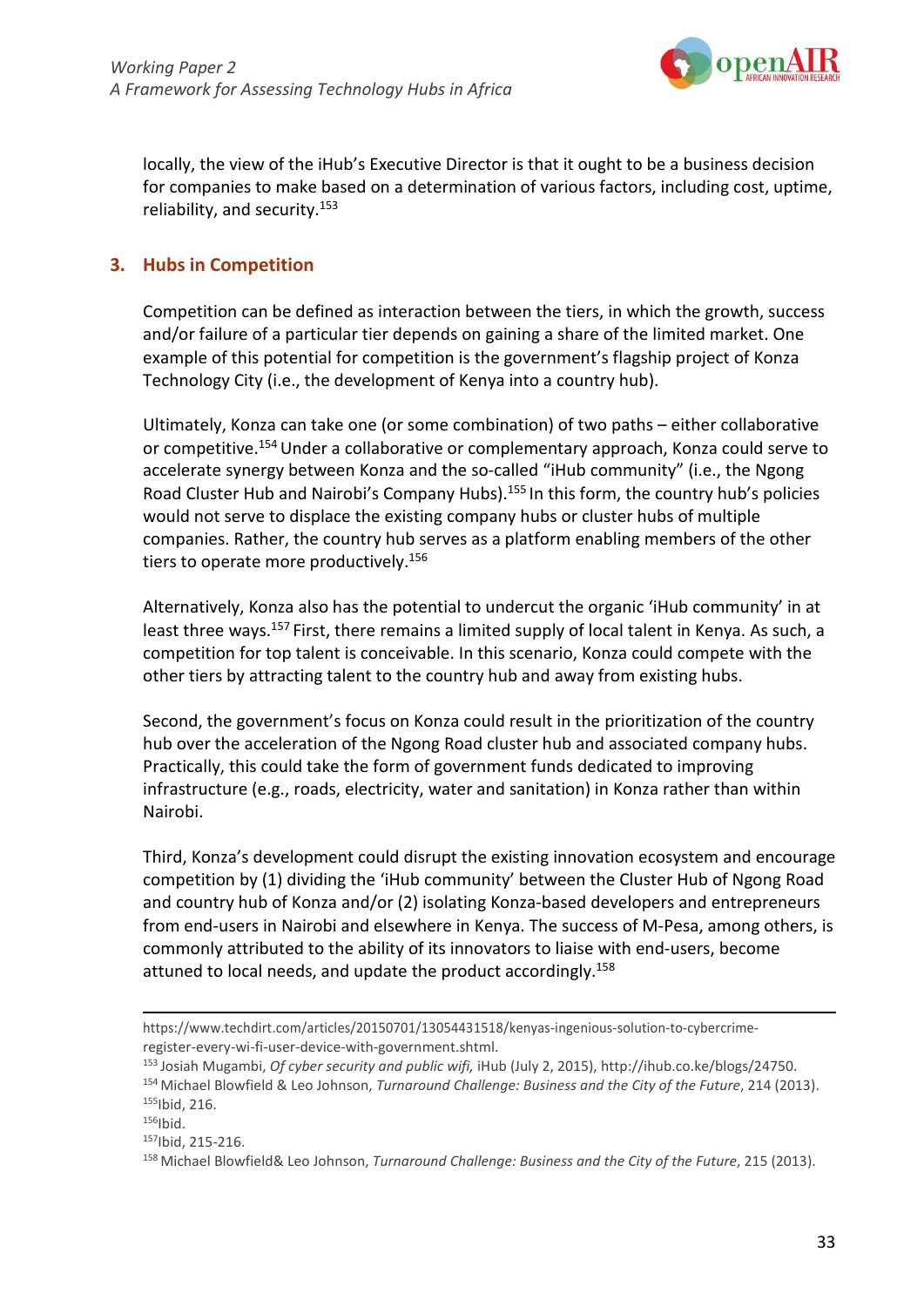

While the Konza development is still in progress, there is already evidence of tier-to-tier competition. The lack of local interest and investment in Konza is one example of this competitive sentiment.<sup>159</sup> Entrepreneurs and investors from the Ngong Road cluster hub and Nairobi's individual company hubs have expressed misgivings regarding Konza's likely impact, including the iHub's Erik Hersman who noted that Konza's success was "a bit of a long shot."160

<sup>159</sup> Tom Jackson, *Kenya's Konza Tech City: A step too far?* Ventures Africa paras 15-17 (July 23, 2012), [http://venturesafrica.com/kenyas-konza-tech-city-a-step-too-far/.](http://venturesafrica.com/kenyas-konza-tech-city-a-step-too-far/)

<sup>160</sup> Jake Bright, *Billion dollar tech cities Hope and Konza: Boon or bane to Africa's tech movement?* This is Africa, para 24 (July 3, 2014),<http://www.thisisafricaonline.com/News/Billion-dollar-tech-cities-Hope-and->Konza-Boon-or-bane-to-Africa-s-tech-movement?ct=true.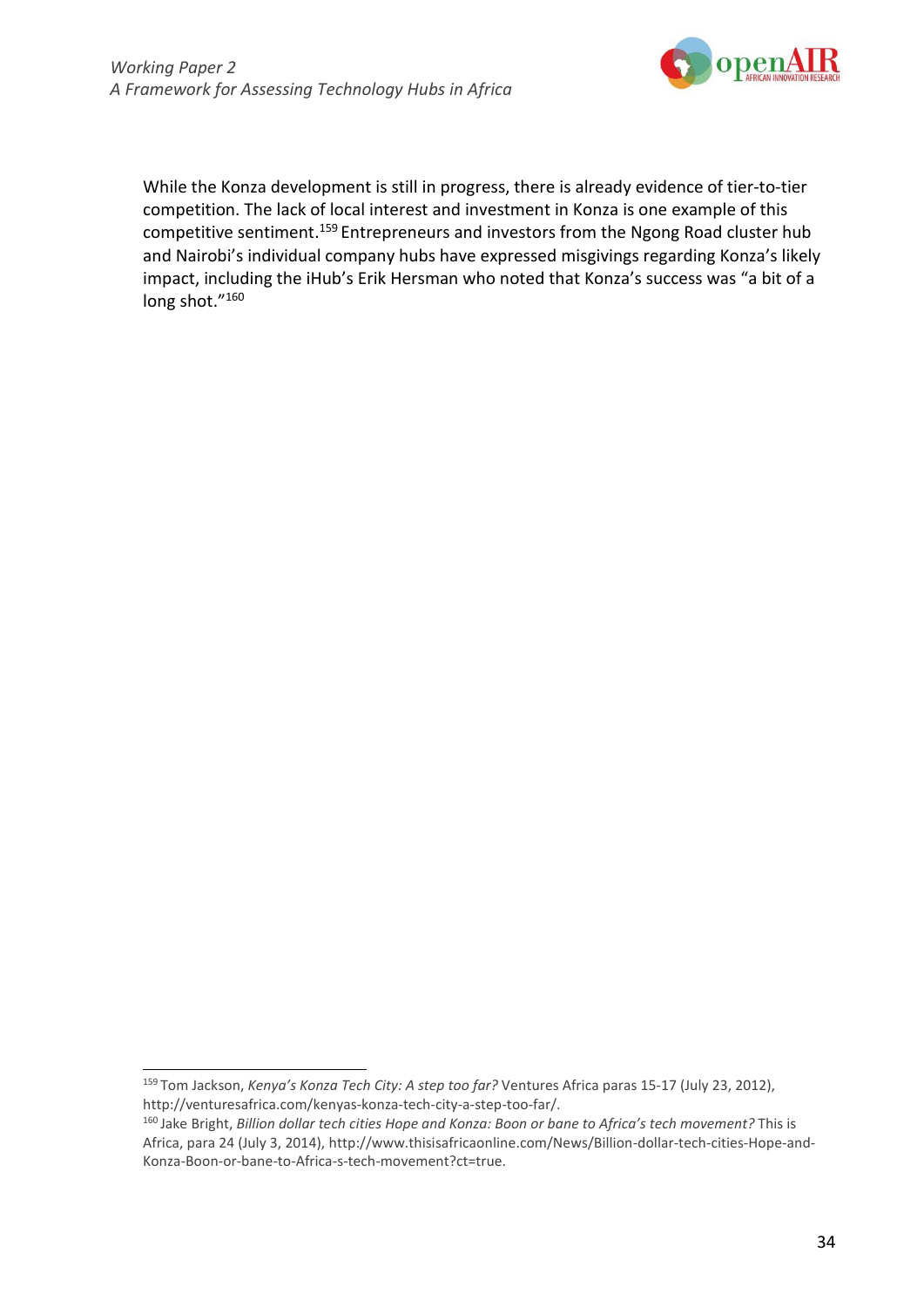

### Conclusion and Recommendations

This paper defines the current state of knowledge on African hubs, using the example of Kenyan-based entities, and proposes a framework for characterizing the continent's hubs and their practices. Reviews of the relevant literature and theory reveals gaps in academic scholarship and grey literature on this topic, which this paper addresses through the development of a categorization framework. Further, the growth and diversity of hubs across Africa makes the development of an analytical framework to facilitate future research especially prudent. Based on our hypothesis that Kenya is a microcosm of the continent, the framework advanced herein suggests a three-tiered system for categorizing African hubs as: a cluster, a company, or an entire country.

Our original framework is derived from and applied to Kenya's hubs, and leaves at least three clear areas for follow-up research, which we recommend.

This Kenya-specific approach leaves, first, the opportunity for future works to consider the application of the framework to hubs across the continent. Indeed, some research is already underway, supported by the Open African Innovation Research network (www.OpenAIR.org.za). This framework will facilitate better and more informed research in countries like South Africa, Nigeria, Ghana, and Egypt.

Second, the government-led versus government-follow approach to technological innovation presents another avenue for further study. There is a gap in academic scholarship on the potential impact of government support and ICT friendly policy making on hubs and their future development. As such, a comparative study of the workings, successes and failures of organic technology communities (cluster hubs) and governmentbacked ventures (country hubs) could be undertaken. For example, we see much potential in a comparative analysis of the successes and failures of policies from countries within a particular region, such as Kenya, Rwanda, Uganda, and Tanzania, for example. There is also significant potential in comparative analyses across geographic regions. Comparative analysis could be done in developing regions, such as between Africa and Latin America, South Asia, or South East Asia. Alternatively, it could be done between a developing region and a developed region, for example Africa and Europe or North America.

Third, our framework will facilitate more nuanced empirical research focusing on individual company hubs. It will help researchers understand and distinguish existing literature that may use "hub" terminology, but is discussing a different one of the three distinct archetypes of hubs that we have identified.

By reviewing the relevant literature and synthesizing the state of current knowledge about high technology hubs, developing an original taxonomy to describe and assess technology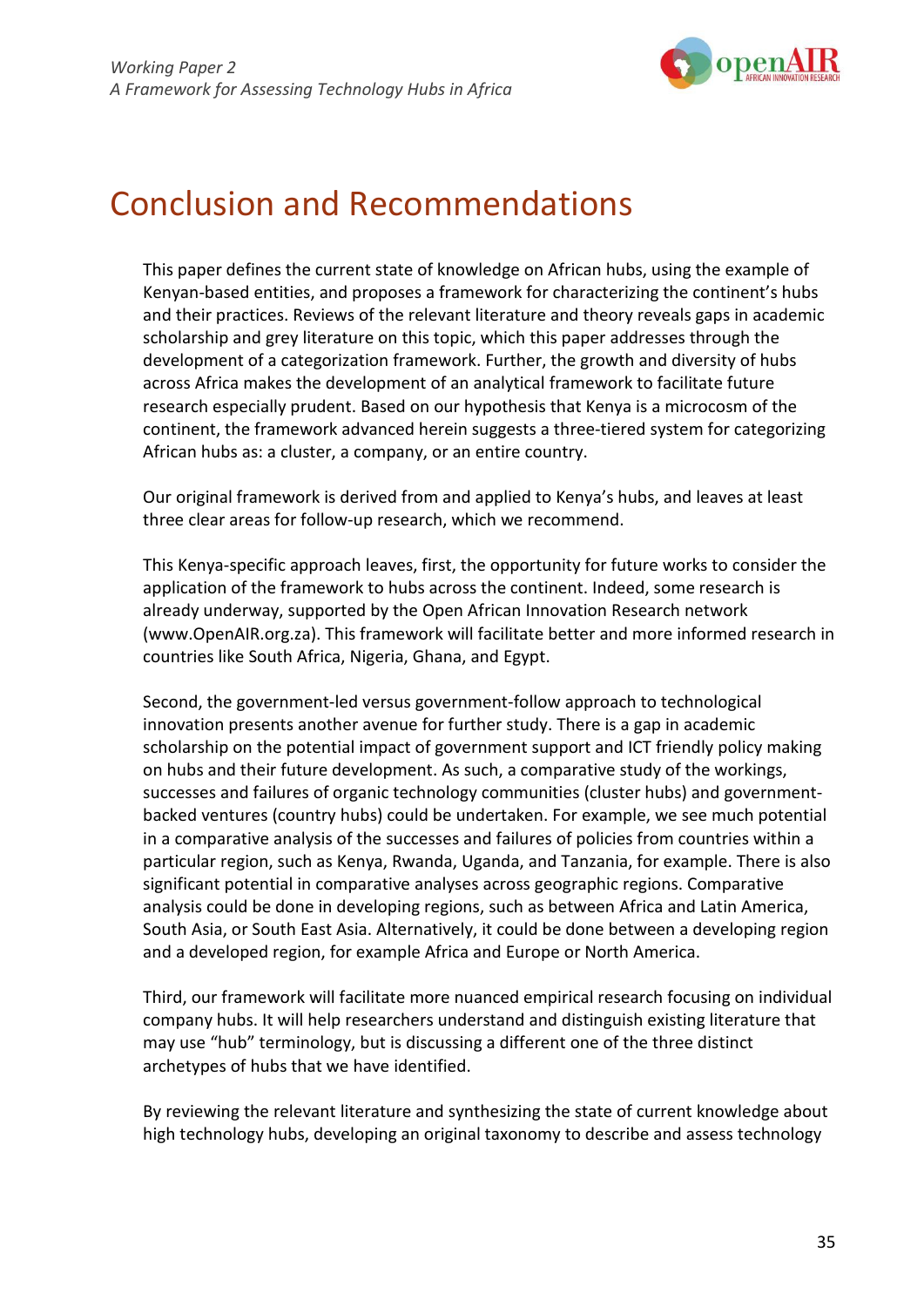

hubs, and discussing implications of our research, we have laid the ground for other researchers to pursue further study in this area.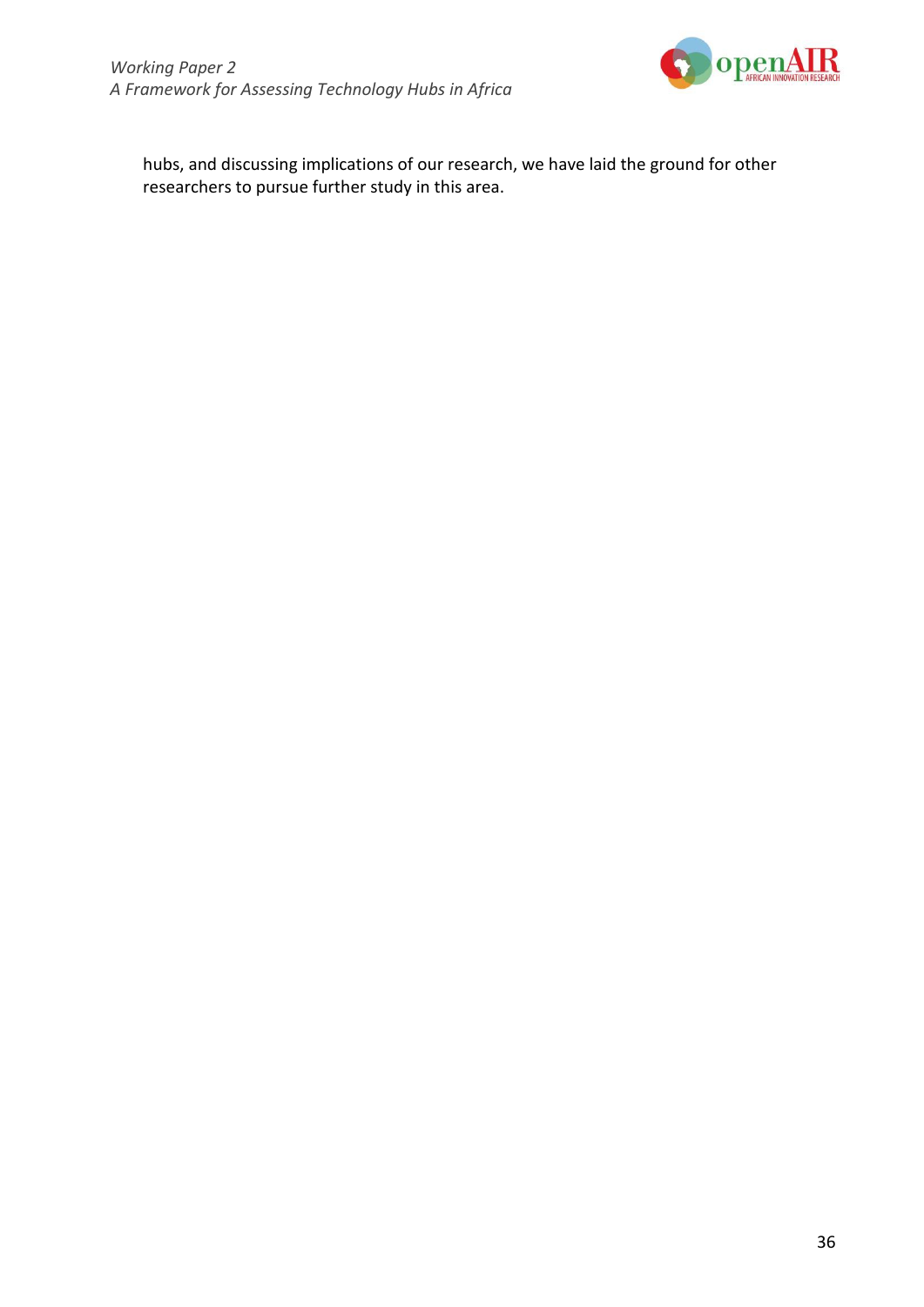

## Bibliography

Ag, Syngenta. 2015. "The Good Growth Plan Progress Report 2015."

- Akinyemi, Tayo. 2014. "All Hands on Deck: Why Hub Sustainability is a Complex Challenge that Requires a Systemic Solution." Medium. [https://medium.com/@Temitayo/all-hands-on](https://medium.com/%40Temitayo/all-hands-on-)deck-why-hub-sustainability-is-a-complex-challenge-that-requires-a-systemic-solution-237012240686#.wb1nov4b2
- ———. 2015. "Decoding #hubsustainability: Confronting the Critically Important yet Painfully Obvious." Afrilabs. [http://www.afrilabs.com/2015/03/30/decoding-hubsustainability](http://www.afrilabs.com/2015/03/30/decoding-hubsustainability-)confronting-the-critically-important-yet-painfully-obvious/.
- Alexander, Guy. 2013. "Kenya's Tech Visionaries Lead the Way" The Guardian[.](http://www.theguardian.com/world/2013/sep/15/kenya-technology-visionaries/) [http://www.theguardian.com/world/2013/sep/15/kenya-technology-visionaries/.](http://www.theguardian.com/world/2013/sep/15/kenya-technology-visionaries/)
- Ashton, Mark. 2014. "Silicon Cape Start-up Bubble will Burst." MyBroadband[.](http://mybroadband.co.za/news/business/112729-silicon-cape-start-up-bubble-will-) [http://mybroadband.co.za/news/business/112729-silicon-cape-start-up-bubble-will](http://mybroadband.co.za/news/business/112729-silicon-cape-start-up-bubble-will-)burst.html/.
- Baird, Ross, et al. 2013. "Bridging the 'Pioneer Gap': The Role of Accelerators in Launching High-Impact Enterprises" Aspen Institute Network of Development Entrepreneurs[.](http://www.aspeninstitute.org/bridging-the-pioneer-gap-the-role-of-accelerators-in-) [http://www.aspeninstitute.org/bridging-the-pioneer-gap-the-role-of-accelerators-in](http://www.aspeninstitute.org/bridging-the-pioneer-gap-the-role-of-accelerators-in-)launching-high-impact-enterprises/.
- Barton, Dominic and Leke, Acha. 2016. "3 Reasons things are looking up for African economies." World Economic Forum. https:[//www.weforum.org/agenda/2016/05/what-s-the-future-of](http://www.weforum.org/agenda/2016/05/what-s-the-future-of-)economic-growth-in-africa.
- Berman, Jonathan. 2016. "Meet the Tech Companies Creating Opportunity in Africa." Harvard Business Review. https://hbr.org/2016/04/meet-the-tech-companies-creating-opportunityin-africa.
- Berold, Kelly. 2014. "Accelerating Forward with Kresten Buch." Finweek[.](http://connection.ebscohost.com/c/articles/95842436/accelerating-forward-kresten-) [http://connection.ebscohost.com/c/articles/95842436/accelerating-forward-kresten](http://connection.ebscohost.com/c/articles/95842436/accelerating-forward-kresten-)buch/.
- Bloomberg. 2016. "Silicon Savannah: Kenya's Billion-Dollar Tech Bet." Bloomberg. https:[//www.bloomberg.com/news/videos/b/fa73fc02-c511-4824-806d-5656acdfae7c.](http://www.bloomberg.com/news/videos/b/fa73fc02-c511-4824-806d-5656acdfae7c)
- Blowfield, Michael and Johnson, Leo. 2013. "Turnaround Challenge: Business and the City of the Future.
- Bode, Karl. 2015. "Kenya's Ingenious Solution to Cybercrime: Register Every Wi-Fi User and Device with the Government." Techdirt. [http://www.techdirt.com/articles/20150701/13054431518/kenyas-ingenious-solution-to](http://www.techdirt.com/articles/20150701/13054431518/kenyas-ingenious-solution-to-)cybercrime-register-every-wi-fi-user-device-with-government.html.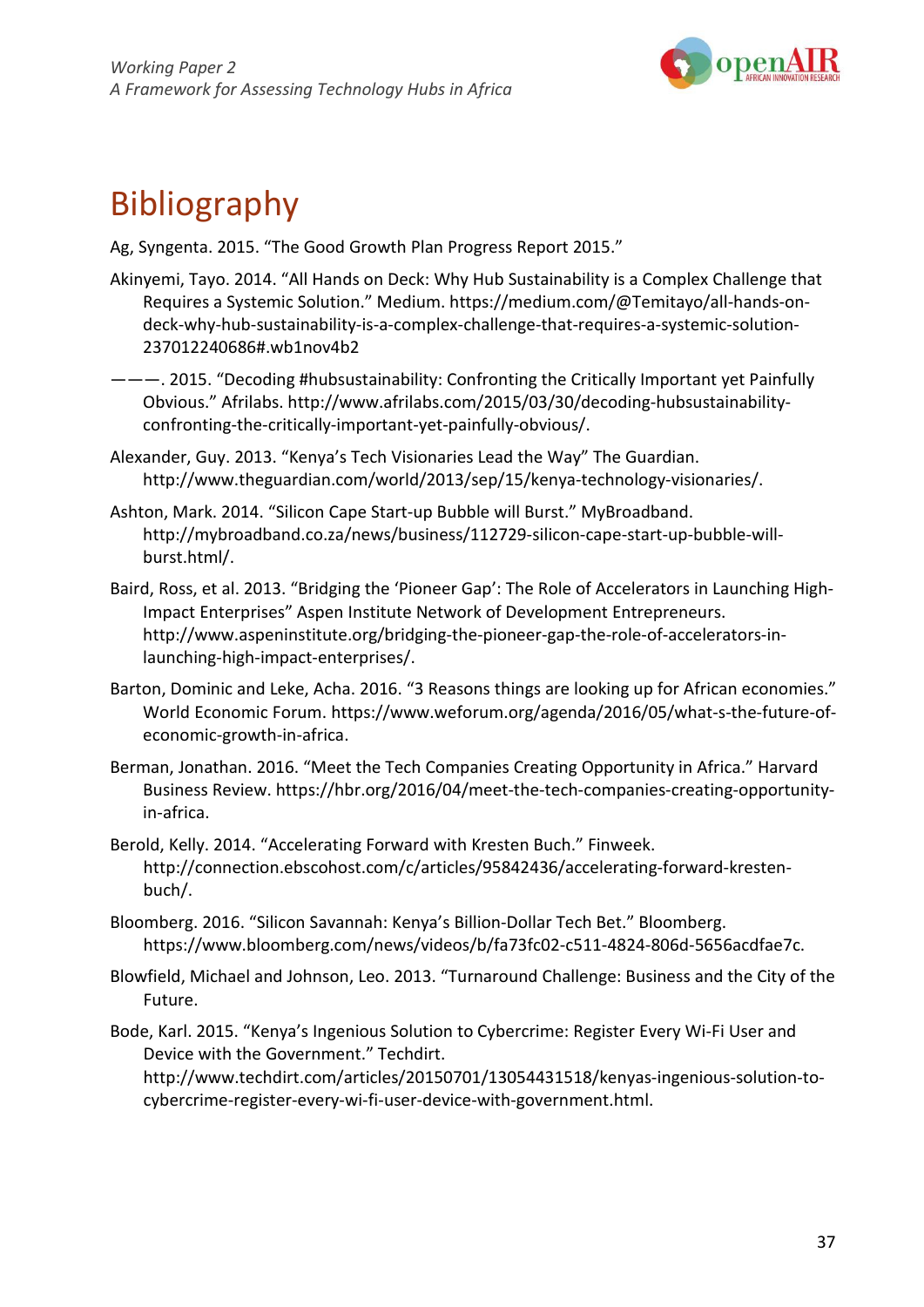

- Bright, Jake and Hruby, Aubrey. 2015. "The Rise of Silicon Savannah and Africa's Tech Movement." TechCrunch. https://techcrunch.com/2015/07/23/the-rise-of-siliconsavannah-and-africas-tech-movement.
- Bright, Jake. 2014. "Billion dollar tech cities Hope and Konza: Boon or bane to Africa's tech movement?" This is Africa. [http://www.thisisafricaonline.com/News/Billion-dollar-tech](http://www.thisisafricaonline.com/News/Billion-dollar-tech-)cities-Hope-and-Konza-Boon-or-bane-to-Africa-s-tech-movement?ct=true.
- Carstens, Martin. 2013. "6 Reasons Why SA's Western Cape Deserves to be Called Silicon Cape" Ventureburn[. http://ventureburn.com/2013/04/6-reasons-why-sas-western-cape](http://ventureburn.com/2013/04/6-reasons-why-sas-western-cape-)deserves-to-be-called-silicon-cape/
- Central Bank of Kenya. 2015. Public Notice to the Public on Virtual Currencies such as Bitcoin. https:[//www.centralbank.go.ke/images/docs/media/Public\\_Notice\\_on\\_virtual\\_currencies\\_](http://www.centralbank.go.ke/images/docs/media/Public_Notice_on_virtual_currencies_) such as Bitcoin.pdf/.
- Chao-Blasto, Sandra. 2016. "ICT secretary disowns Bill seeking to have practitioners licensed." Business Daily Africa. [http://www.businessdailyafrica.com/Corporate-News/ICT-secretary](http://www.businessdailyafrica.com/Corporate-News/ICT-secretary-)disowns-Bill-/-/539550/3284184/-/fmb8g1/-/index.html
- Colaco, Jessica. 2013. "A Space for Tinkering and Making Things" iHub[.](http://ihub.co.ke/blogs/15711/) <http://ihub.co.ke/blogs/15711/>
- Dalberg. 2013. "Digital Jobs in Africa: Catalyzing Inclusive Opportunities for Youth" The Rockefeller Foundation. [http://www.dalberg.com/documents/Digital\\_Jobs\\_in\\_Africa.pdf.](http://www.dalberg.com/documents/Digital_Jobs_in_Africa.pdf)
- Davies, Sally. 2014. "Silicon Savannah springs to life." Financial Times. https:[//www.ft.com/content/83b0b4f4-5fa5-11e4-986c-00144feabdc0.](http://www.ft.com/content/83b0b4f4-5fa5-11e4-986c-00144feabdc0)
- de Beer, Jeremy, and Sara Bannerman. 2013. "Access to Knowledge as a New Paradigm for Research on ICTs and Intellectual Property Rights." In The Role of Information and Communications Technology in International Development, edited by Laurent Elder, Heloise Emdon, Richard Fuchs, and Ben Petrazzini. Ottawa: IDRC/Earthscan.
- Drouillard, M. et al. 2014. "Digital Entrepreneurship in Kenya 2014" GSMA Mobile for Development, GSMA Intelligence[.](http://www.gsma.com/mobilefordevelopment/programme/ecosystem-accelerator/digital-) [http://www.gsma.com/mobilefordevelopment/programme/ecosystem-accelerator/digital](http://www.gsma.com/mobilefordevelopment/programme/ecosystem-accelerator/digital-)entrepreneurship-in-kenya-2014-2/.
- Drury, Peter. 2011. "Kenya's Pasha Centres: Development Ground for Digital Villages" Cisco. [http://www.cisco.com/c/dam/en\\_us/about/ac79/docs/case/Kenya-Pasha-](http://www.cisco.com/c/dam/en_us/about/ac79/docs/case/Kenya-Pasha-)Centres Engagement Overview IBSG.pdf.
- Du Boucher, Victor. 2016. "A Few Things We Learned About Tech Hubs in Africa and Asia." GS[MA. http://www.gsma.com/mobilefordevelopment/programme/ecosystem](http://www.gsma.com/mobilefordevelopment/programme/ecosystem-)accelerator/things-learned-tech-hubs-africa-asia.
- East African Communications Organization. 2015. EAC Model ICT Framework[.](http://www.eaco.int.docs/WGsReports/Draft_Model_ICT_Policy_KGJ_March_2015.pdf/) [http://www.eaco.int.docs/WGsReports/Draft\\_Model\\_ICT\\_Policy\\_KGJ\\_March\\_2015.pdf/](http://www.eaco.int.docs/WGsReports/Draft_Model_ICT_Policy_KGJ_March_2015.pdf/)
- East African Legislative Assembly. 2013. Report of the Committee on Communications, Trade and Investments on the On-Stop Assessment of Regional Cooperation in ICT, EALA.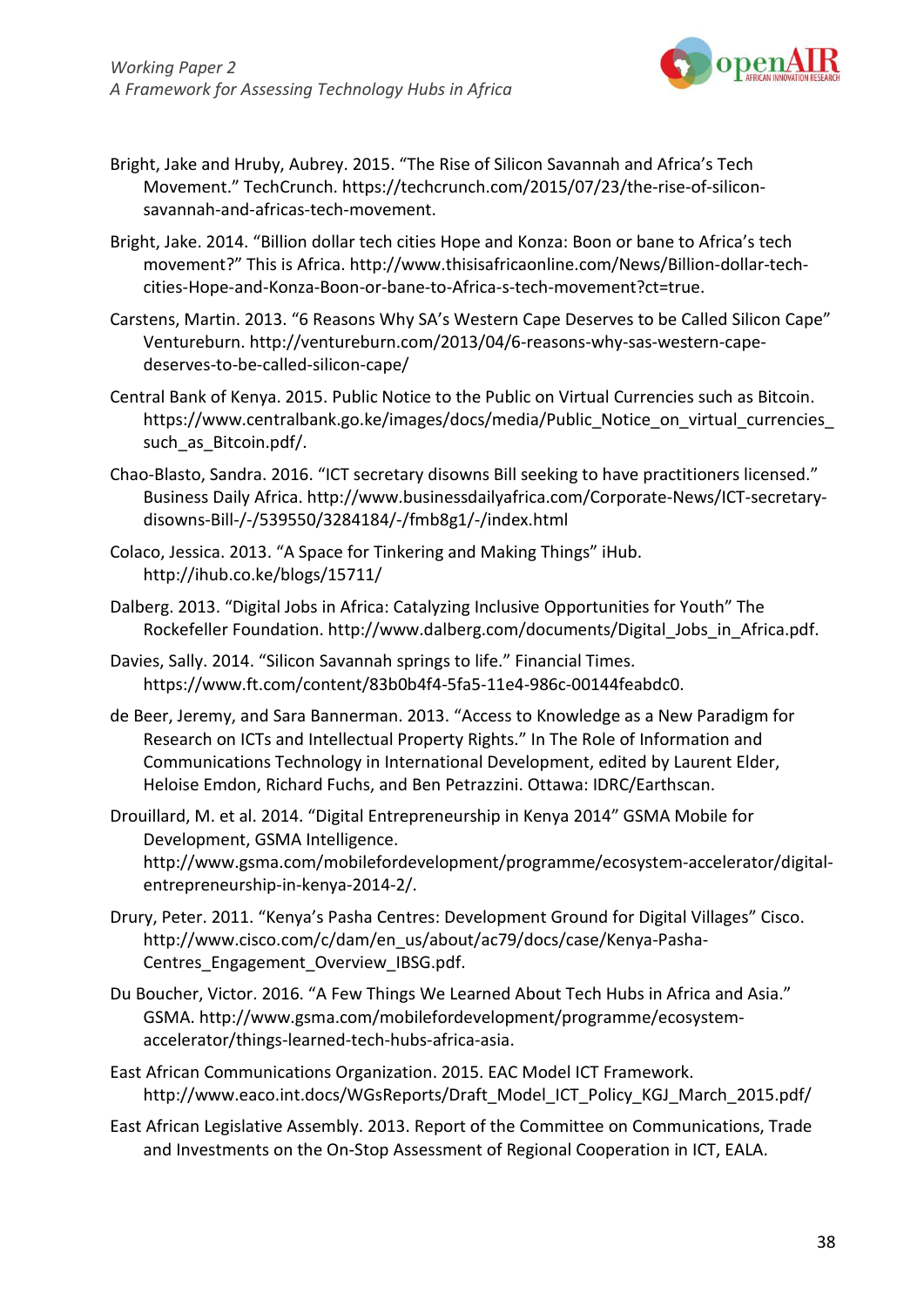

<http://www.eala.org/uploads/Report%20-> %20Onsport%20Assment%20on%20EAC%20ICT%20-%20Nov%2011- 15%202013%20Partner%20States-tabled%20on%2025%20Nov%202013-NBO.pdf/.

- Elahi, Shirin et al. 2013. Knowledge and Innovation in Africa: Scenarios for the Future. Cape Town, Open AIR Network.
- Essien, Mark. 2015. "Startup Incubators in Africa and Why They Don't Work." Mark Essien[.](http://markessien.com/startup-incubators-in-africa-and-why-they-dont-work/) [http://markessien.com/startup-incubators-in-africa-and-why-they-dont-work/.](http://markessien.com/startup-incubators-in-africa-and-why-they-dont-work/)
- Evans, Dan. 2014. "Welcome to the Silicon Savannah- Researching Africa's Startup Ecosystems." Venture Capital for Africa. [http://vc4a.com/blog/2014/04/18/welcome-to-the-silicon](http://vc4a.com/blog/2014/04/18/welcome-to-the-silicon-)savannah-researching-africas-startup-ecosystems.
- Fal, Malik. 2013. "Accelerating Entrepreneurship in Africa Innovations." Innovations: Technology, Governance, Globalization.
- Findlay, Stephanie. 2013. "Welcome to the Silicon Savannah" Canadian Business[.](http://www.canadianbusiness.com/global-report/global-report-welcome-to-the-silicon-) [http://www.canadianbusiness.com/global-report/global-report-welcome-to-the-silicon](http://www.canadianbusiness.com/global-report/global-report-welcome-to-the-silicon-)savannah/.
- Fink, Arlene. 2014. "Conducting Research Literature Reviews: From the Internet to Paper" 4th edition.
- Friederici, Nicolas. 2014. "What is a tech innovation hub anyway?" Oxford Internet Institute[.](http://cii.oii.ox.ac.uk/2014/09/16/what-is-a-tech-innovation-hub-anyway/) [http://cii.oii.ox.ac.uk/2014/09/16/what-is-a-tech-innovation-hub-anyway/.](http://cii.oii.ox.ac.uk/2014/09/16/what-is-a-tech-innovation-hub-anyway/)
- Gates, Melinda. 2015. "Technology can make a better world, if we want it to." New York Times[.](http://www.nytimes.com/roomfordebate/2015/07/22/is-silicon-valley-saving-the-world-) [http://www.nytimes.com/roomfordebate/2015/07/22/is-silicon-valley-saving-the-world](http://www.nytimes.com/roomfordebate/2015/07/22/is-silicon-valley-saving-the-world-)or-just-making-money/technology-can-make-a-better-world-if-we-want-it-to.
- Gathege, Duncan and Moraa, Hilda. 2013. "Draft Report on Comparative Study on Innovation Hubs Across Africa" iHub Research[.](http://research.ihub.co.ke/uploads/2013/may/1367840837) <http://research.ihub.co.ke/uploads/2013/may/1367840837> 923.pdf.

Gitonga, Jimmy. 2013. "iHub: A Growing Community" iHub [http://ihub.co.ke/blogs/12778.](http://ihub.co.ke/blogs/12778)

Government of Kenya. 2013. Vision 2030 2nd Medium Term Plan (2013-2017).

- ———. National Master Plan 2014. Information Communication and Technology (ICT) Authority
- ———. "National Optic Fibre Backbone Infrastructure. Information Communication and Technology (ICT) Authority [http://www.icta.go.ke/national-optic-fibre-backbone-nofbi/#](http://www.icta.go.ke/national-optic-fibre-backbone-nofbi/)
- ———. "Nailab Incubation Project" Information Communication and Technology (ICT) Authorit[y](http://www.icta.go.ke/incubation-nailab-incubation-project/) [http://www.icta.go.ke/incubation-nailab-incubation-project/.](http://www.icta.go.ke/incubation-nailab-incubation-project/)
- ———. "Digital Villages: Pasha Centres" Information Communication and Technology (ICT) Authority [http://www.icta.go.ke/digital-villages-pashas-centres/.](http://www.icta.go.ke/digital-villages-pashas-centres/)
- Griffith, Kenneth. 2014. "The Silicon Savannah An Insider's View" LinkedI[n](http://www.linkedin.com/pulse/20140708181255-31799348-the-silicon-savannah-an-) [http://www.linkedin.com/pulse/20140708181255-31799348-the-silicon-savannah-an](http://www.linkedin.com/pulse/20140708181255-31799348-the-silicon-savannah-an-)insider-s-view/.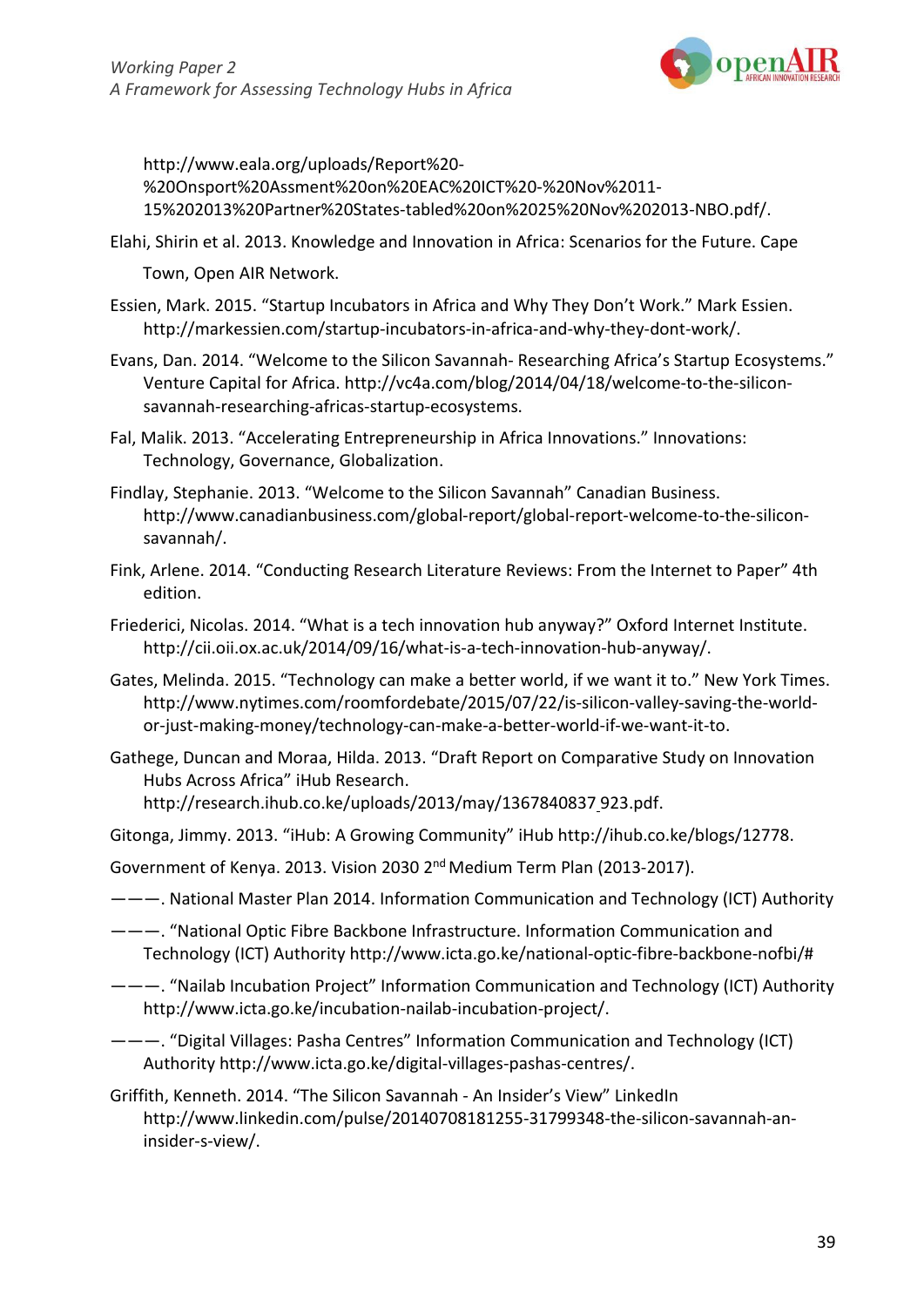

- Harris, Grant T. 2016. "U.S. Investors Are Missing Out On Africa's Economic Growth." Forbes[.](http://www.forbes.com/sites/realspin/2016/09/20/bedwetting-u-s-capital-missing-out-on-) [http://www.forbes.com/sites/realspin/2016/09/20/bedwetting-u-s-capital-missing-out-on](http://www.forbes.com/sites/realspin/2016/09/20/bedwetting-u-s-capital-missing-out-on-)african-growth/2/#6d6795343b8f.
- Hersman, Erik. 2011. "Afrilabs Provide a Model for African Innovation, Collaboration." Memeburn. [http://memeburn.com/2011/02/afrilabs-provide-a-model-for-african](http://memeburn.com/2011/02/afrilabs-provide-a-model-for-african-)innovation-collaboration.
- ———. 2010. "iHub: Nairobi's Tech Innovation Hub is Here" White African[.](http://www.whiteafrican.com/2010/01/25/ihub-nairobis-tech-innovation-hub-is-here/) [http://www.whiteafrican.com/2010/01/25/ihub-nairobis-tech-innovation-hub-is-here/.](http://www.whiteafrican.com/2010/01/25/ihub-nairobis-tech-innovation-hub-is-here/)
- ———. 2016. "iHub: The Next Chapter." iHub blogs. [http://ihub.co.ke/blogs/26994/.](http://ihub.co.ke/blogs/26994/)
- ———. 2013. "Launching Gearbox, A Kenyan Makerspace" White African[.](http://whiteafrican.com/2013/09/09/launching-gearbox-a-kenyan-makerspace/) [http://whiteafrican.com/2013/09/09/launching-gearbox-a-kenyan-makerspace/.](http://whiteafrican.com/2013/09/09/launching-gearbox-a-kenyan-makerspace/)
- ———. 2012. "Launching the Savannah Fund in East Africa" White African[.](http://www.whiteafrican.com-launching-the-savannah-fund-in-east-africa/) [http://www.whiteafrican.com-launching-the-savannah-fund-in-east-africa/.](http://www.whiteafrican.com-launching-the-savannah-fund-in-east-africa/)
- ———. 2012. "Mobilizing Tech Entrepreneurs in Africa: Innovations Case Narrative: iHub." Innovations: Technology, Governance, Globalization.
- Hussey, Mathew. 2015. "Silicon-Savannah- How Start-ups in Africa are Taking on Some of Humanity's Biggest Challenges" Huffington Post[.](http://www.huffingtonpost.co.uk/matthew-hussey/african-startups-take-on-) [http://www.huffingtonpost.co.uk/matthew-hussey/african-startups-take-on](http://www.huffingtonpost.co.uk/matthew-hussey/african-startups-take-on-)challenges\_b\_6416676.html.
- Hvas, Mie. 2015. "Tech Hubs in Africa and Their Ability to Act as Catalysers for Integration into Global Production Networks: A Case Study of the iHub in Nairobi, Kenya." Copenhagen Business School Student Theses, 1, 71.
- IDRC. 2011a. "Information and Networks: Program Overview 2011-2016." Ottawa, Canada.
- ———. 2011b. Innovation for Inclusive Development: Program Prospectus for 2011-2016. Ottawa: International Development Research Centre.
- Inside Higher Ed. 2016. "Coursera Removes Free Track From Some MOOCs." Inside Higher Ed. https:[//www.insidehighered.com/quicktakes/2016/01/25/coursera-removes-free-track](http://www.insidehighered.com/quicktakes/2016/01/25/coursera-removes-free-track-)some-moocs.
- Jackson, Tom. 2015. "Africa Tech Trends: The Age of Start-up Accelerators." How We Made It in Africa. [http://www.howwemadeitinafrica.com/africa-tech-trends-the-age-of-start-up](http://www.howwemadeitinafrica.com/africa-tech-trends-the-age-of-start-up-)accelerators/.
- ———. 2015. "Nairobi's C4DLab to Adopt Lean Model." Disrupt Africa[. http://disrupt](http://disrupt-/)africa.com/2015/03/nairobis-c4dlab-adopt-lean-model/.
- ———. 2014. "Afrilabs, AfriHive partner for hub sustainability series" Disrupt Africa[.](http://disrupt-africa.com/2014/11/afrilabs-afrihive-partner-for-hub-sustainability-series/) [http://disrupt-africa.com/2014/11/afrilabs-afrihive-partner-for-hub-sustainability-series/.](http://disrupt-africa.com/2014/11/afrilabs-afrihive-partner-for-hub-sustainability-series/)
- ———. 2012. "Kenya's Konza Tech City: A step too far? Ventures Afric[a](http://venturesafrica.com/kenyas-konza-tech-city-a-step-too-far/) [http://venturesafrica.com/kenyas-konza-tech-city-a-step-too-far/.](http://venturesafrica.com/kenyas-konza-tech-city-a-step-too-far/)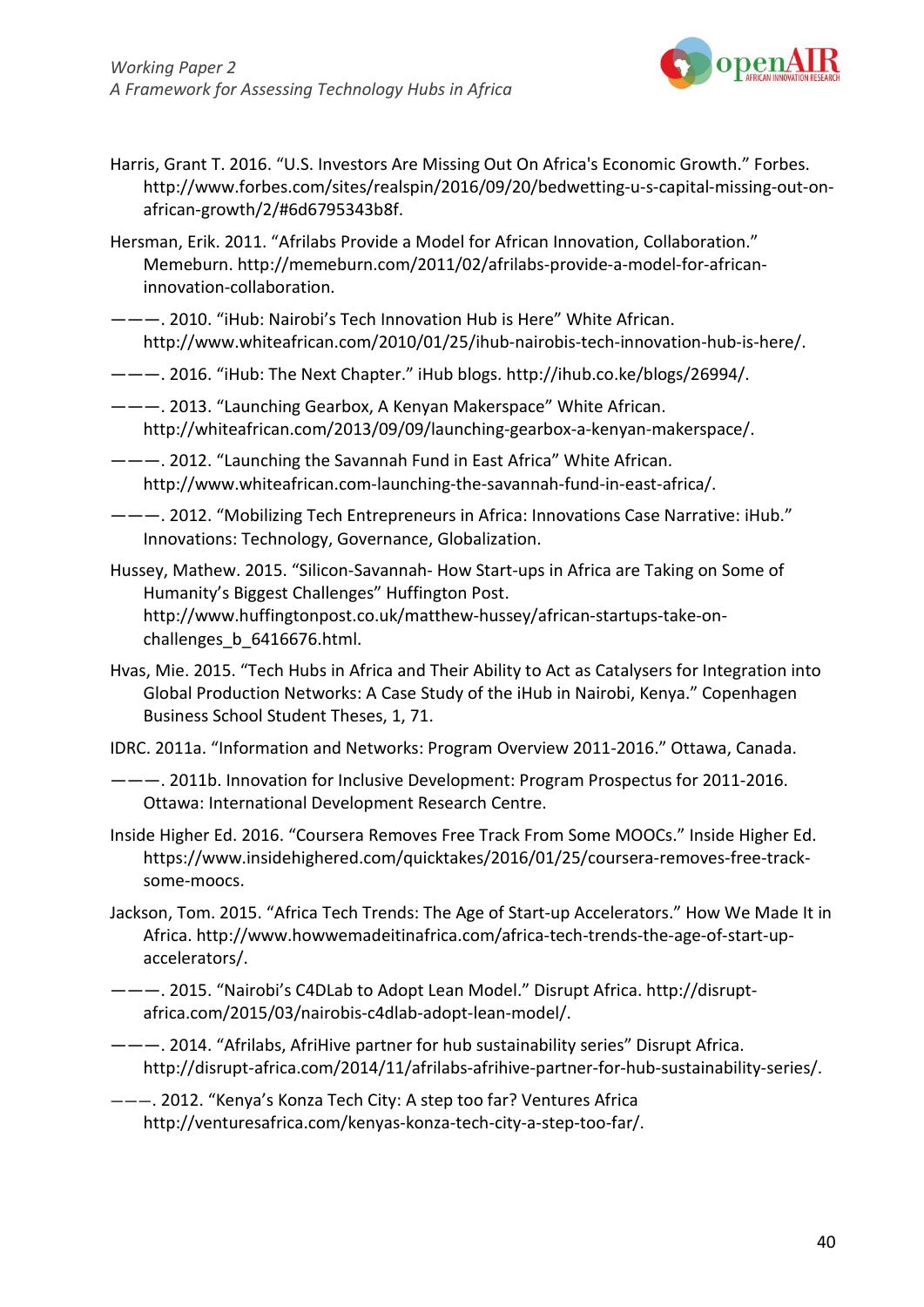

- Jorgic, Drazen. 2014. "Kenya's Technology Push Leaves Investors Cold." Reuters[.](http://www.reuters.com/article/kenya-tech-idUSL6N0UE15920141231/) [http://www.reuters.com/article/kenya-tech-idUSL6N0UE15920141231/.](http://www.reuters.com/article/kenya-tech-idUSL6N0UE15920141231/)
- Kanyesigye, Frank. 2013. "EAC eyes Stronger ICT Agenda" New Times, Rwanda[.](http://www.newtimes.co.rw/section/article/2013-09-04/68906/) [http://www.newtimes.co.rw/section/article/2013-09-04/68906/.](http://www.newtimes.co.rw/section/article/2013-09-04/68906/)
- Kariuki, Joseph. 2013. "Regulatory Convergence of ICT Sectors in the East African Community: Challenges for the Current Legislature and Regulatory Frameworks and Lessons from the European Union Experience" IEEE Xplore[.](http://ieeexplore.ieee.org/stamp/stamp.jsp?arnumber=6701794) [http://ieeexplore.ieee.org/stamp/stamp.jsp?arnumber=6701794.](http://ieeexplore.ieee.org/stamp/stamp.jsp?arnumber=6701794)
- Kelly, Tim. 2014. "Tech Hubs Across Africa: Which Will be the Legacy-Makers?" The World Bank Group. https://blogs.worldbank.org/ic4d/tech-hubs-across-africa-which-will-be-legacymakers
- Kemibaro, Moses. 2015. "Kenya's Communication Authority Goes All 'Big Brother' on Public WIFI Networks to Curb Cybercrime" Moses Kemibaro. [http://www.moseskemibaro.com/2015/07/01/kenyas-communications-authority-goes-all](http://www.moseskemibaro.com/2015/07/01/kenyas-communications-authority-goes-all-)big-brother-on-public- wifi-networks-to-curb-cybercrime/
- Kempner, Randall . 2013. "Incubators Are Popping Up Like Wildflowers…But Do They Actually Work." Innovations: Technology, Governance, Globalization.

#### Kenya ICT Practitioners Bill. 2016[.](http://kenyalaw.org/kl/fileadmin/pdfdownloads/bills/2016/InformationCommunicationTec)

<http://kenyalaw.org/kl/fileadmin/pdfdownloads/bills/2016/InformationCommunicationTec> hnologyPractitioners\_Bill\_2016.pdf.

- Kenya National Bureau of Statistics. 2015 "Economic Survey 2015["](http://www.knbs.or.ke/index.php?option=com_phocadownload&view=category&id=107%3Ae) [http://www.knbs.or.ke/index.php?option=com\\_phocadownload&view=category&id=107:e](http://www.knbs.or.ke/index.php?option=com_phocadownload&view=category&id=107%3Ae) conomic-survey-publications&Itemid=1181.
- Kenya Open Data. 2016 "Distribution of Pasha Centres in Kenya (2016 Update)["](http://www.opendata.go.ke/ICT/Distribution-of-Pasha-Centers-in-Kenya-201-Update/nvcf-) <http://www.opendata.go.ke/ICT/Distribution-of-Pasha-Centers-in-Kenya-201-Update/nvcf->4k6c/data.
- Kenya Open Data Portal [http://www.opendata.go.ke.](http://www.opendata.go.ke/)
- Konza Technology City "The Vision." [http://www.konzacity.go.ke/the-vision/.](http://www.konzacity.go.ke/the-vision/)
- Kuo, Lily. 2016. "African startups are defying the global tech slowdown" Quartz Africa[.](http://qz.com/592119/african-startups-are-defying-the-global-tech-slowdown/) [http://qz.com/592119/african-startups-are-defying-the-global-tech-slowdown/.](http://qz.com/592119/african-startups-are-defying-the-global-tech-slowdown/)
- "Licenses." 2016. Open Data Commons. Accessed August 3[.](http://opendatacommons.org/licenses/) [http://opendatacommons.org/licenses/.](http://opendatacommons.org/licenses/)
- Loughnane, Jason. 2014. "GF Fellow Jason Loughnane: Nairobi's Tech Row" Bankers Without Bor[ders. http://www.bankerswithoutborders.com/blog/gf-fellow-jason-loughnane](http://www.bankerswithoutborders.com/blog/gf-fellow-jason-loughnane-)nairobis-tech-row/.
- Lundvall, B. ed. 1992 "National Systems of Innovation: Towards a Theory of Innovation and Interactive Learning"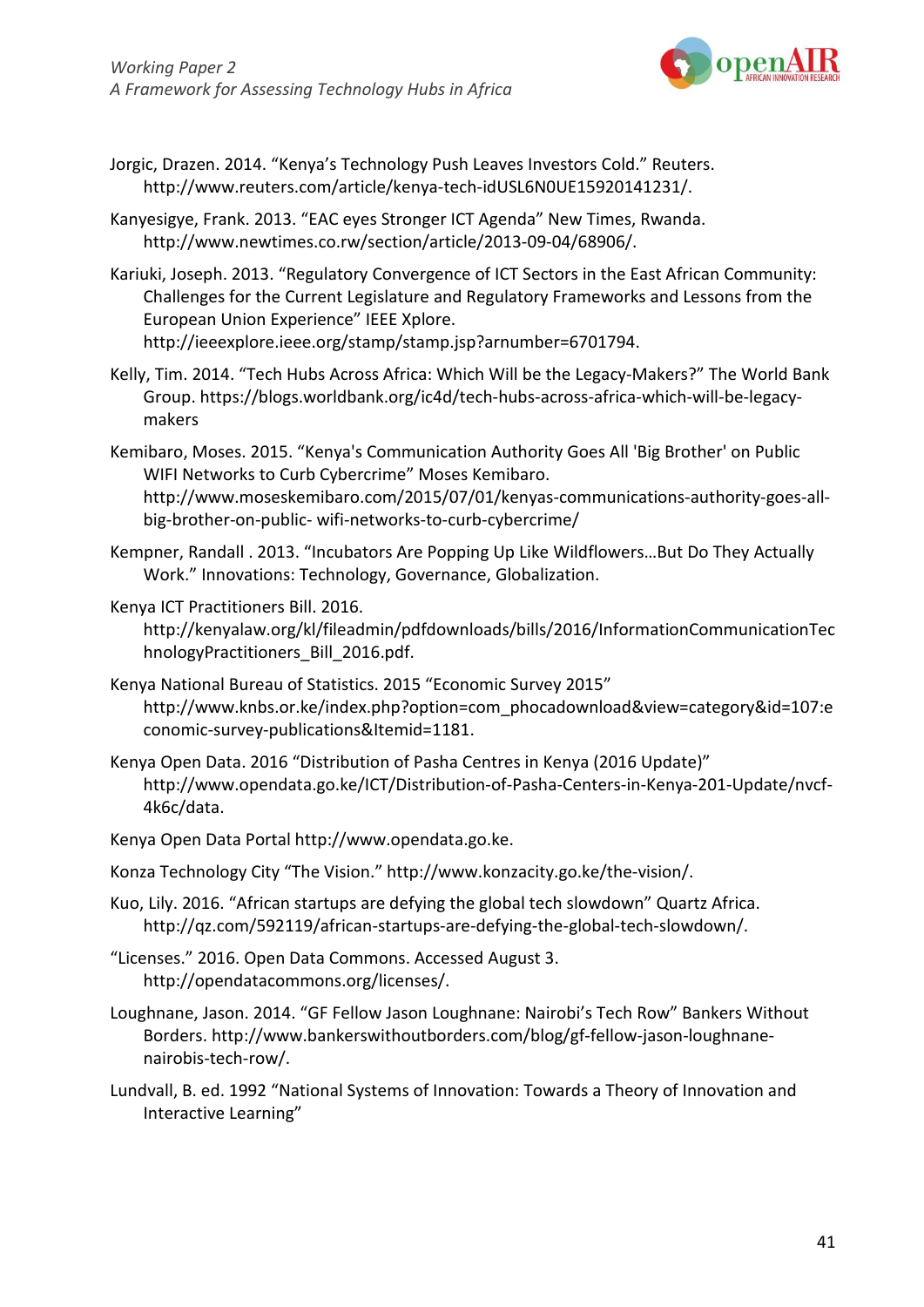

- Magistretti, Berenice. 2015. "Is Cape Town The New Silicon Valley? Seedstars World[.](http://www.seedstarsworld.com/blog/2015/07/is-cape-town-the-new-silicon-valley/) [http://www.seedstarsworld.com/blog/2015/07/is-cape-town-the-new-silicon-valley/.](http://www.seedstarsworld.com/blog/2015/07/is-cape-town-the-new-silicon-valley/)
- Manske, Julia. 2014. "Innovations Out of Africa. The Emergence, Challenges and Potential of the Kenyan Tech Ecosystem" Vodafone Institute for Society and Communications.["](http://whiteafrican.com/wpcontent/uploads/2014/05/1404_VFI_Report_Innovations_out_) http://whiteafrican.com/wpcontent/uploads/2014/05/1404 VFI\_Report\_Innovations\_out of\_Africa.pdf.
- Mayton, Joseph. 2015. "Uganda: Government Plans to Set Up ICT Hub" IT News Africa[.](http://www.itnewsafrica.com/2015/06/uganda-govt-plans-to-set-up-ict-hub/) [http://www.itnewsafrica.com/2015/06/uganda-govt-plans-to-set-up-ict-hub/.](http://www.itnewsafrica.com/2015/06/uganda-govt-plans-to-set-up-ict-hub/)
- McClain-McKinney, Morgan. 2015. "Who Needs Incubators? A Lesson from Young Entrepreneurs in Sub-Saharan Africa." Ventures A[frica. http://venturesafrica.com/who](http://venturesafrica.com/who-)needs-incubators-a-lesson-from-young-entrepreneurs-in-sub-saharan-africa/.
- Moime, Dipolelo. 2016. "Kenya, Africa's Silicon Valley, Epicentre of Innovation." Venture Capital for Africa. [http://vc4a.com/blog/2016/04/25/kenya-africas-silicon-valley-epicentre-of](http://vc4a.com/blog/2016/04/25/kenya-africas-silicon-valley-epicentre-of-)innovation/.
- Mongalvy, Sophie. 2015. "Inside the African Tech Hub Rising in Nairobi." Bloomberg News[.](http://www.bloomberg.com/news/articles/2015-07-29/inside-the-african-tech-hub-rising-) [http://www.bloomberg.com/news/articles/2015-07-29/inside-the-african-tech-hub-rising](http://www.bloomberg.com/news/articles/2015-07-29/inside-the-african-tech-hub-rising-)in-nairobi/.
- Morris, Jessica. 2015. "Silicon Savannah: Is Africa Tipped for a Tech Take-off?" CNBC[.](http://www.cnbc.com/2014/01/07/silicon-savannah-is-africa-tipped-for-a-tech-take-) [http://www.cnbc.com/2014/01/07/silicon-savannah-is-africa-tipped-for-a-tech-take](http://www.cnbc.com/2014/01/07/silicon-savannah-is-africa-tipped-for-a-tech-take-)off.html/.
- Mugambi, Josiah. 2016. "An update on the proposed ICT Practitioners' Bill." iHub blogs[.](http://ihub.co.ke/blogs/28245/) [http://ihub.co.ke/blogs/28245/.](http://ihub.co.ke/blogs/28245/)
- ———. 2015. "Of cyber security and public wifi" iHub [blogs. http://ihub.co.ke/blogs/24750/.](http://ihub.co.ke/blogs/24750/)
- Mundy, Simon. 2011. "South Africa: Silicon Cape?" The Financial Times. [http://www.blogs.ft.com/beyond-brics/2011/01/12/south-africa-silicon-cape/.](http://www.blogs.ft.com/beyond-brics/2011/01/12/south-africa-silicon-cape/)
- Mworia, Mutua Wilfred. 2016. "The Decentralization of Nairobi's Tech Startup and Innovation Ecosystem." Afrinnovator .https://blog.afrinnovator.com/2016/07/the-decentralization-ofnairobis-tech.html/.
- Ndabeni, Lindile. 2008. "The Contribution of Business Incubators and Technology Stations to Small Enterprise Development in South Africa." Development Southern Africa.
- Nduati, Lillian. 2013. "The Value of a Strong Tech Eco-system." Startup Academ[y](http://www.startupacademy.co.ke/blog/the-value-of-a-strong-tech-eco-system/) [http://www.startupacademy.co.ke/blog/the-value-of-a-strong-tech-eco-system/.](http://www.startupacademy.co.ke/blog/the-value-of-a-strong-tech-eco-system/)
- Njihia, Mbugua. 2016. "3 Concerning Issues Regarding Kenya's Information Communication Technology Practitioners Bill" iAfrikan. [http://www.iafrikan.com/2016/07/08/3](http://www.iafrikan.com/2016/07/08/3-) concerning-issues-regarding-kenyas-information-communication-technology-practitionersbill-that-need-to-be-addressed/.
- Ngirachu, John. 2016. "Bloggers raise storm over draft ICT Bill" Daily Nation[.](http://www.nation.co.ke/news/Bloggers-raise-storm-over-draft-ICT-Bill/1056-3284286-) [http://www.nation.co.ke/news/Bloggers-raise-storm-over-draft-ICT-Bill/1056-3284286](http://www.nation.co.ke/news/Bloggers-raise-storm-over-draft-ICT-Bill/1056-3284286-) rpw0tx/index.html.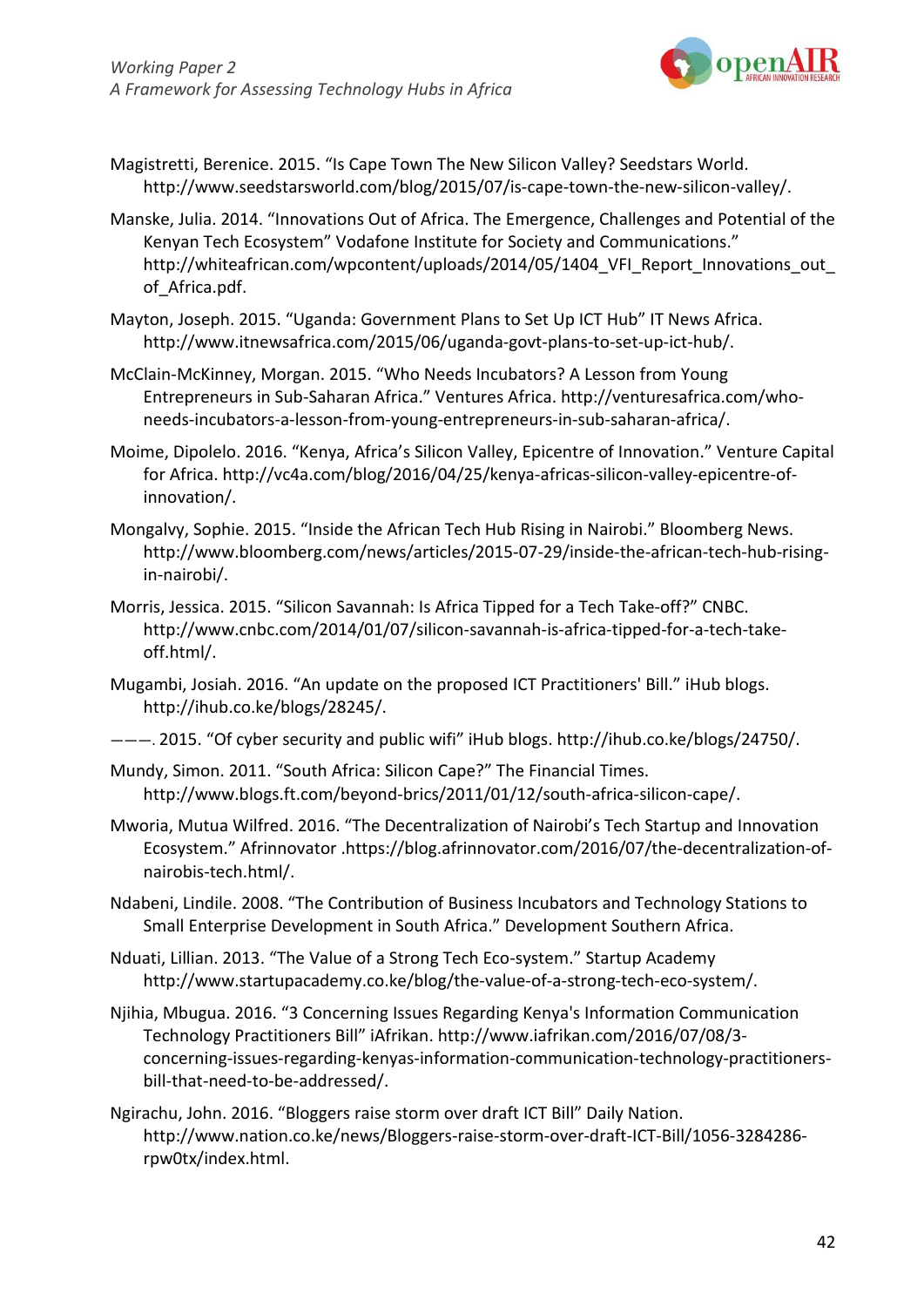

- Ngo, Diana. 2016. "BitHub Africa's Founder: 'Achieving the Dream of Global Inclusiveness' with Bitcoin" BTC Manager. https:[//www.btcmanager.com/news/business/bithub-africas](http://www.btcmanager.com/news/business/bithub-africas-)founder-satoshis-innovation-brings-us-closer-to-achieving-the-dream-of-globalinclusiveness/.
- Nzomo, Victor. 2016. "State Surveillance, Mixed Signals and Seven Years in Jail: Thoughts on Cybersecurity Regulations 2016 by Communications Authority" Centre for Intellectual Property and Information Technology Law (CIPIT) Blog[.](http://blog.cipit.org/2016/01/18/state-surveillance-mixed-signals-and-seven-years-in-jail-) [http://blog.cipit.org/2016/01/18/state-surveillance-mixed-signals-and-seven-years-in-jail](http://blog.cipit.org/2016/01/18/state-surveillance-mixed-signals-and-seven-years-in-jail-)thoughts-on-cybersecurity-regulations-2016-by-communications-authority/

———. 2016. "You Will Need a License to Sell Stuff on Whatsapp: Thoughts on the Electronic Transactions Regulations 2016 by Communications Authority" Centre for Intellectual Property and Information Technology Law (CIPIT) Blog[.](http://blog.cipit.org/2016/01/19/you-will-need-a-government-license-to-sell-stuff-on-) [http://blog.cipit.org/2016/01/19/you-will-need-a-government-license-to-sell-stuff-on](http://blog.cipit.org/2016/01/19/you-will-need-a-government-license-to-sell-stuff-on-)whatsapp-thoughts-on-the-electronic-transactions-regulations-2016-by-communicationsauthority/.

- Ochieng, Sydney. 2016. "Deciphering the Kenya Information and Communications Act Amendment Drafts" iAfrika[n. http://www.iafrikan.com/2016/02/20/decipehering-the](http://www.iafrikan.com/2016/02/20/decipehering-the-)kenya-information-and-communications-act-amendment/.
- Okore, Maurice. 2015. "East Africa to Expand One Network Area to Data" New Vision[.](http://www.newvision.co.ug/new_vision/news/1323586/east-africa-expand-network/) [http://www.newvision.co.ug/new\\_vision/news/1323586/east-africa-expand-network/.](http://www.newvision.co.ug/new_vision/news/1323586/east-africa-expand-network/)
- Olubenga, A, et al, 2016. "Innovation Africa: Emerging Hubs of Excellence" Emerald.
- Oyelaran-Oyeyinka, Banji, and McCormick, Dorothy. eds. 2007. Industrial Clusters and Innovation Systems in Africa. United Nations University Press.
- Pilling, David. 2016. "Kenyans start to roam Silicon Savannah." Financial Times. https:[//www.ft.com/content/1cda231c-0bdb-11e6-9456-444ab5211a2f.](http://www.ft.com/content/1cda231c-0bdb-11e6-9456-444ab5211a2f)

Porter, Michael. 1990. The Competitive Advantage of Nations. Free Press.

———. 2000. "Location, Competition and Economic Development: Local Clusters in a Global Economy." Economic Development Quarterly[.](http://home.furb.br/wilhelm/COMPETIV/Porter_Cluster3.doc/) [http://home.furb.br/wilhelm/COMPETIV/Porter\\_Cluster3.doc/.](http://home.furb.br/wilhelm/COMPETIV/Porter_Cluster3.doc/)

- Saxenian, Annalee. 1996. Regional Advantage: Culture and Competition in Silicon Valley and Route 128. Harvard University Press.
- Soles, Gemma. 2013. "iHub a Mecca for African ICT Entrepreneurs" Urban Africa[.](http://www.urbanafrica.net/urban-voices/ihub-mecca-african-ict-enterpreneurs/) [http://www.urbanafrica.net/urban-voices/ihub-mecca-african-ict-enterpreneurs/.](http://www.urbanafrica.net/urban-voices/ihub-mecca-african-ict-enterpreneurs/)
- Raymond, Neville, and Kraemer-Mbula, Erika. 2015. "Innovation Hubs in Southern Africa." In Innovation Africa: Emerging Hubs of Excellence, edited by Olugbenga Adesida, GeciKaruri- Sebina, and Joao Resende-Santos. Emerald.
- Rambo, Charles. 2013. "Time Required to Break-Even for Small and Medium Enterprises: Evidence from Kenya." International Journal of Management and Marketing Research.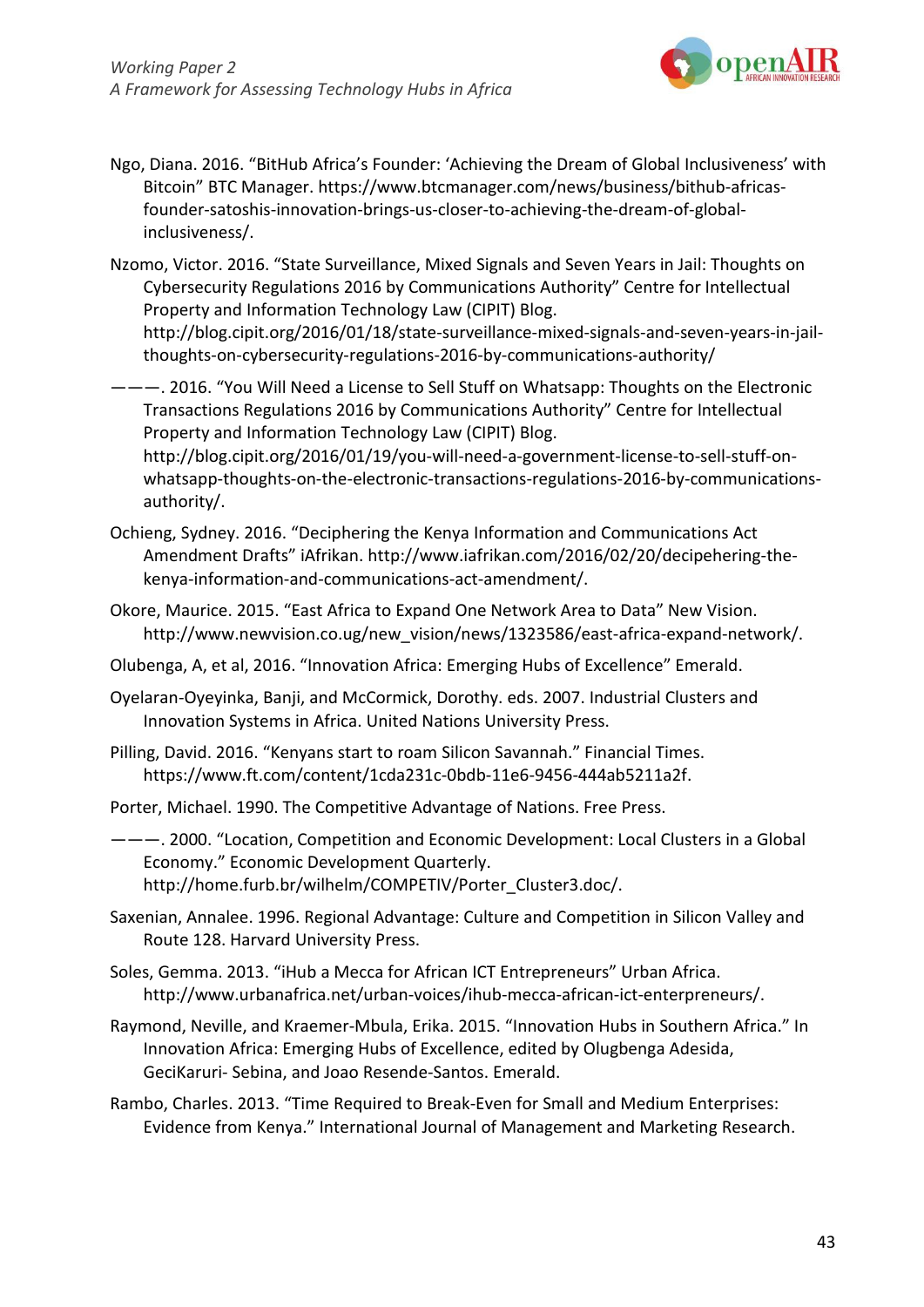

- Republic of Rwanda Ministry of Youth and ICT. "Co-creating a Smart Rwanda, Smart Africa and Smart World." [http://www.myict.gov.rw/ict/smart-rwanda/smartrwanda-concept/.](http://www.myict.gov.rw/ict/smart-rwanda/smartrwanda-concept/)
- Shapshak, Toby. 2016. "Africa Will Build the Future Says Zuckerberg, Visits Kenya on First African Trip." Fo[rbes. http://www.forbes.com/sites/tobyshapshak/2016/09/01/africa-will](http://www.forbes.com/sites/tobyshapshak/2016/09/01/africa-will-)build-the-future-says-zuckerberg-visits-kenya-on-first-african-trip/#67a838595214.
- Spratt, Justin. 2013. "Can Cape Town become SA's Silicon Valley?" Tech Central[.](http://www.techcentral.co.za/can-cape-town-become-sas-silicon-valley/10348/) [http://www.techcentral.co.za/can-cape-town-become-sas-silicon-valley/10348/.](http://www.techcentral.co.za/can-cape-town-become-sas-silicon-valley/10348/)
- Steadman, Ian. 2013. "Kenya breaks ground on its 'Silicon Savannah' city project." WIRED[.](http://www.wired.co.uk/article/kenya-silicon-savvanah) [http://www.wired.co.uk/article/kenya-silicon-savvanah.](http://www.wired.co.uk/article/kenya-silicon-savvanah)
- Tanzania Invest. 2015. "Tanzania to Become ICT Hub in East and Central Africa"[.](http://www.tanzaniainvest.com/telecoms/Tanzania-to-become-ict-hub-in-east-and-) [http://www.tanzaniainvest.com/telecoms/Tanzania-to-become-ict-hub-in-east-and](http://www.tanzaniainvest.com/telecoms/Tanzania-to-become-ict-hub-in-east-and-)central-africa/.
- The Economist. 2015. "Homes for Africa's Tech Entrepreneurs: Tech Hubs are Expanding Fast Across Africa." The Economist[. http://www.economist.com/news/middle-east-and](http://www.economist.com/news/middle-east-and-)africa/21646216-tech-hubs-are-expanding-fast-across-africa-homes-africas-techentrepreneurs.
- The New Times Rwanda. 2012. "EAC Ministers Approve Bill on One Stop Border Posts" New Times Rwanda. [http://www.newtimes.co.rw/section/article/2012-02-26/88973/.](http://www.newtimes.co.rw/section/article/2012-02-26/88973/)
- United Nations. 2015. "World Population Prospects." United Nations. https://esa.un.org/unpd/wpp/Publications/Files/Key\_Findings\_WPP\_2015.pdf.
- Upwardly Mobile: The Economist. 2012. "Kenya's Technology Startup Scene is About to Take Off." The Economist. [http://www.economist.com/node/21560912.](http://www.economist.com/node/21560912)
- Venture Capital for Africa. 2015. "Venture Finance in Africa: The progress of early-stage high potential growth companies." VC4Africa. https://vc4africa.biz/assets/pdf/Summary-VC4Africa-2015-Report.pdf/.
- Vollgraaf, Rene. 2015. "Africa to Add More to Workforce in 2035 Than World Combined." Bloomberg. https[://www.bloomberg.com/news/articles/2015-04-28/africa-s-labor-force](http://www.bloomberg.com/news/articles/2015-04-28/africa-s-labor-force-)newcomers-to-exceed-world-by-2035-imf-says. United Nations. 2015.
- Waruru, Maina. 2016. "Opposition to Kenyan "Anti-Innovation" ICT Bill Grows." Intellectual Property Watch. [http://www.ip-watch.org/2016/07/13/opposition-to-kenyan-anti](http://www.ip-watch.org/2016/07/13/opposition-to-kenyan-anti-)innovation-ict-bill-grows/.
- Wiley, David, T.J. Bliss, and Mary McEwen. 2014. "Open Educational Resources: A Review of the Literature." In Handbook of Research on Educational Communications and Technology, edited by J. Michael Spector, M. David Merrill, Jan Elen, and M.J. Bishop, 4th Edition, 781– 89. New York, NY: Springer. doi: 10.1007/978-1-4614-3185-5.
- Whitehead, Eleanor. 2012. "How Technology Changes Africa's Development Prospects." This is A[frica. http://www.thisisafricaonline.com/Reports/WEF-Africa-2012-How-technology](http://www.thisisafricaonline.com/Reports/WEF-Africa-2012-How-technology-)changes-Africa-s-development-prospects/.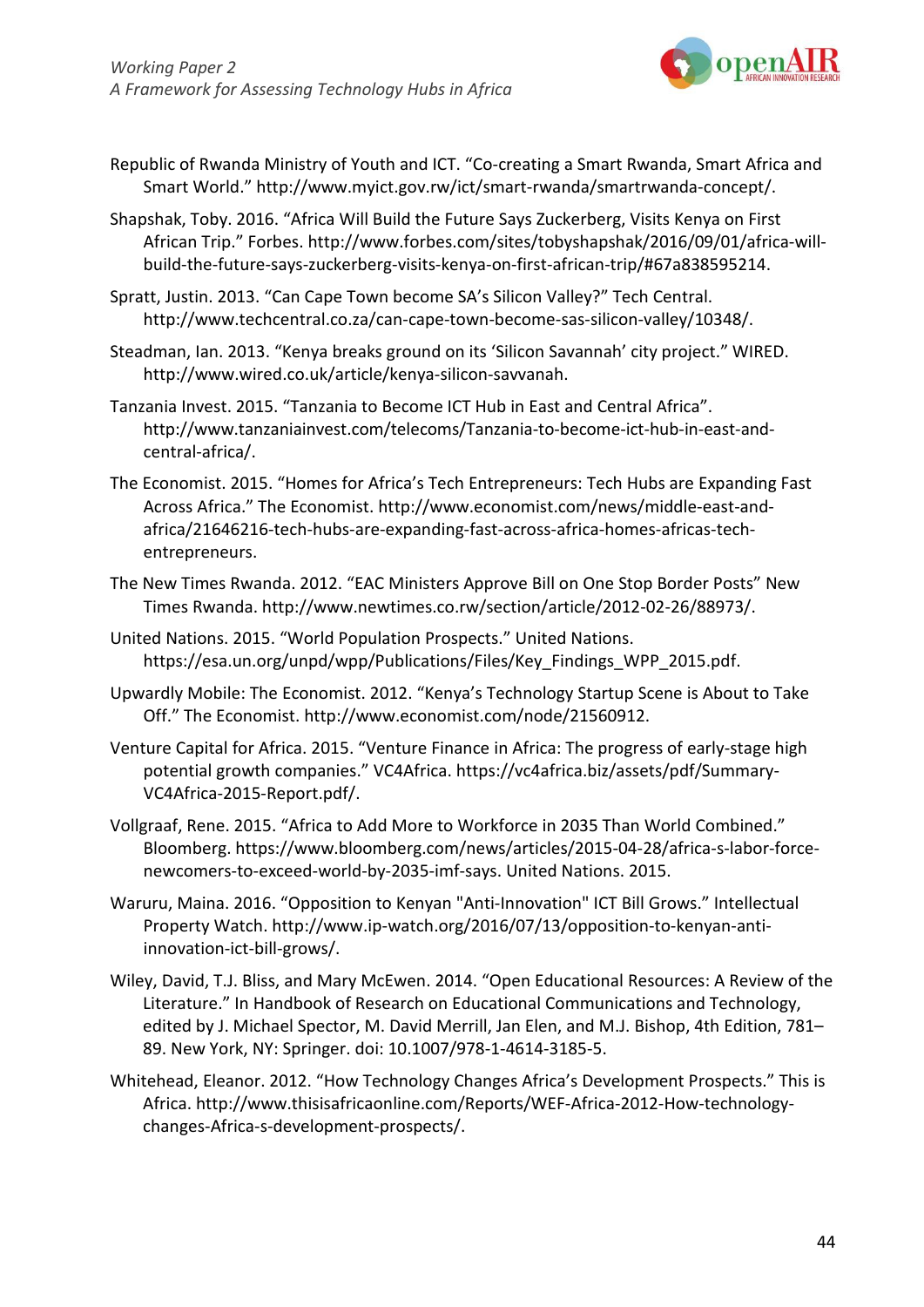

- World Bank Group, 2016. "World Development Report 2016: Digital Dividends" World Ban[k](http://www.worldbank.org/en/publication/wdr2016/) [http://www.worldbank.org/en/publication/wdr2016/.](http://www.worldbank.org/en/publication/wdr2016/)
- Yawson, Robert. 2009. "The Place Technology Based Incubators in Ghana's Economic Development." SSRN. https://ssrn.com/abstract=1418103/.
- York, Geoffrey. 2013. "The Entrepreneurs of Africa's Silicon Savannah" The Globe and Mail[.](http://www.theglobeandmail.com/report-on-business/international-business/african-and-) [http://www.theglobeandmail.com/report-on-business/international-business/african-and](http://www.theglobeandmail.com/report-on-business/international-business/african-and-)mideast-business/the-entreprenuers-of-silicon-savannah/article14073645/.
- York, Jillian. 2015. "Kenya to Require Public Wi-Fi Users to Register with Phone Number." Electronic Freedom Frontier. [http://www.eff.org/deeplinks/2015/07/kenya-require](http://www.eff.org/deeplinks/2015/07/kenya-require-)wireless-users-register-phone-number.
- Zhihua, Douglas. 2008. "Knowledge, Technology, and Cluster-based Growth in Africa" World Bank.